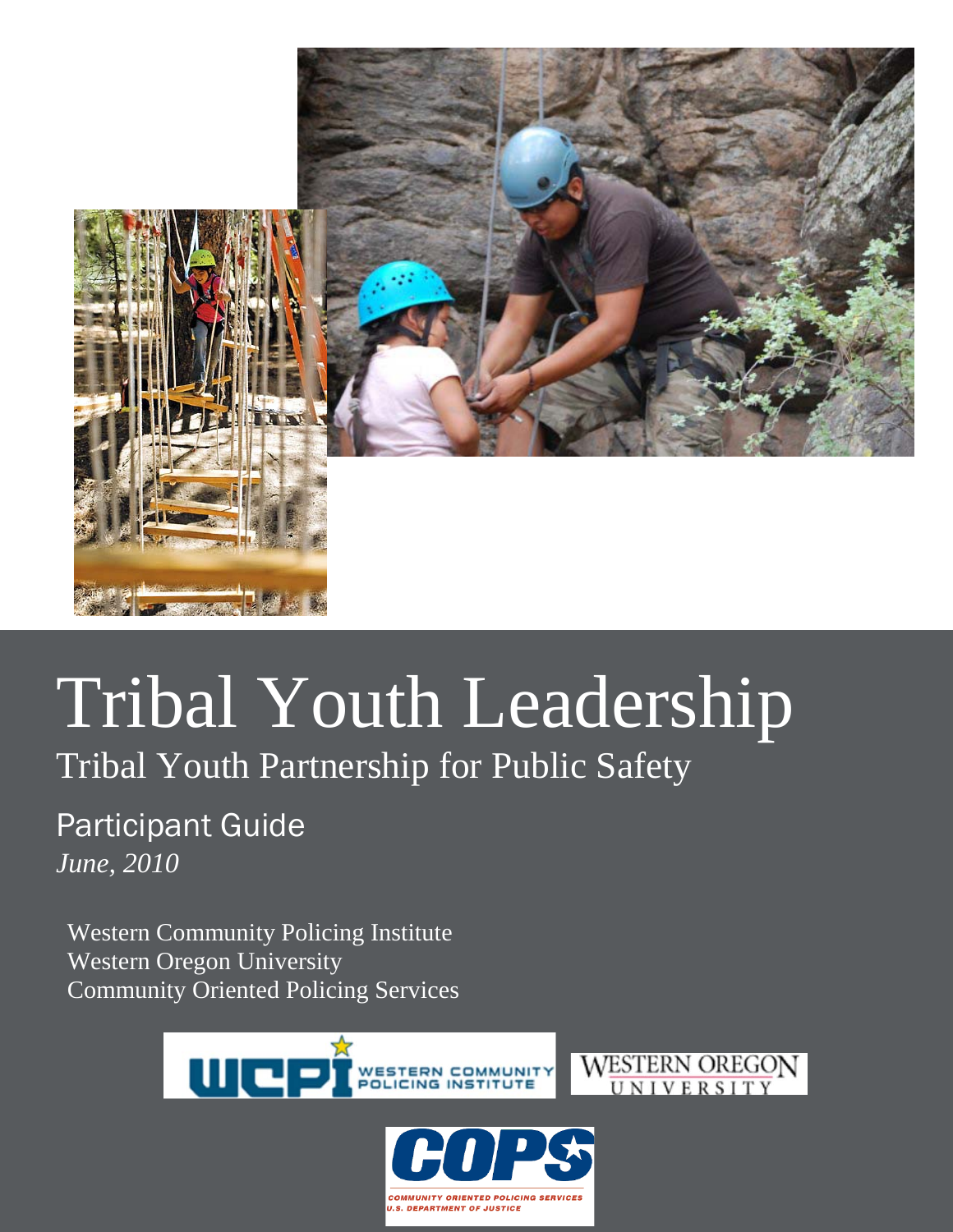## **Table of Contents**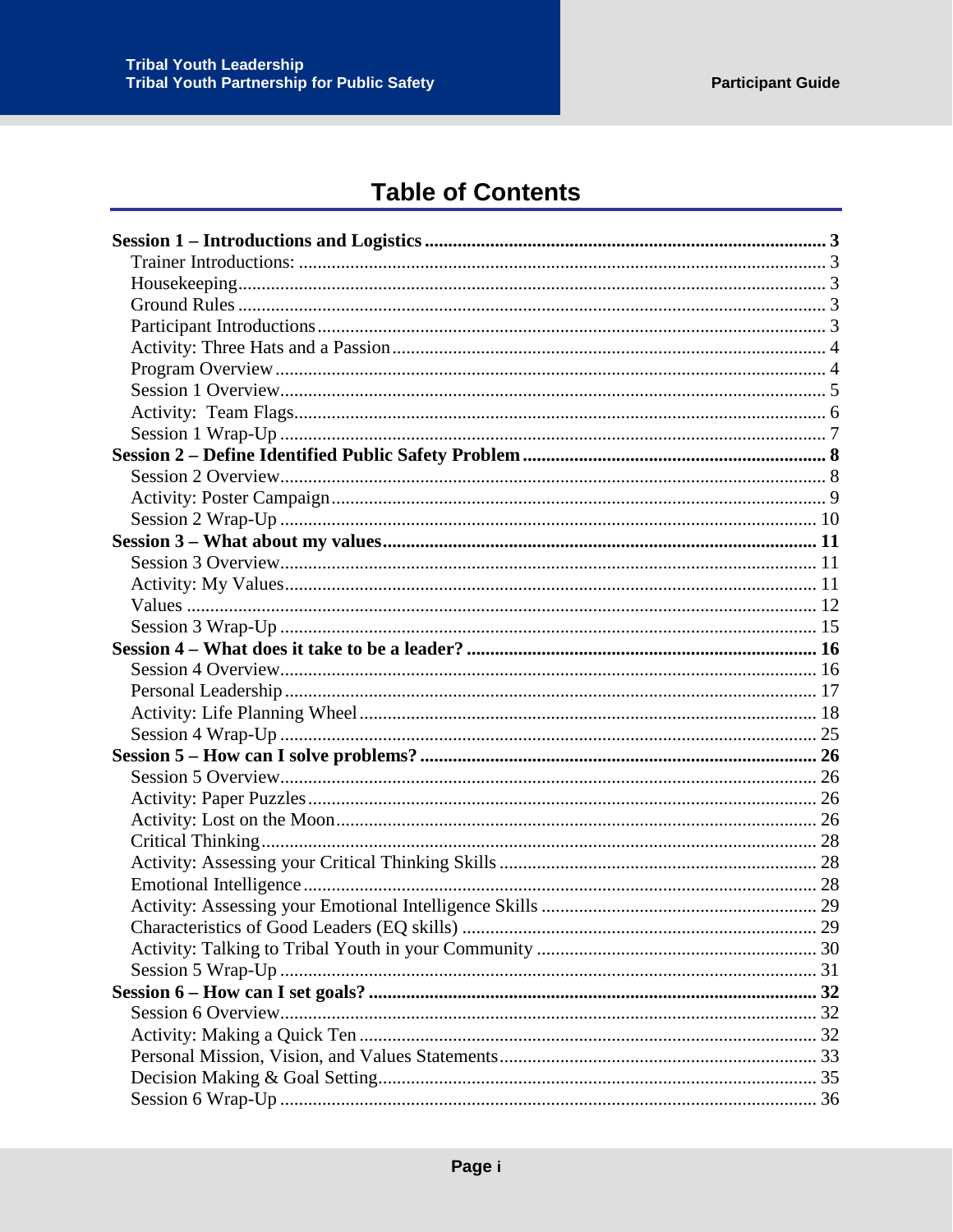| <b>Activity: Conference Presentation Outline</b> |  |
|--------------------------------------------------|--|
|                                                  |  |
|                                                  |  |
|                                                  |  |
|                                                  |  |
|                                                  |  |
|                                                  |  |
|                                                  |  |
|                                                  |  |
|                                                  |  |
|                                                  |  |
|                                                  |  |
|                                                  |  |
|                                                  |  |
|                                                  |  |
|                                                  |  |
|                                                  |  |
|                                                  |  |
|                                                  |  |
|                                                  |  |
|                                                  |  |
|                                                  |  |
|                                                  |  |
|                                                  |  |
|                                                  |  |
|                                                  |  |
|                                                  |  |
|                                                  |  |
|                                                  |  |
|                                                  |  |
|                                                  |  |
|                                                  |  |
|                                                  |  |
|                                                  |  |
|                                                  |  |
|                                                  |  |
|                                                  |  |
|                                                  |  |
|                                                  |  |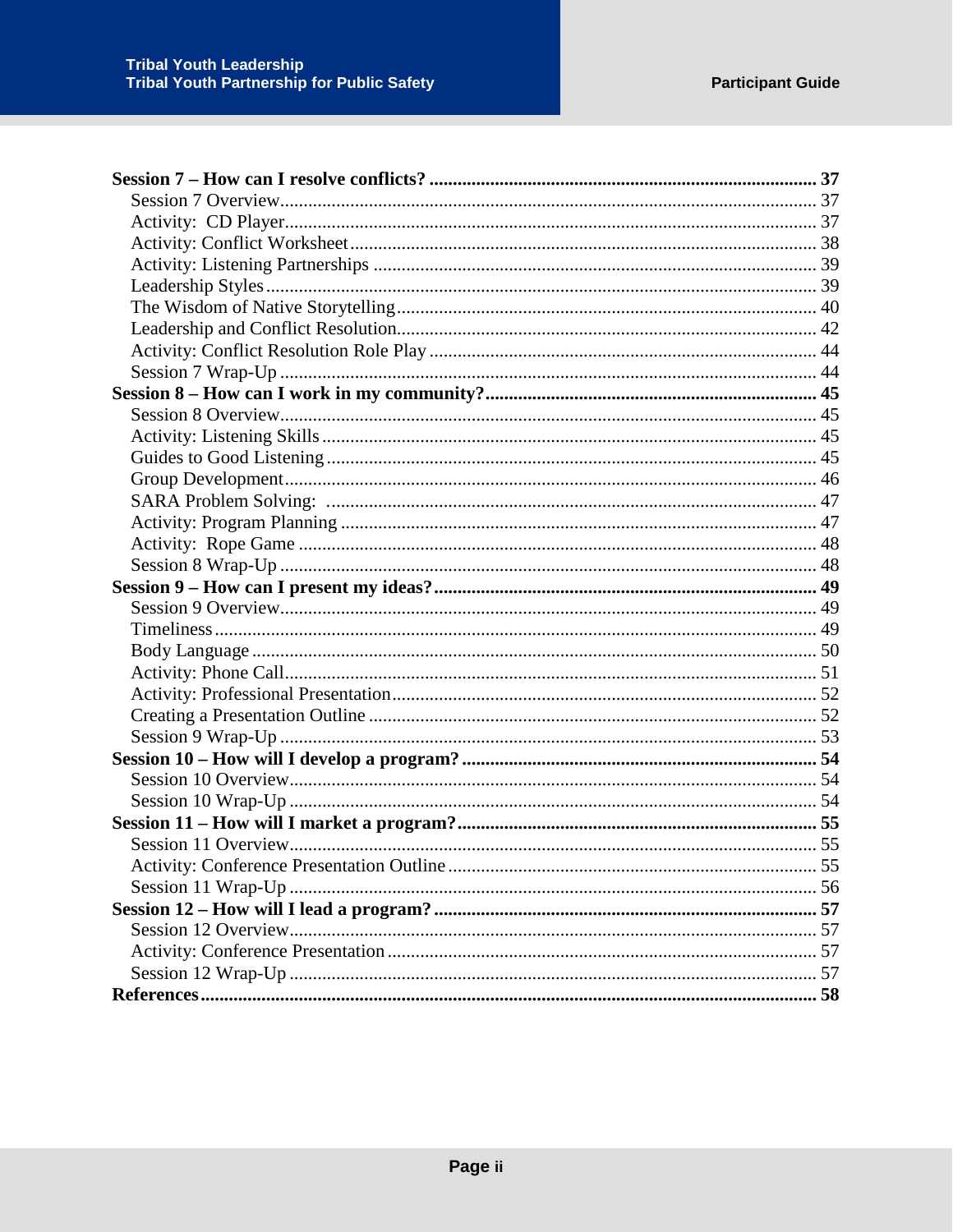## <span id="page-3-0"></span>**Session 1 – Introductions and Logistics**

<span id="page-3-1"></span>**Trainer Introductions:** Trainer names -

## <span id="page-3-2"></span>**Housekeeping**

- Coffee / refreshments
- Restrooms
- Phone calls, cell phones and pagers
- Breaks and meals
- Seating arrangement
- Registration Form
- Participant manuals

## <span id="page-3-3"></span>**Ground Rules**

- Be prepared to start and end on time
- Direct your attention to the front of the room
- Get everyone involved
- Respect the opinions of others
- Be an active, empathetic listener
- Do not label others
- Parking lot
- Recognize the value of making mistakes
- HAVE FUN!!

## <span id="page-3-4"></span>**Participant Introductions**

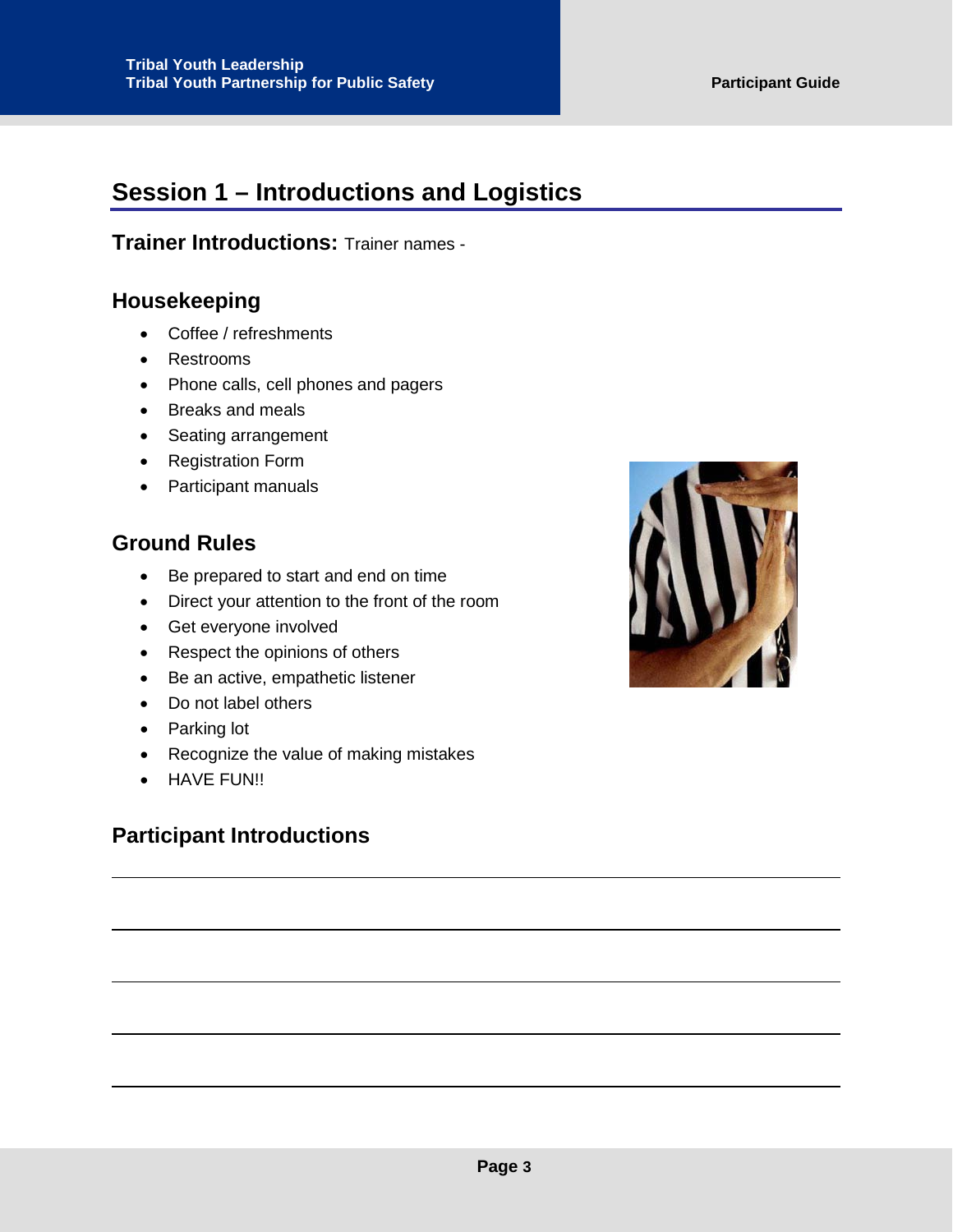## <span id="page-4-0"></span>**Activity: Three Hats and a Passion**

*List three hats you wear and one passion in your life:*

| 2.<br><u> 1989 - Johann Barn, mars ar breithinn ar chuid ann an t-</u>                                                                                                                                                                                                                                                                                                         |  |
|--------------------------------------------------------------------------------------------------------------------------------------------------------------------------------------------------------------------------------------------------------------------------------------------------------------------------------------------------------------------------------|--|
| $\begin{array}{c c c c c} \hline \rule{0pt}{16pt} \rule{0pt}{2.5ex} \rule{0pt}{2.5ex} \rule{0pt}{2.5ex} \rule{0pt}{2.5ex} \rule{0pt}{2.5ex} \rule{0pt}{2.5ex} \rule{0pt}{2.5ex} \rule{0pt}{2.5ex} \rule{0pt}{2.5ex} \rule{0pt}{2.5ex} \rule{0pt}{2.5ex} \rule{0pt}{2.5ex} \rule{0pt}{2.5ex} \rule{0pt}{2.5ex} \rule{0pt}{2.5ex} \rule{0pt}{2.5ex} \rule{0pt}{2.5ex} \rule{0pt$ |  |
|                                                                                                                                                                                                                                                                                                                                                                                |  |
|                                                                                                                                                                                                                                                                                                                                                                                |  |

## <span id="page-4-1"></span>**Program Overview**

This course includes twelve sessions, with each session building upon the content of previous sessions. These sessions are intended to answer the following questions:

- 1. What can I do to help my community?
- 2. Define Identified public Safety Problem.
- 3. What about my values
- 4. What does it take to be a leader?
- 5. How can I solve problems?
- 6. How can I set goals?
- 7. How can I work in my community?
- 8. How can I resolve conflicts?
- 9. How can I present my ideas?
- 10.How I will design a program that addresses the identified public safety problem in my community?
- 11.How I will market a program that addresses the identified public safety problem in my community?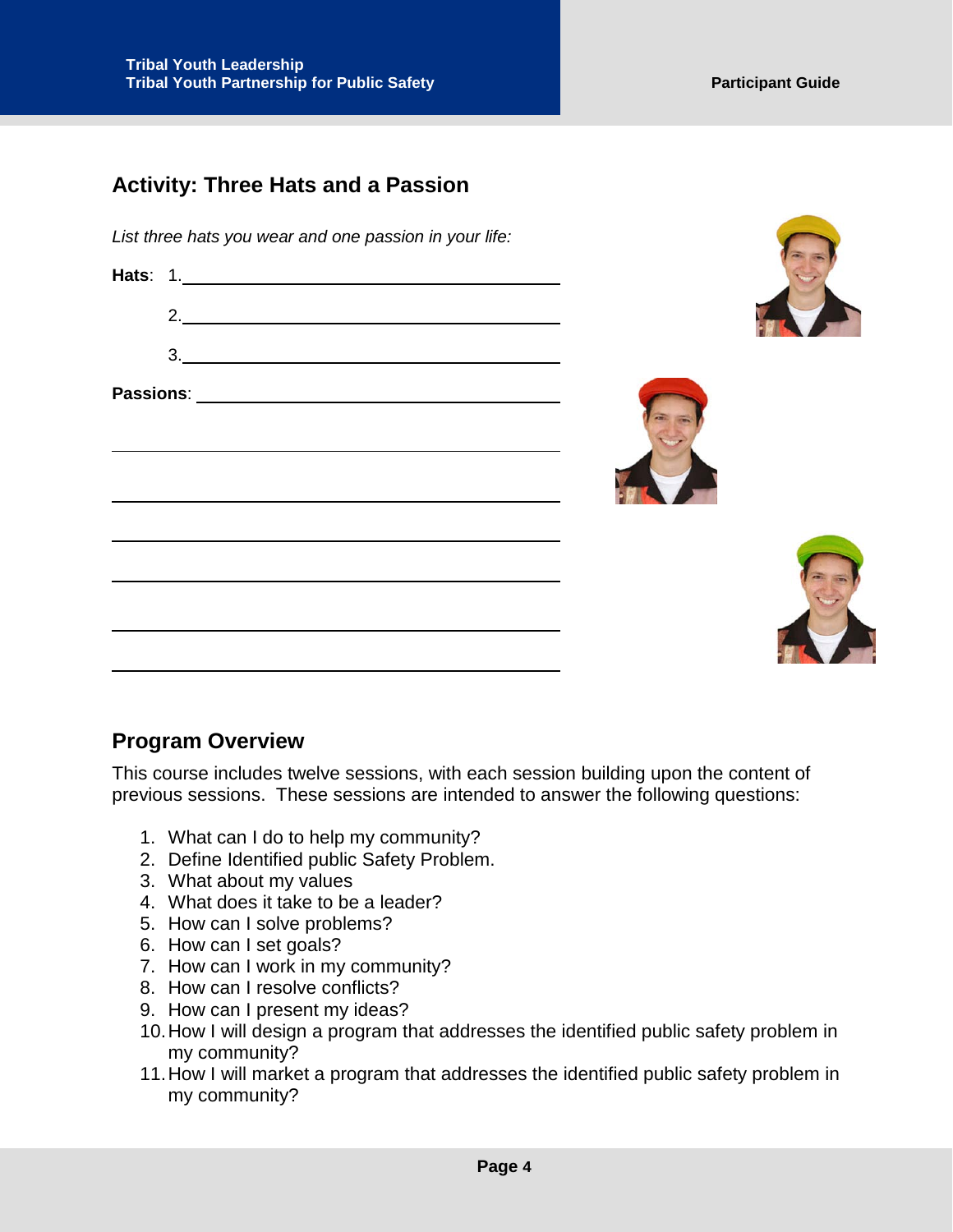12.How I will lead a program that addresses the identified public safety problem in my community?

## <span id="page-5-0"></span>**Session 1 Overview**

In this session, students will have an opportunity to meet the trainer team, their fellow students, and will be assigned to their learning teams. Students will also have an opportunity to discuss and reflect on the public safety problems that affect their communities. Students will set the stage for completing this program, by identifying a specific public safety problem in their community. The identified public safety problem will be used to develop and exercise leadership skills.

**What are some public safety problems found in your community?** *(record your responses in the Problem Solving Workbook, page 2)*

**What public safety problem is your group going to address throughout this course?** *(record your responses in the Problem Solving Workbook, page 2)*

#### **How does the public safety concern conflict with cultural teachings?**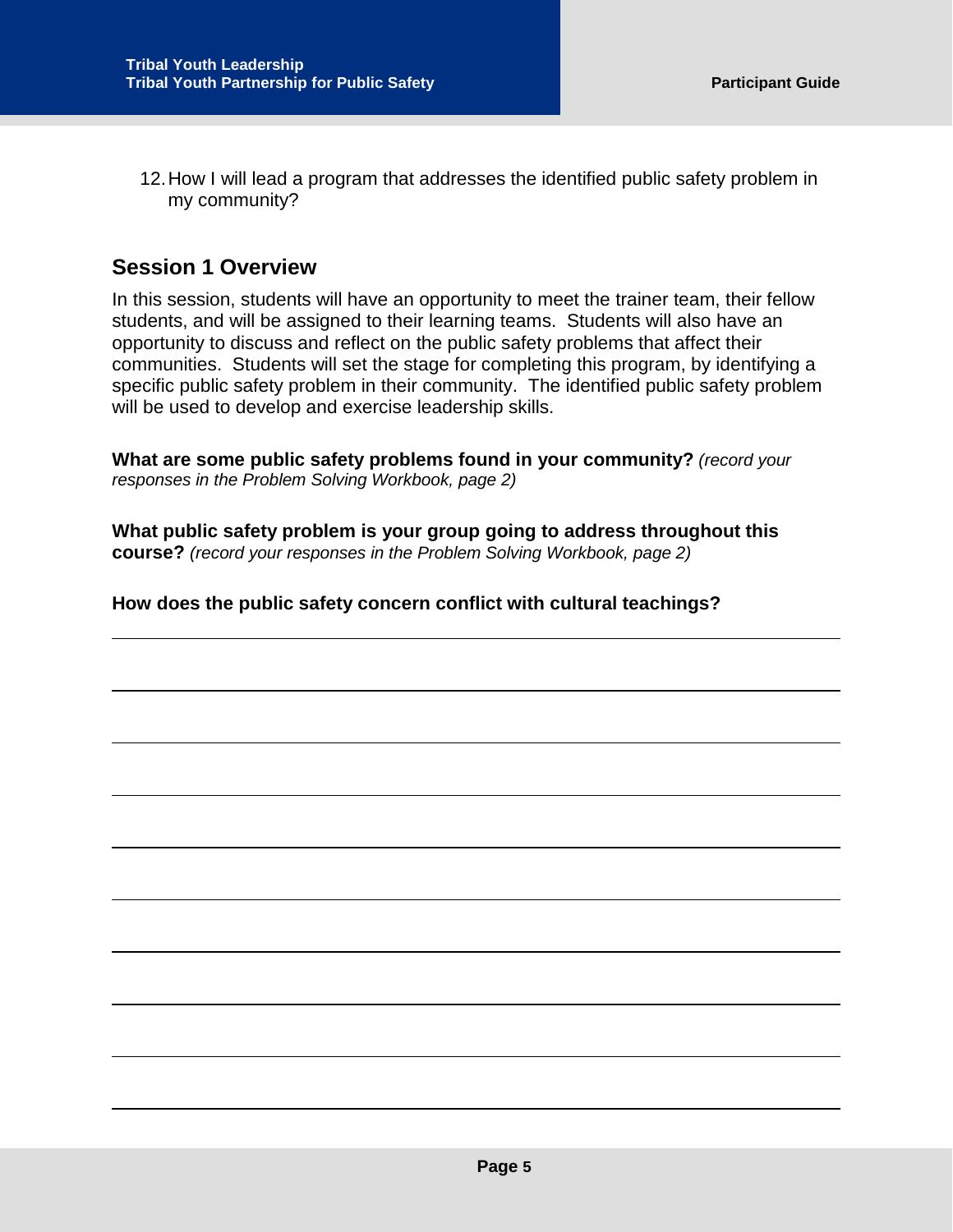

## <span id="page-6-0"></span>**Activity: Team Flags**

In this activity your team will develop a team name, team flag and team motto. Use chart paper to draw your flags and record your mottos *(record your Team Name and Motto in the Problem Solving Workbook, page 2).*



**Team Name**:

**Team Motto:**

**What did you learn about yourself and each other including self-esteem/selfrespect?, how can you use this information?**

**Who is involved in your identified public safety problem?, Why?** *(record your responses in the Problem Solving Workbook, page 2)*

#### **Seven Commonalities of Criminals**

- Poverty
- Unemployment
- Lack of Education
- Single Parent Family
- Substance Abuse
- Family Member in the Criminal Justice System
- Young Male

**What are some initial thoughts about steps you could take to solve your identified public safety problem?** *(record your responses in the Problem Solving Workbook, page 2)*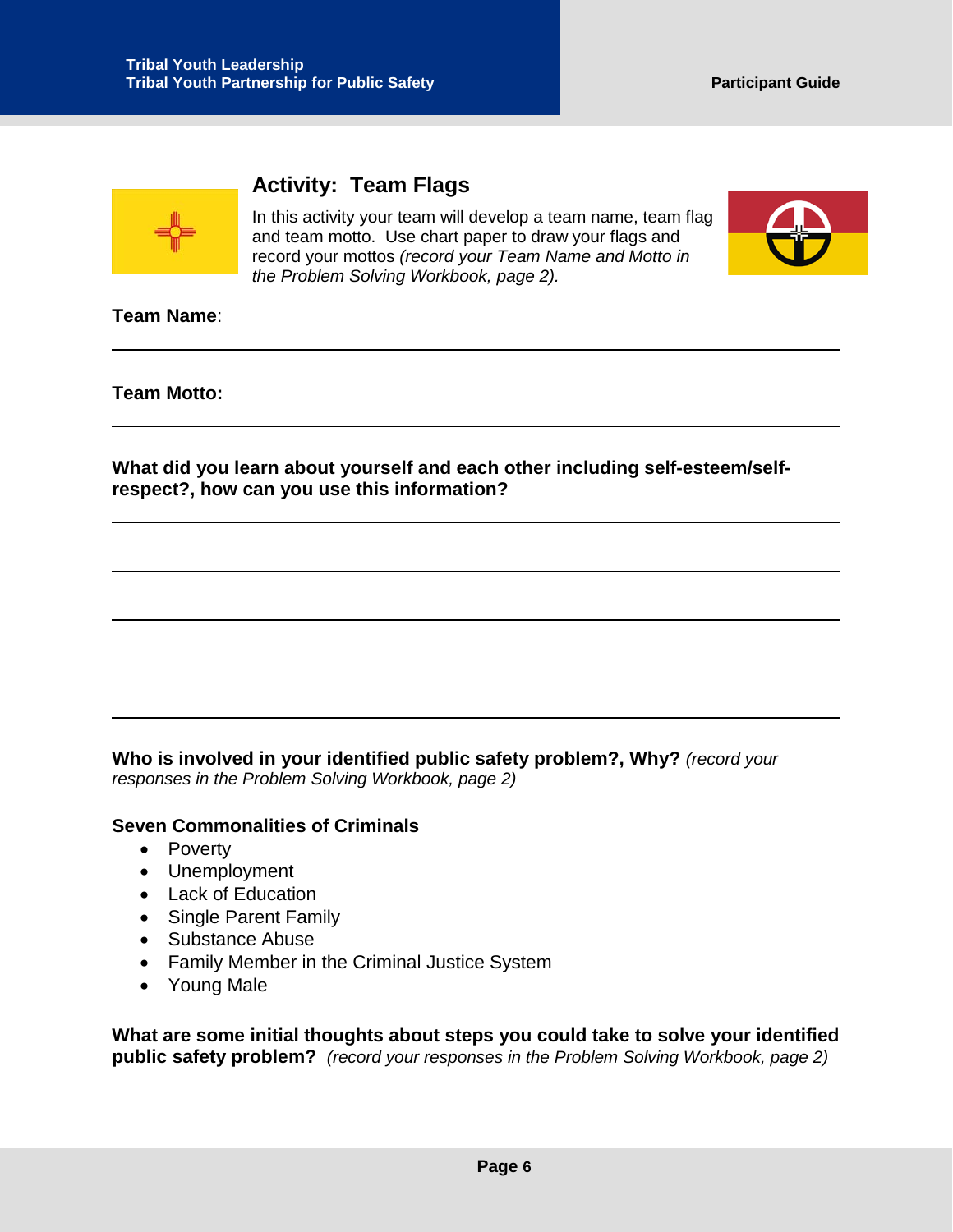**What are some effects the identified public safety problem has on a community?**  *(record your responses in the Problem Solving Workbook, page 2)*

## <span id="page-7-0"></span>**Session 1 Wrap-Up**

#### **Can you:**

- 1-1 Explain the goals and purposes for this course and how course materials can be applied in addressing public safety problems within their respective communities
- 1-2 Identify a public safety problem within their respective communities
- 1-3 Recognize how culture conflicts with the identified public safety problem
- 1-4 Discuss the importance of personal choice, self-esteem, self-respect, and cultural pride in developing tribal youth leadership skills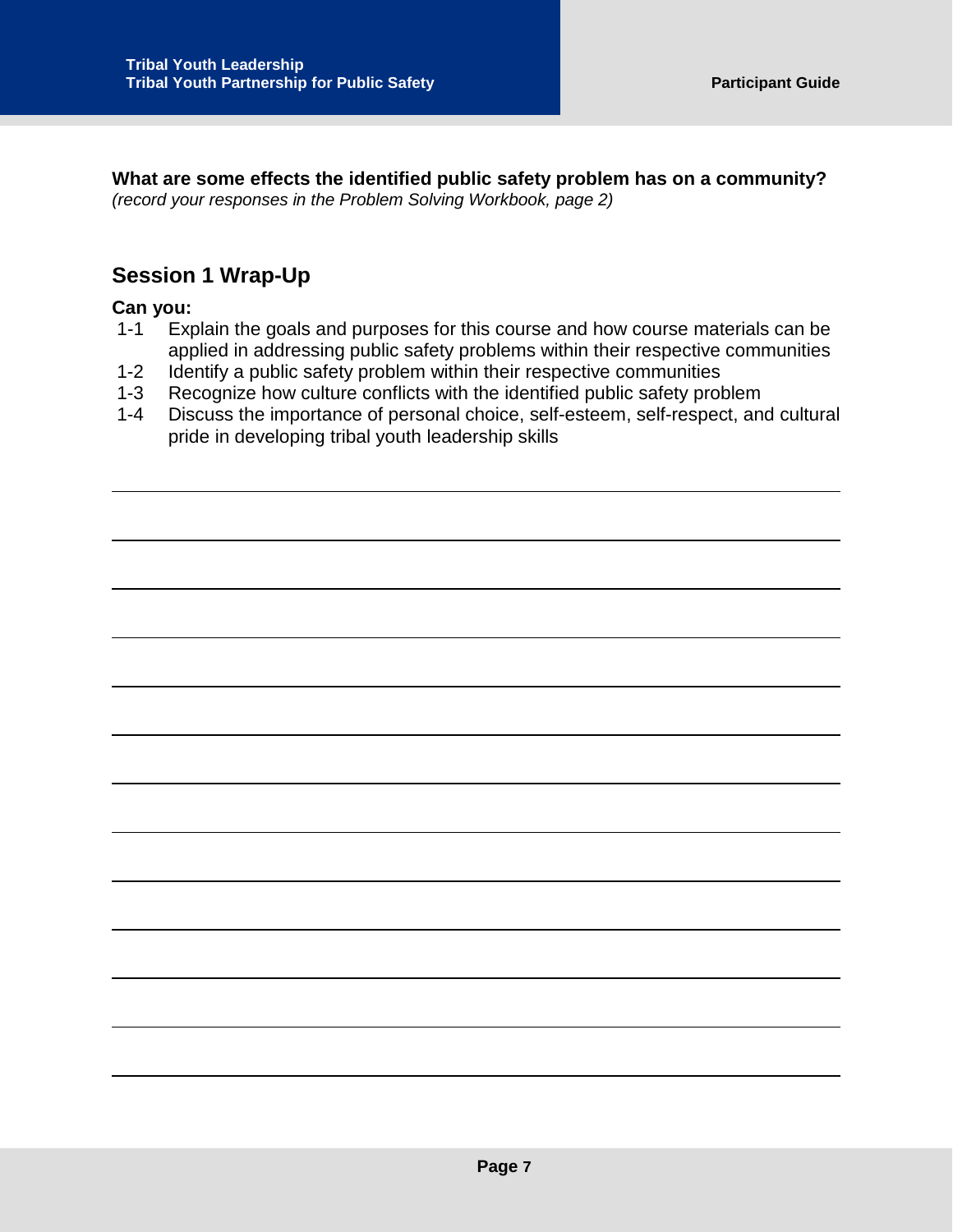## <span id="page-8-0"></span>**Session 2 – Define Identified Public Safety Problem**

## <span id="page-8-1"></span>**Session 2 Overview**

In this session, students will specifically define their identified public safety problem using aspects of SARA Problem Solving Worksheets beginning with Scanning. They will be educated on the impact of their public safety problem and discover best practices used to prevent and diminish problems in their communities.

#### **If (the Identified Public Safety Problem) is such a big problem, what are people doing to solve it?**

**What are some of the effects the identified public safety problem has on a community?** *(record your responses in the Problem Solving Workbook, page 2)*

**Why is a program for the identified public safety problem necessary?** *(record your responses in the Problem Solving Workbook, page 3)*

**What partners will we need to have in order to help us with the identified public safety problem?** *(record your responses in the Problem Solving Workbook, page 3)*

**List the different special needs groups you have in your community?** *(record your responses in the Problem Solving Workbook, page 3)*

**How might your identified public safety problem affect your special needs populations?** *(record your responses in the Problem Solving Workbook, page 3)*

**What resources are currently available to assist your special needs population? Are they adequate to meet the potential demands of your identified public safety problem?** *(record your responses in the Problem Solving Workbook, page 3)*

**SARA Problem Solving:** Now that you are more aware about the identified public safety problem, you will need to restate the problem using the first step in SARA Problem Solving, Scanning. Apply the responses to questions from pages 2 and 3 in order to complete the Scanning process.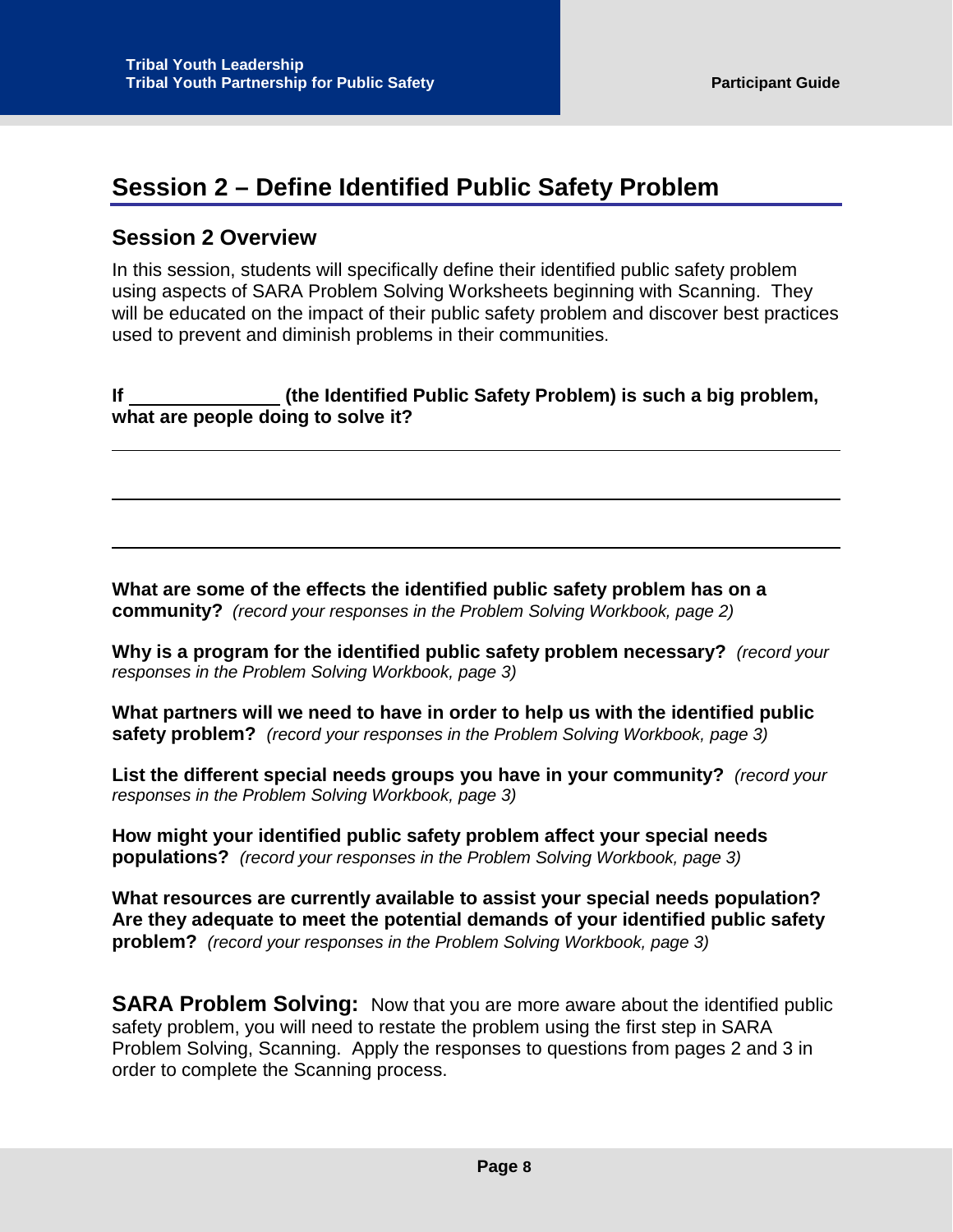<span id="page-9-0"></span>**Activity: Poster Campaign Which poster caught your attention?**



**Which poster would prevent you from thinking twice before becoming involved in \_\_\_\_\_\_\_\_\_\_\_\_\_\_\_\_\_\_\_(Identified Public Safety Problem)?** 

**How would you design a poster to reach the people in your community?**

**Who would you target?**

**Do scare tactics work?**

**Where do you fit in the solution?**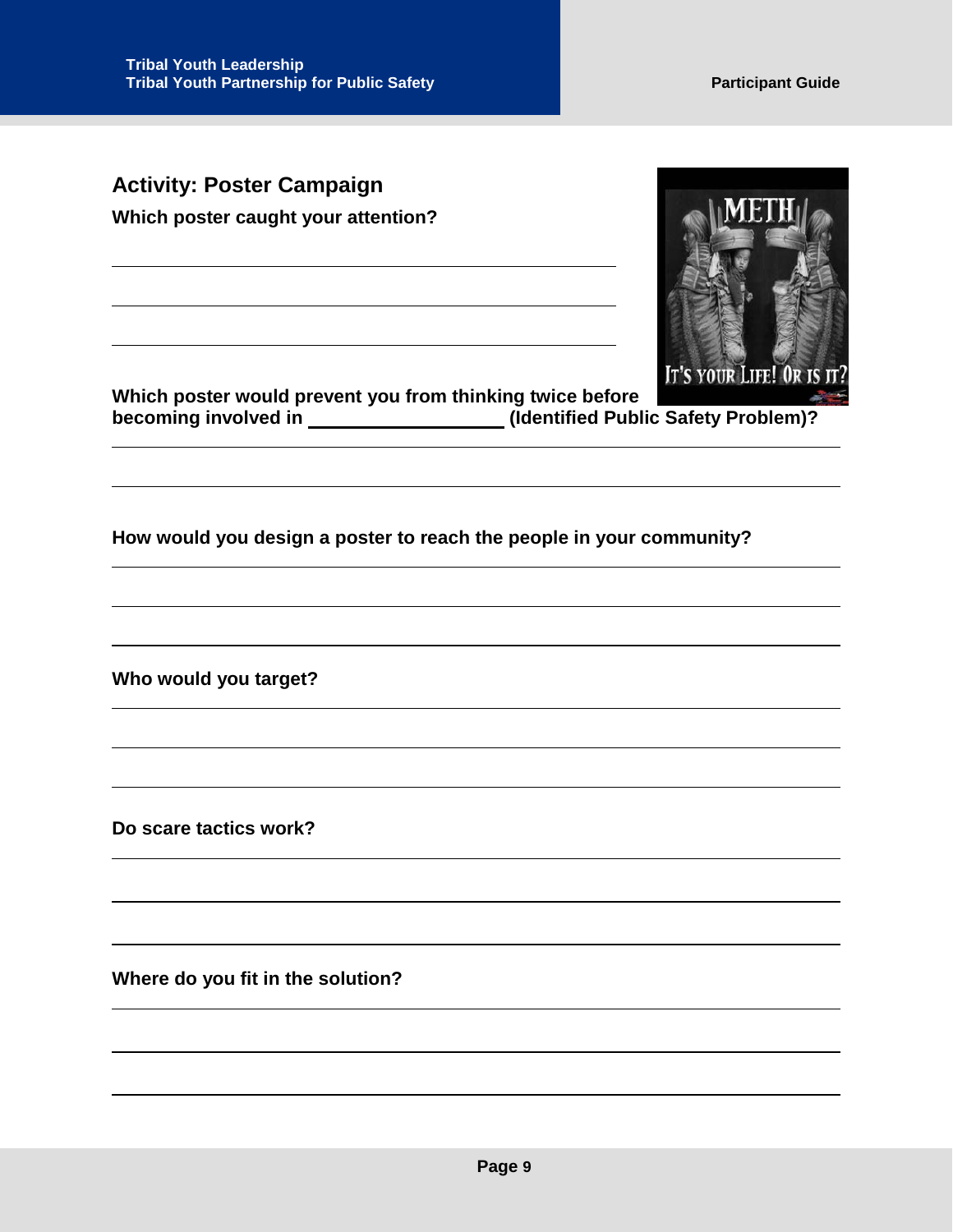**How could we use culture to address the public safety problem?**

**What would a media campaign using cultural and traditional knowledge look like?**

**Would it be useful to use culture when designing a media campaign?**

## <span id="page-10-0"></span>**Session 2 Wrap-Up**

#### **Can you…**

- 2-1 Define identified public safety problem<br>2-2 Increase identified public safety proble
- Increase identified public safety problem knowledge
- 2-3 Discuss and research best practices to prevent identified public safety problem
- 2-4 Analyze media campaigns used to address the identified public safety problem
- 2-5 Discuss the importance of understanding and respecting tribal culture and how it influences the identified public safety problem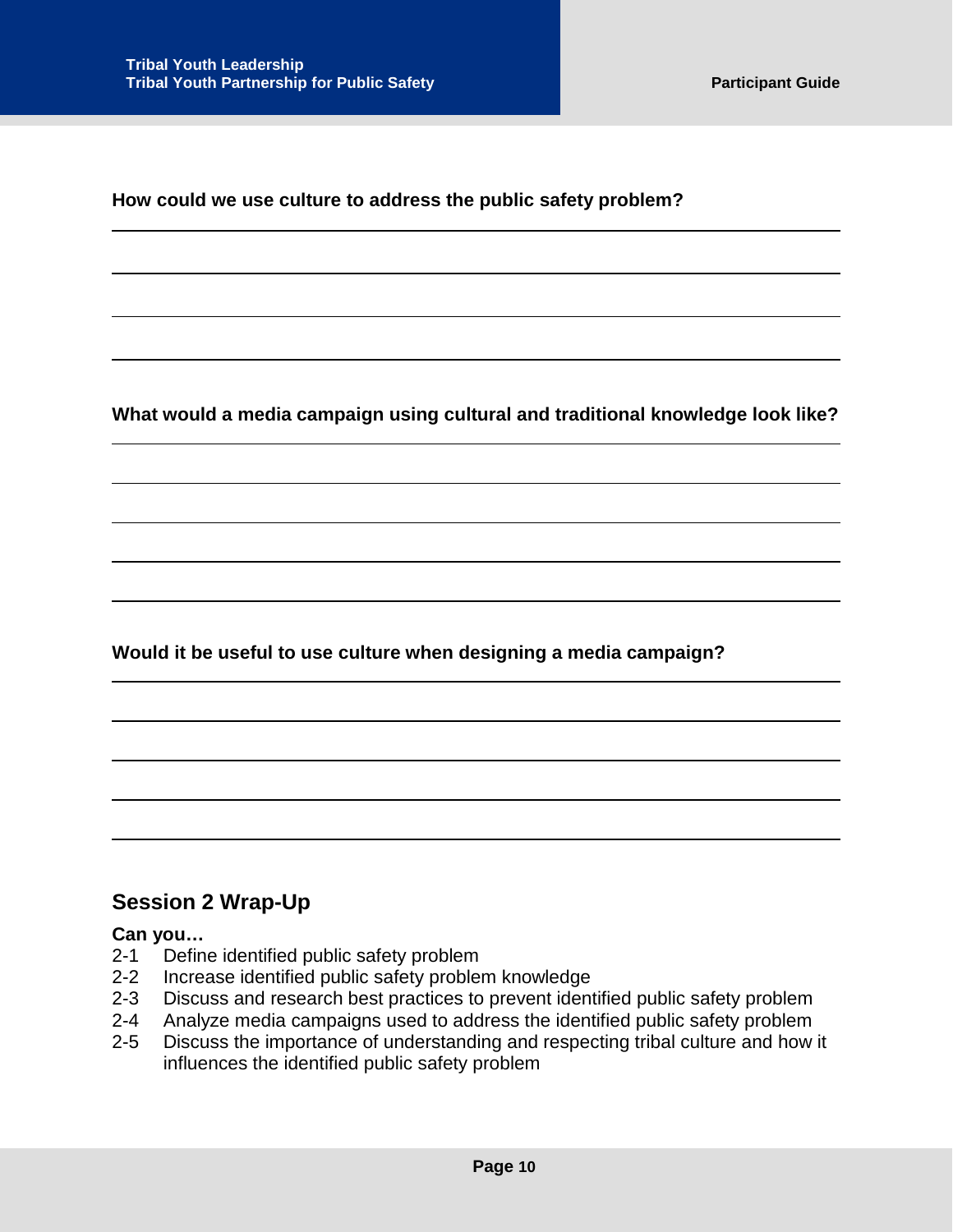## <span id="page-11-0"></span>**Session 3 – What about my values**

## <span id="page-11-1"></span>**Session 3 Overview**

In this session, students will explore the impact their values and beliefs play in personal responsibility, tribal leadership, and other community development programs. Students will have an opportunity to work within their learning teams to develop personal life planning statements.

## <span id="page-11-2"></span>**Activity: My Values**

- a. Your favorite color is black
- b. You like rap music
- c. You are an only child
- d. Your are a traditional American Indian
- e. You live by traditional American Indian values
- f. You understand your culture
- g. You respect yourself
- h. Most people understand my culture
- i. Most people respect my culture
- j. I will go to college
- k. My parents want me to go to college
- l. I am a valuable person
- m. I have good ideas
- n. I want to make a difference in my community
- o. I want to support and protect my tribal culture

#### **Stand under the sign that best describes your response, why did you chose that sign?**

**What did you learn about yourself and each other in this activity?**

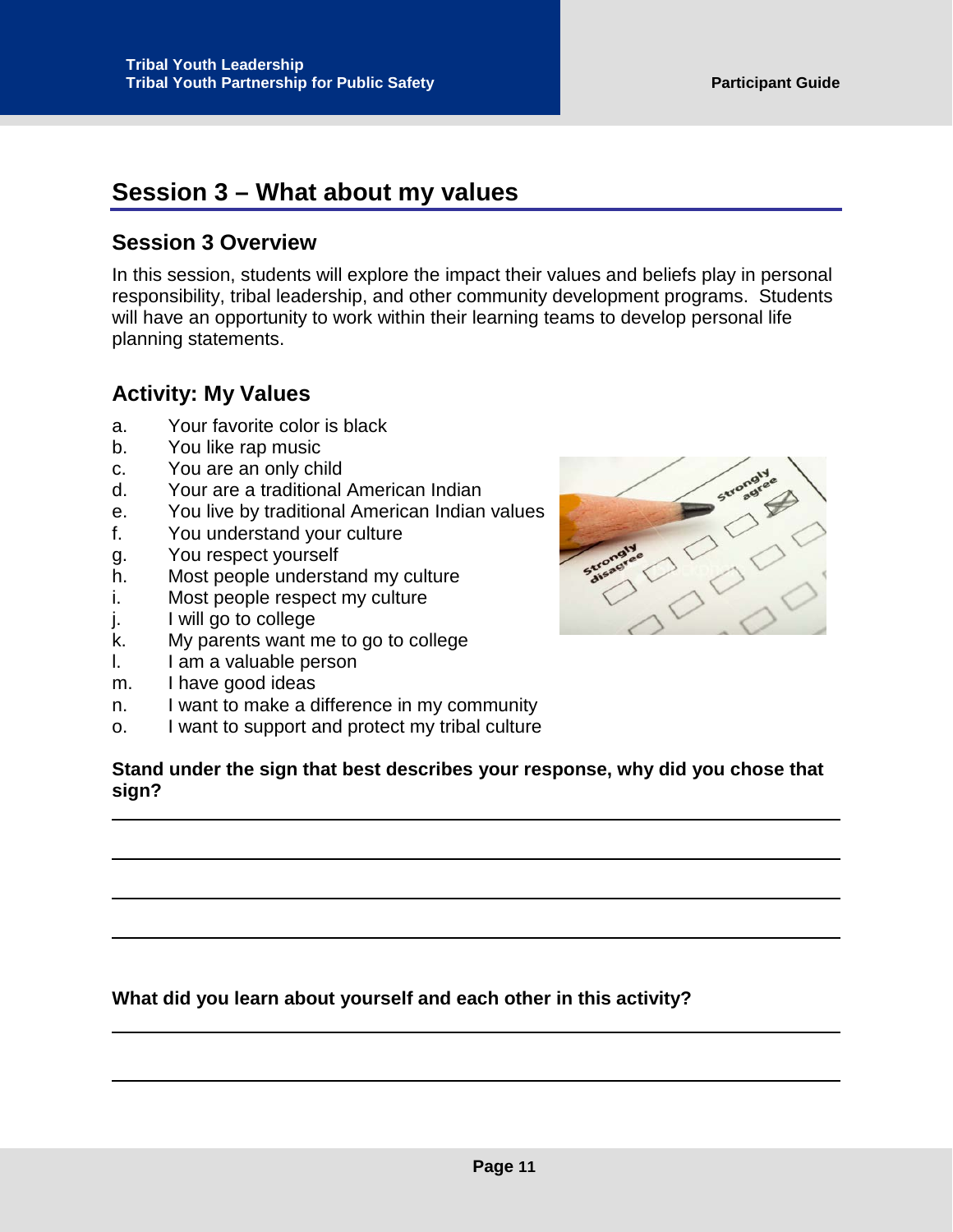**How can you use this information to help you achieve your leadership goals?**

## <span id="page-12-0"></span>**Values**

**What are values?**

#### **List ten things you value most?**

| $\begin{array}{c} \n\textbf{1,} \quad \textbf{2,} \quad \textbf{3,} \quad \textbf{4,} \quad \textbf{5,} \quad \textbf{6,} \quad \textbf{6,} \quad \textbf{7,} \quad \textbf{8,} \quad \textbf{8,} \quad \textbf{9,} \quad \textbf{10,} \quad \textbf{11,} \quad \textbf{12,} \quad \textbf{13,} \quad \textbf{14,} \quad \textbf{15,} \quad \textbf{16,} \quad \textbf{17,} \quad \textbf{18,} \quad \textbf{19,} \quad \textbf{19,} \quad \text$                    |  |  |
|----------------------------------------------------------------------------------------------------------------------------------------------------------------------------------------------------------------------------------------------------------------------------------------------------------------------------------------------------------------------------------------------------------------------------------------------------------------------|--|--|
| 2.                                                                                                                                                                                                                                                                                                                                                                                                                                                                   |  |  |
| $\begin{array}{c c c c c} \hline \rule{0pt}{16pt} \rule{0pt}{2.5ex} \rule{0pt}{2.5ex} \rule{0pt}{2.5ex} \rule{0pt}{2.5ex} \rule{0pt}{2.5ex} \rule{0pt}{2.5ex} \rule{0pt}{2.5ex} \rule{0pt}{2.5ex} \rule{0pt}{2.5ex} \rule{0pt}{2.5ex} \rule{0pt}{2.5ex} \rule{0pt}{2.5ex} \rule{0pt}{2.5ex} \rule{0pt}{2.5ex} \rule{0pt}{2.5ex} \rule{0pt}{2.5ex} \rule{0pt}{2.5ex} \rule{0pt$                                                                                       |  |  |
| 4.                                                                                                                                                                                                                                                                                                                                                                                                                                                                   |  |  |
| $\begin{array}{c c c c c} \hline \rule{0pt}{2ex} & \rule{0pt}{2ex} \multicolumn{3}{c}{} & \multicolumn{3}{c}{} & \multicolumn{3}{c}{} & \multicolumn{3}{c}{} & \multicolumn{3}{c}{} & \multicolumn{3}{c}{} & \multicolumn{3}{c}{} & \multicolumn{3}{c}{} & \multicolumn{3}{c}{} & \multicolumn{3}{c}{} & \multicolumn{3}{c}{} & \multicolumn{3}{c}{} & \multicolumn{3}{c}{} & \multicolumn{3}{c}{} & \multicolumn{3}{c}{} & \multicolumn{3}{c}{} & \multicolumn{3}{$ |  |  |
| 6.                                                                                                                                                                                                                                                                                                                                                                                                                                                                   |  |  |
| 7.                                                                                                                                                                                                                                                                                                                                                                                                                                                                   |  |  |
| $8. \qquad \qquad 8. \qquad \qquad 8. \qquad \qquad 8. \qquad \qquad 8. \qquad \qquad 8. \qquad \qquad 8. \qquad \qquad 8. \qquad \qquad 8. \qquad \qquad 8. \qquad \qquad 8. \qquad \qquad 8. \qquad \qquad 8. \qquad \qquad 8. \qquad \qquad 8. \qquad \qquad 8. \qquad \qquad 8. \qquad \qquad 8. \qquad \qquad 8. \qquad \qquad 8. \qquad \qquad 8. \qquad \qquad 8. \qquad \qquad 8. \qquad \qquad 8. \qquad \qquad 8. \q$                                      |  |  |
| 9.                                                                                                                                                                                                                                                                                                                                                                                                                                                                   |  |  |
|                                                                                                                                                                                                                                                                                                                                                                                                                                                                      |  |  |
|                                                                                                                                                                                                                                                                                                                                                                                                                                                                      |  |  |
|                                                                                                                                                                                                                                                                                                                                                                                                                                                                      |  |  |

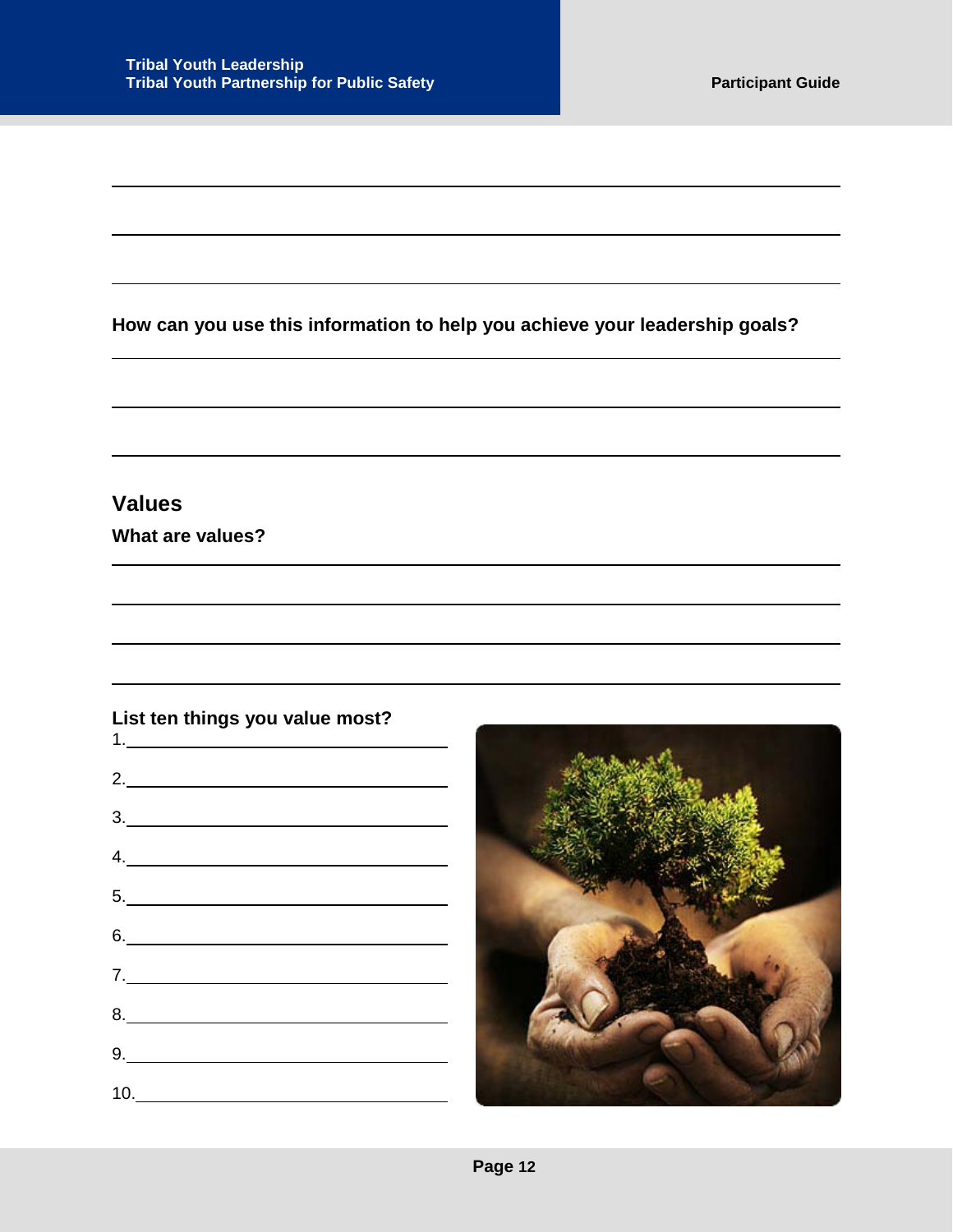**List the influences in your life that helped you develop your values**

**How do you define culture?**

**How would you describe your culture?**

**What do you think most people misunderstand about your culture?**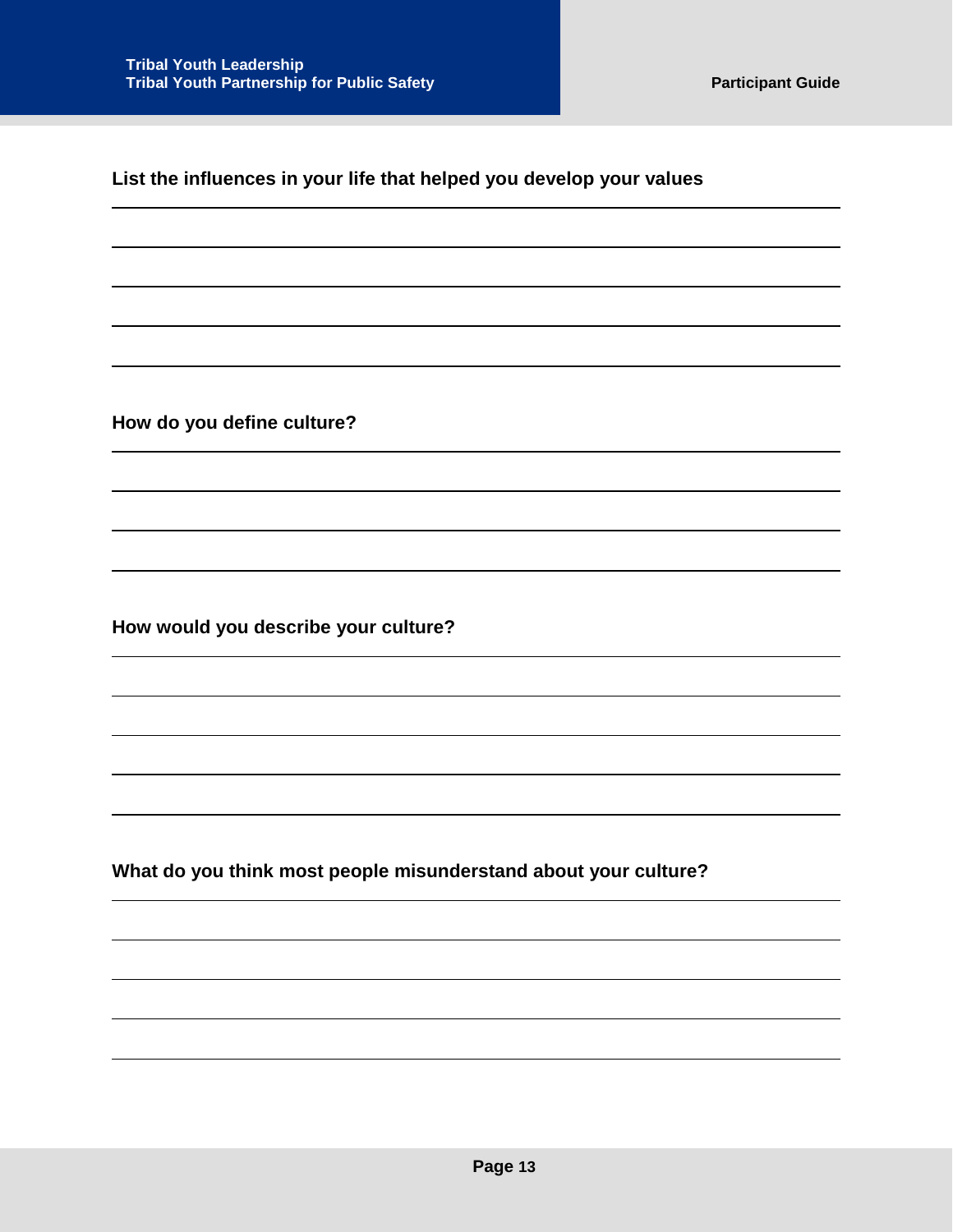Activity: Spaghetti Structure **Role 1-1: Hidden Procrastinator:** You always look Busy! People may inquire what you are doing, however you are too busy to tell them. You are not actually getting anything done. So



do not answer other's questions or listen to their instruction or ask for others to help! YOU JUST LOOK BUSY TO AVOID ACTUALLY GETTING INVOLVED.

**Role 1-2: Pompous:** You are pompous. You feel this type of problem is beneath your skill level. Someone with your skill level and information base should not waste time on something so trivial. Do not do any work or give any constructive input. YOU ARE ABOVE THIS TASK.

**Role 1-3: Doom Sayer:** You see doom in everyone's ideas. Proclaim failure of everyone else's plans or input. Do not come up with any ideas of your own. Shoot down all proposals no matter who states them. YOU SEE NO SOLUTION TO THE PROBLEM.

**Role 1-4: Follower/Worker:** You are a follower. Do not take any initiative. Let the leader tell you what they want you to do. You may not question or give ideas. You are only to do the work that you are told to do. BE PASSIVE.

**Role 1-5: Saboteur:** You are the saboteur. Without being caught your goal is to steal and or destroy materials so that your group fails. At every chance you want to sabotage the team WITHOUT BEING CAUGHT.

**Role 2-1: Quality Team Leader (one per team):** You are a quality team leader! You keep the group on task without being overbearing. You listen to other's ideas and delegate when needed. You make decisions when necessary but accept feedback from the team. You praise when possible to increase team morale. YOU ARE AN AWESOME TEAM LEADER.

**Your Role 2-2: Team Player (all other team members):** Cooperate and contribute. The success of the group depends on your ability to be a team player. Work when requested by the team leader but be willing to give feedback and listen to other's suggestions.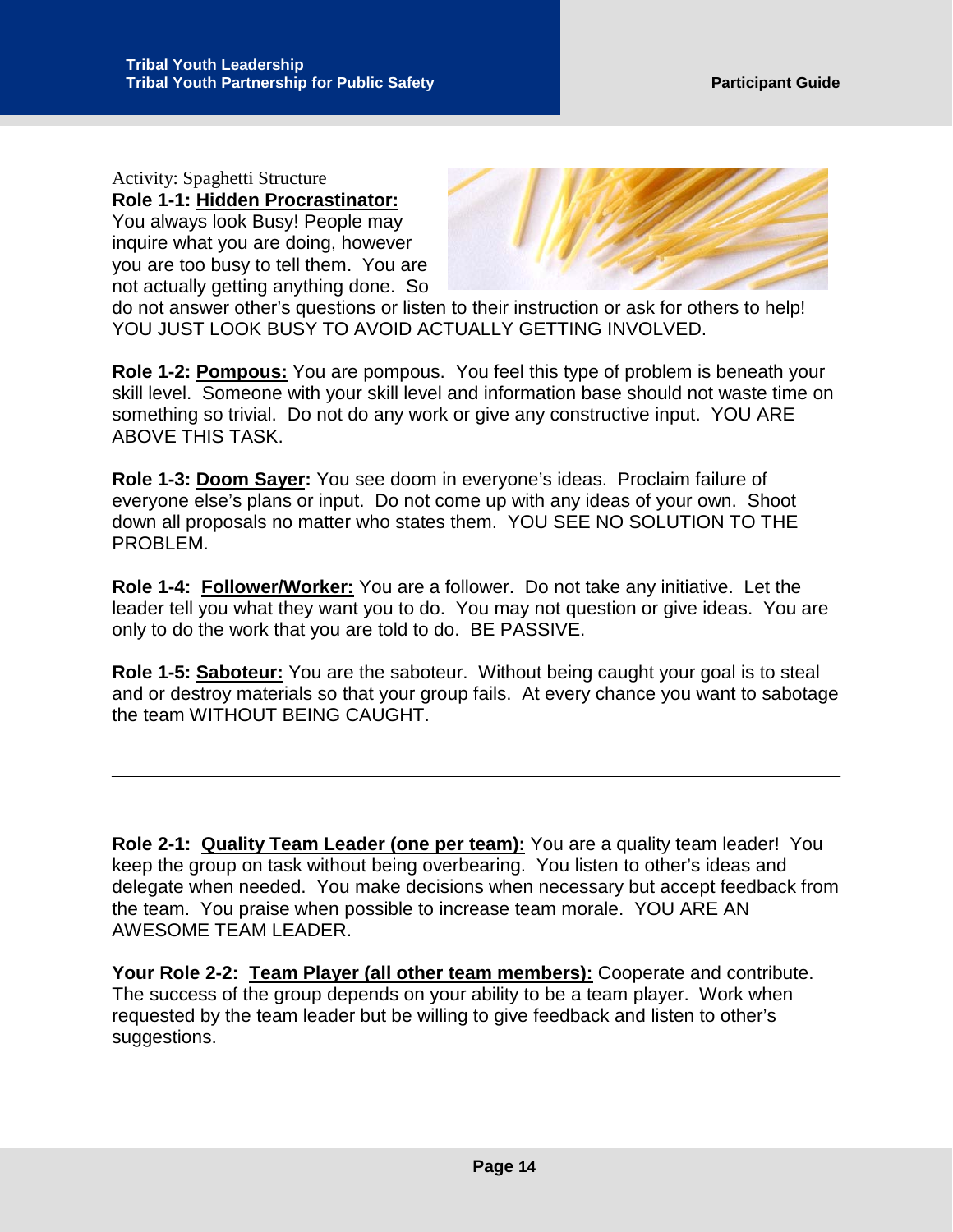**What did you learn about yourself and each other?**

**Are there people in your life who assume negative roles (like saboteur, doomsayer, pompous, and hidden procrastinator, that try to make it more difficult for you to achieve your goals?**

**Are there people in your life who assume positive roles (like quality team leader and team player) that make it easier for you to achieve your goals?**

**How are you going to work with negative people as you address your identified public safety problem?**

## <span id="page-15-0"></span>**Session 3 Wrap-Up**

#### **Can you…**

- 3-1 Identify and explain the values and beliefs of their community
- 3-2 Discuss the importance of understanding and respecting tribal values and beliefs and how this understanding and respect affects tribal leadership
- 3-3 Discuss the importance of understanding and respecting tribal culture and values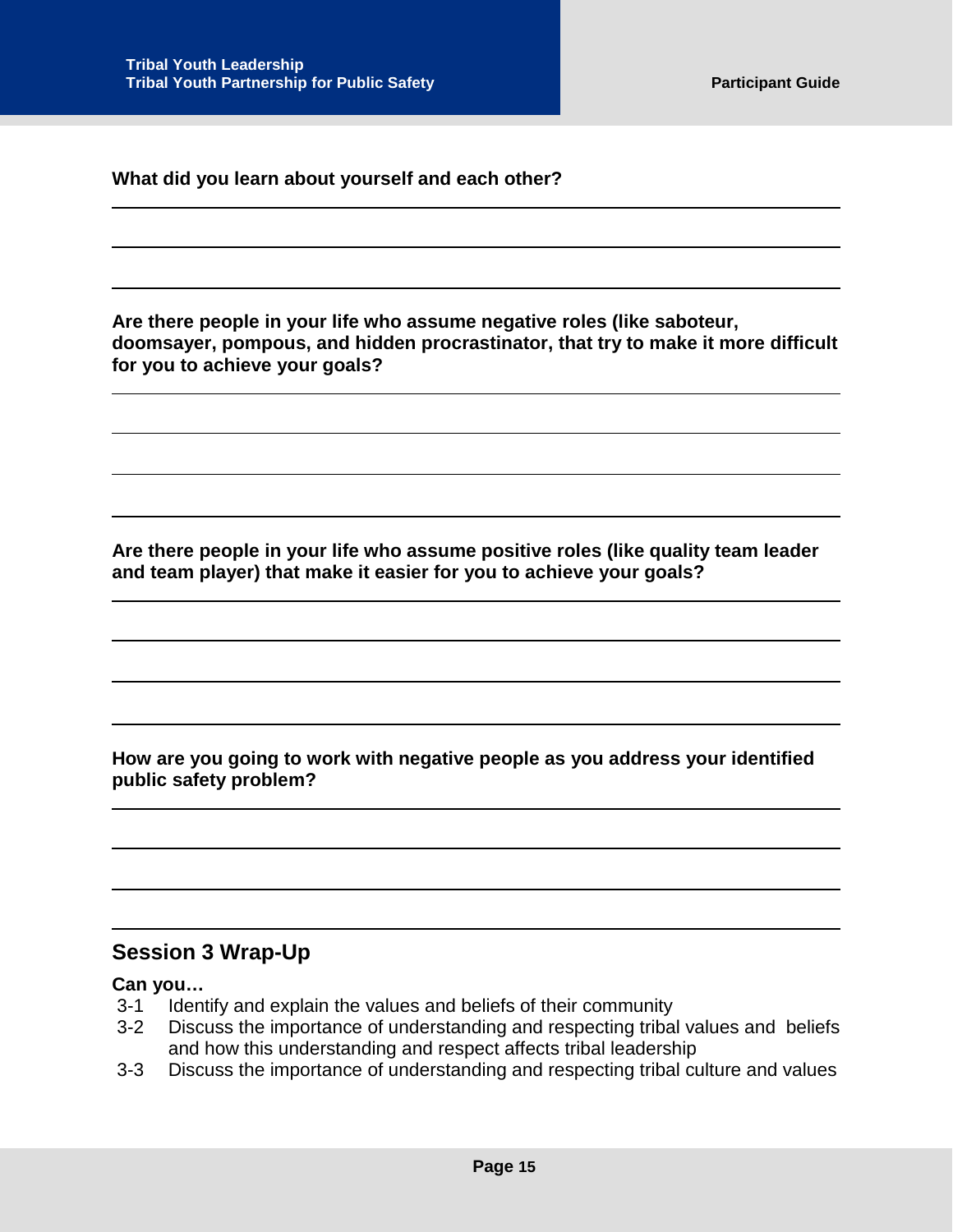## <span id="page-16-0"></span>**Session 4 – What does it take to be a leader?**

#### <span id="page-16-1"></span>**Session 4 Overview**

In this session, students will have an opportunity to discuss and reflect upon how they define a good leader and whether they fit that definition. Students will continue Session One's and discussion on the impact of personal choice, the importance of selfesteem, self-respect, and cultural pride as critical elements to developing tribal youth leadership skills.



#### **A leader is…….**

**Does your definition of a leader fit you?**

**Are you a role model to anyone?**

**Does anyone look up to you?**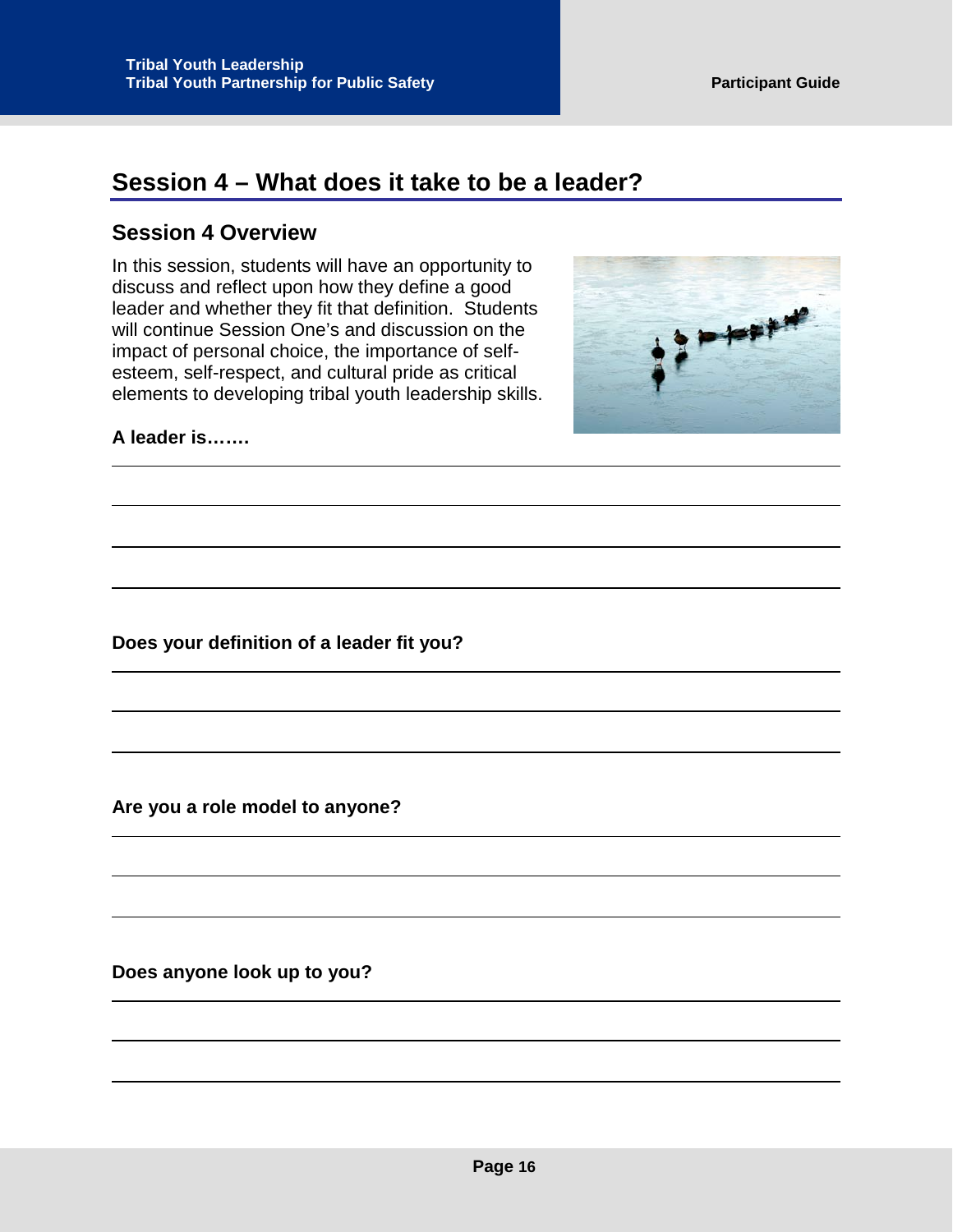#### **Can you make a difference in your community?**

**Why do some people never choose to be involved with the identified public safety problem?**

**Why can't some people get away from the problem?**

## <span id="page-17-0"></span>**Personal Leadership**

Even if you don't think of yourself as a leader, you are at least the leader of your own thinking. What kind of leader are you in your own decisions about identified public safety problem– or any other drug, alcohol, or life choice. Every person has their own ideas about what would make them choose to stay away from public safety problems or risky behaviors. Reasons to stay away from public safety problems may include fear of:

- Losing your freedom or rights Going to jail
- Losing your health
- Losing you family
- Losing the respect of those you care about
- Losing your leadership Being a bad influence
- Losing your ability to reach your life goals or dreams
- Losing your life Death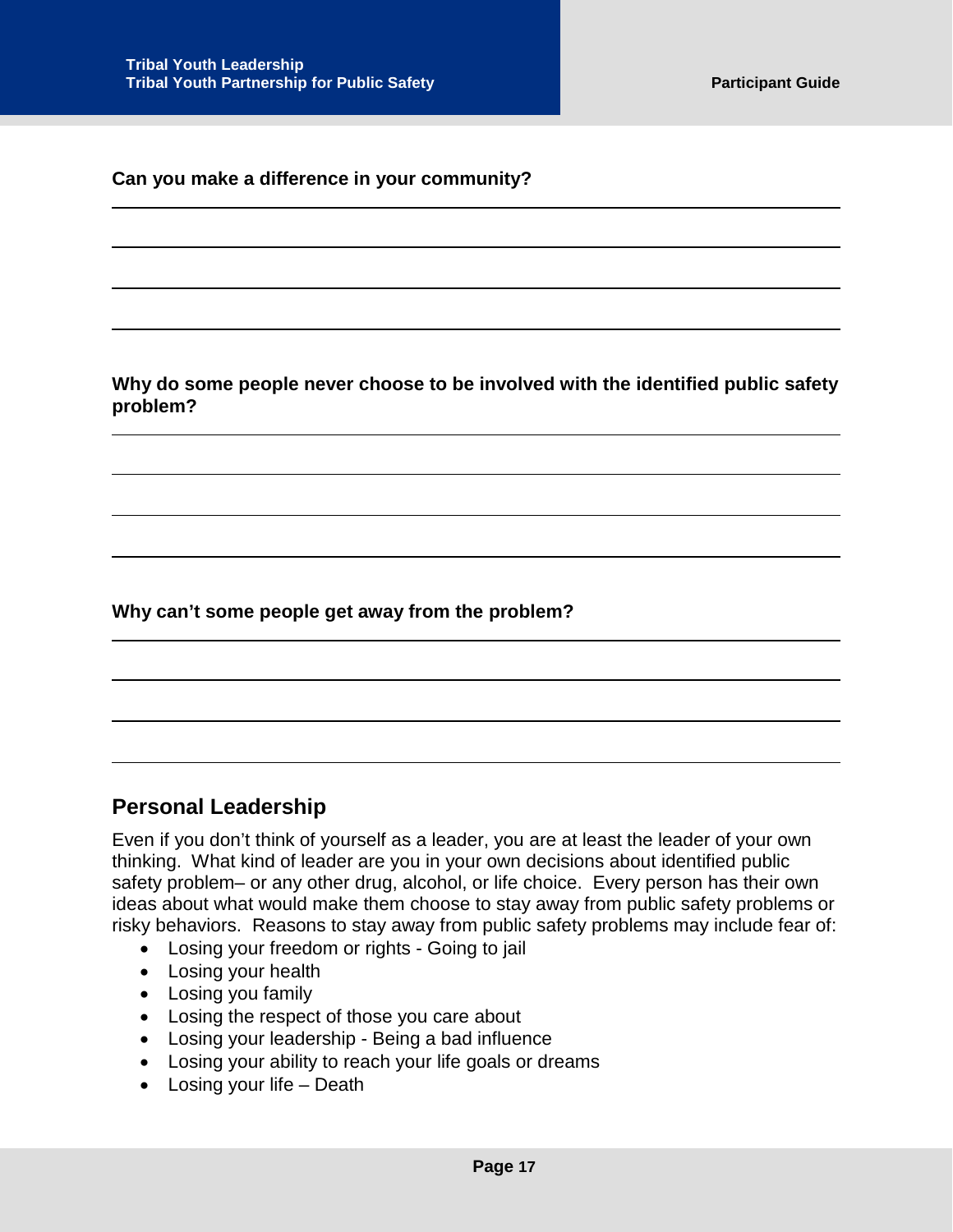## <span id="page-18-0"></span>**Activity: Life Planning Wheel**

Attribute of the Life Planning Wheel in each direction

| East              | South               | West            | <b>North</b>    |
|-------------------|---------------------|-----------------|-----------------|
|                   |                     |                 |                 |
| Physical          | Emotional           | Mental          | Spiritual       |
| Safety            | Self Control        | Education       | <b>Wisdom</b>   |
| Security          | Communication       | Training        | Enlightenment   |
| Leadership        | Training/discipline | Self-Knowledge  | Understanding   |
| Guidance          | Exercise            | Respect         | Problem Solving |
| Vulnerability     | <b>Balanced</b>     | High moral code | Knowledge       |
| Service to others | development         | etc             | Analyzing       |
| etc               | Compassion          |                 | Connectedness   |
|                   | Goal setting        |                 | etc             |
|                   | etc.                |                 |                 |
|                   |                     |                 |                 |

**Work Sheet Instructions:** The purpose of this worksheet is to use the four directions outlined in the medicine wheel to create balance in your personal life. Place a number between 1 and 10 in the quadrant outlined in each section. The closer your number is to 1 the more stable you are in each area or the more centered you are.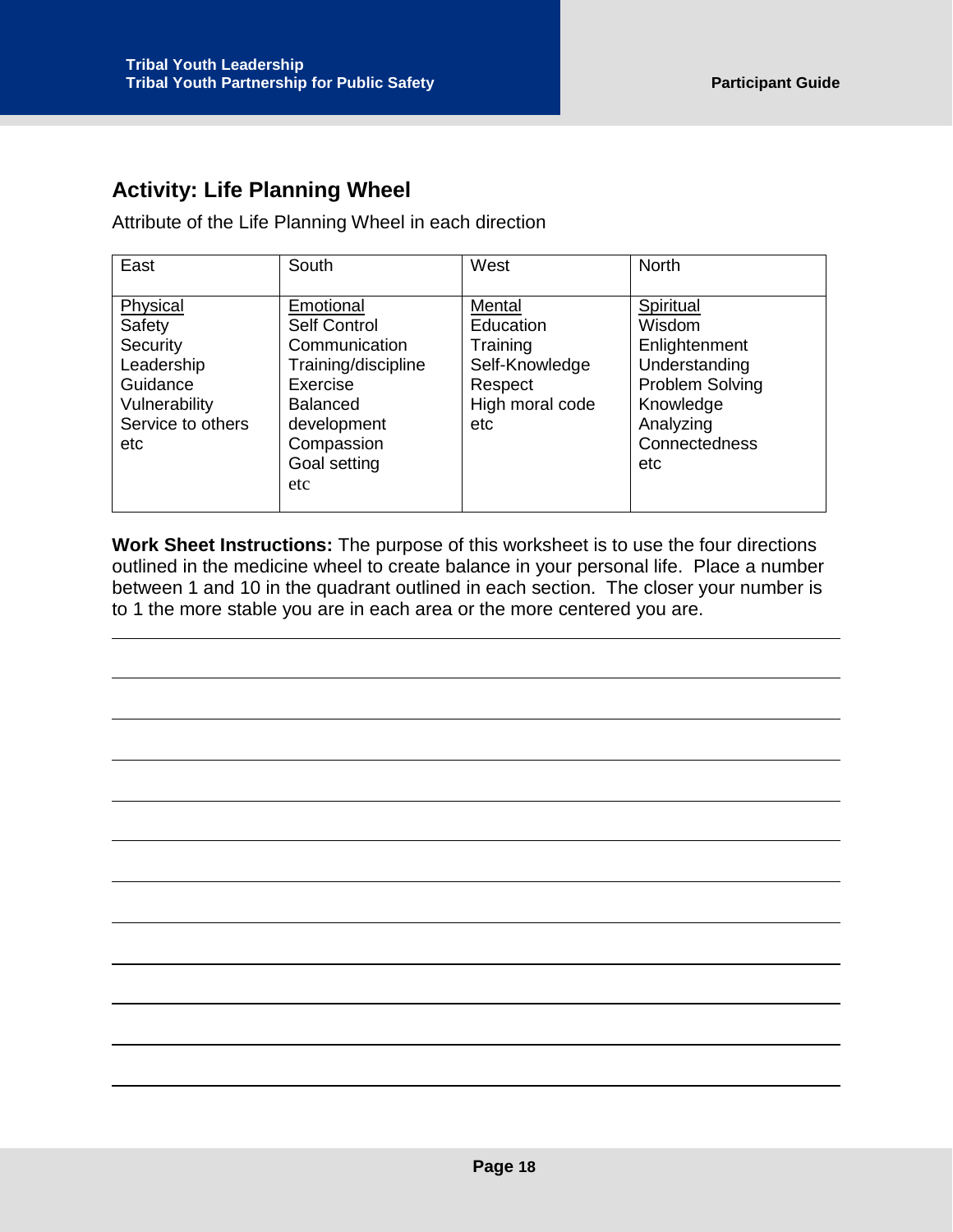#### **Part I: Where Am I Now?**

1a: Using the medicine wheel below write a number between 1 and 10 in the yellow quadrant indicating your *current* physical status. The closer your number is to 1 the more stable you are in this area or the more centered you are.



**1b:** Write a brief explanation of why you allocated yourself this number.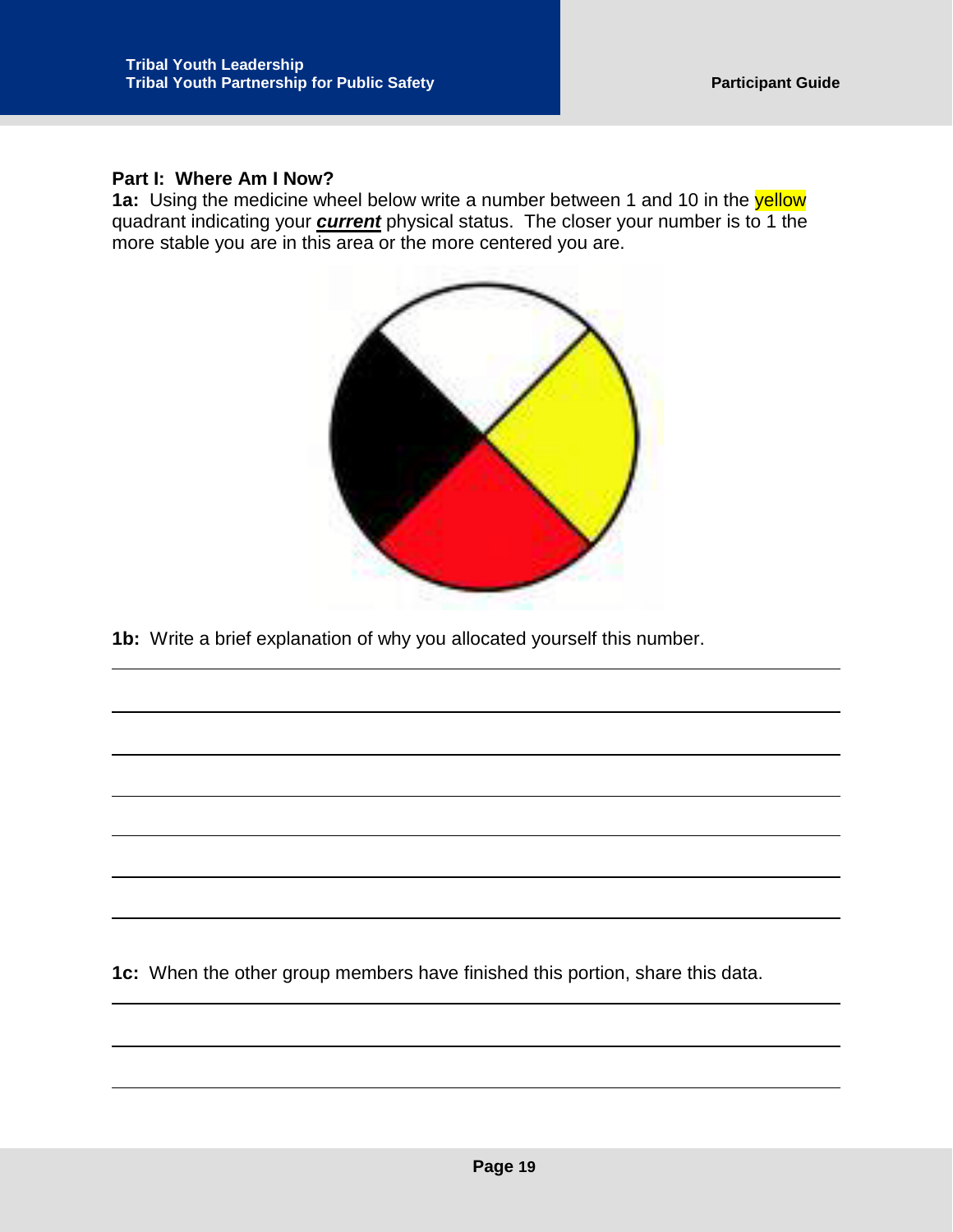**2a:** Using the medicine wheel below write a number between 1 and 10 in the red quadrant indicating your *current* emotional status. The closer your number is to 1 the more stable you are in this area or the more centered you are.



**2b:** Write a brief explanation of why you allocated yourself this number.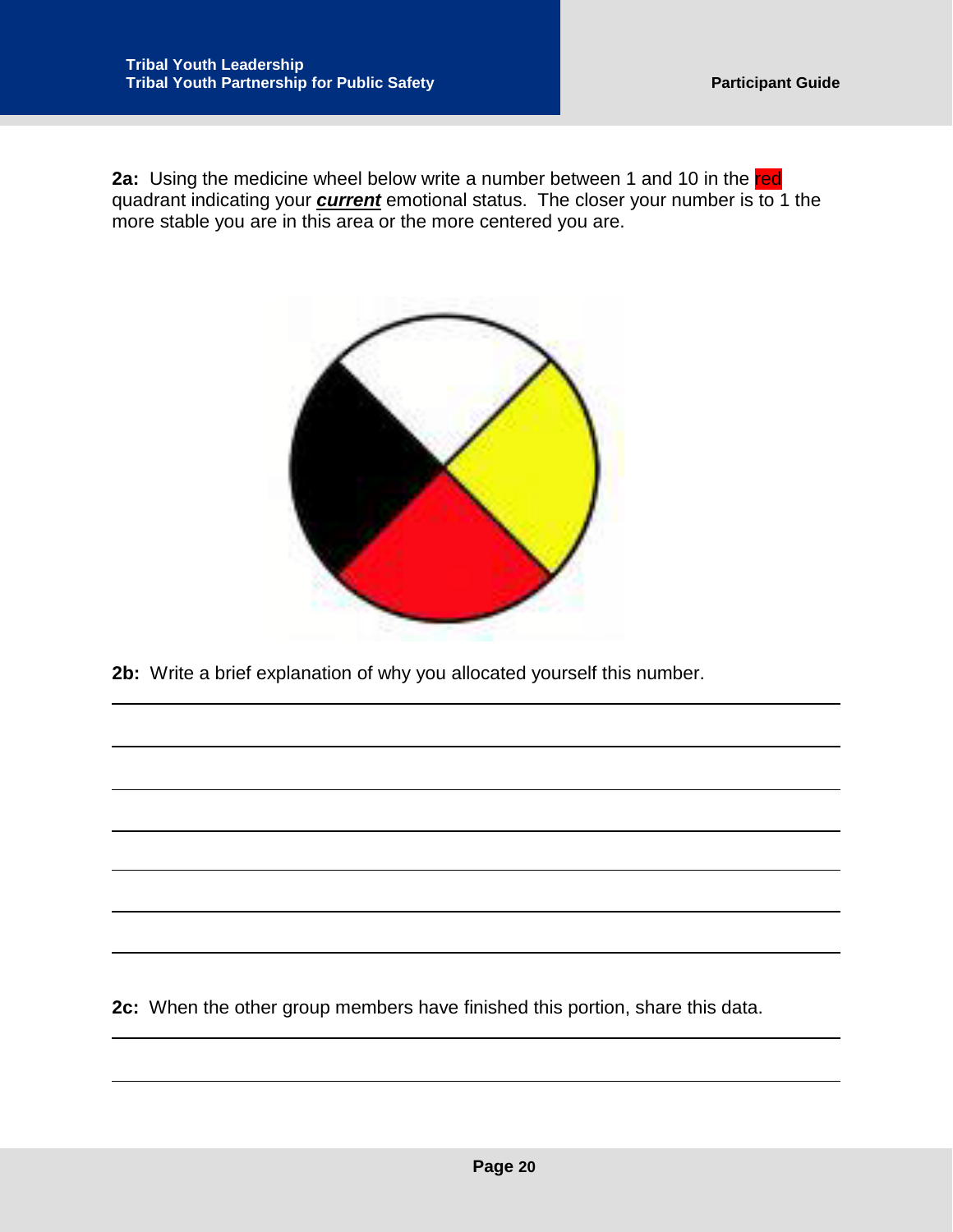**3a:** Using the medicine wheel below write a number between 1 and 10in the black quadrant indicating your *current* mental status. The closer your number is to 1 the more stable you are in this area or the more centered you are.



**3b:** Write a brief explanation of why you placed your dot in this location.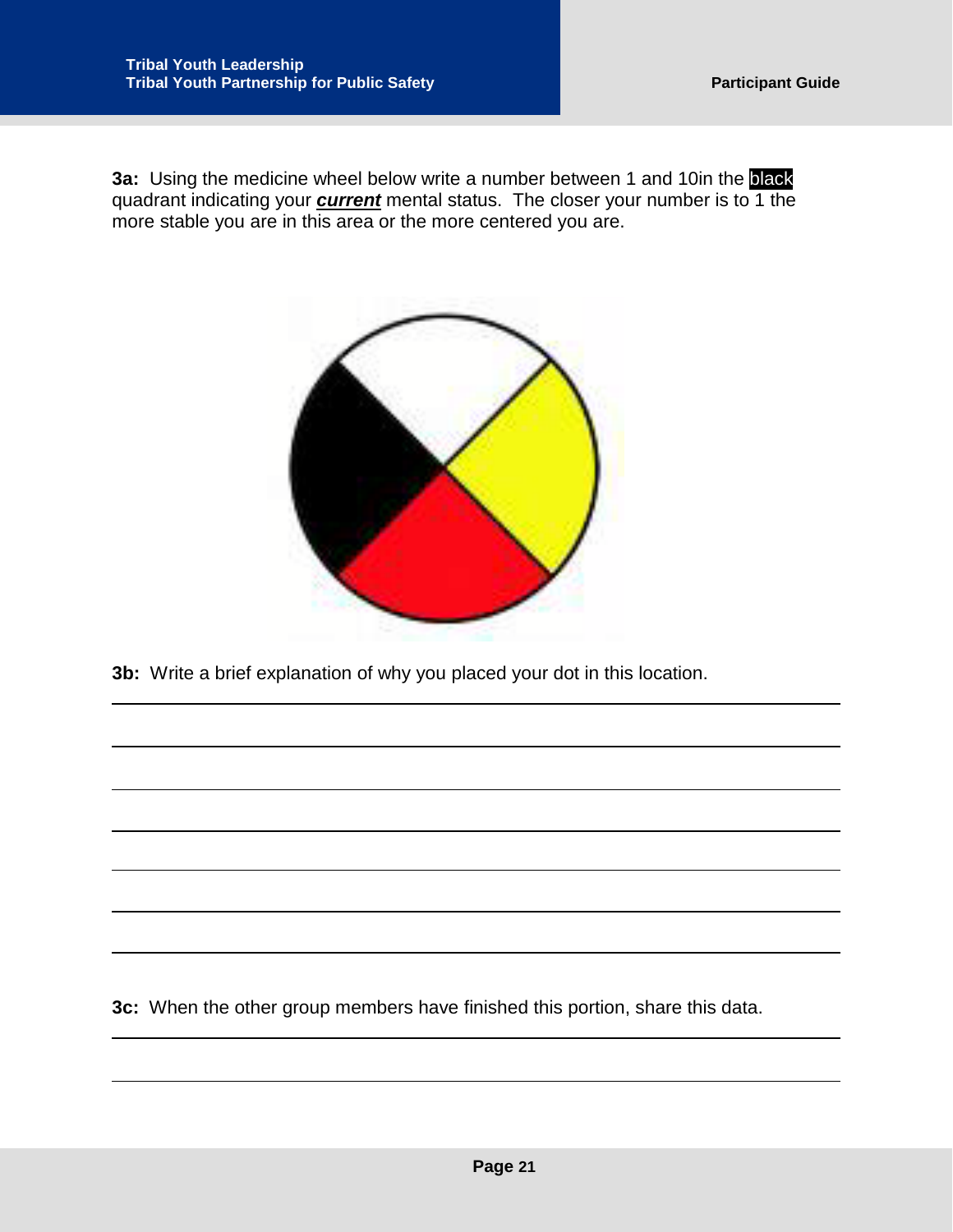**4a:** Using the medicine wheel below write a number between 1 and 10 in the white quadrant indicating your *current* spiritual status. The closer your number is to 1 the more stable you are in this area or the more centered you are.



**4b:** Write a brief explanation of why you allocated yourself this number.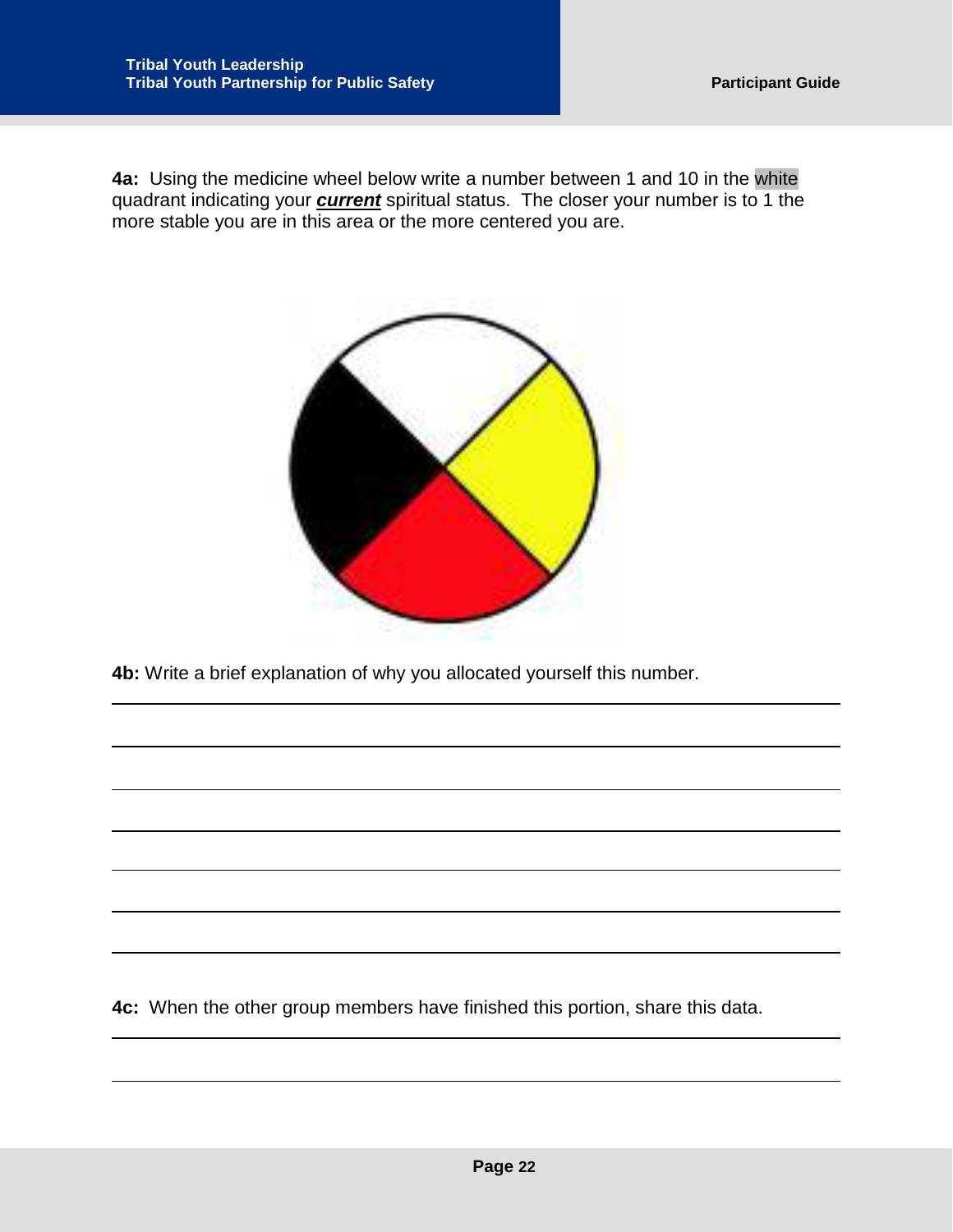## **Part II: Identify Qualities**

#### **Physical:**

**1a.** List 10 attributes which describe yourself most accurately in regards to your *physical* wellbeing.

#### **Emotional:**

**1b.** List 10 attributes which describe yourself most accurately in regards to your *emotional* well being.

| <u>5. __________________________________</u> |  |
|----------------------------------------------|--|

#### **Mental**

**1c.** List 10 attributes which describe yourself most accurately in regards to your *mental* wellbeing.

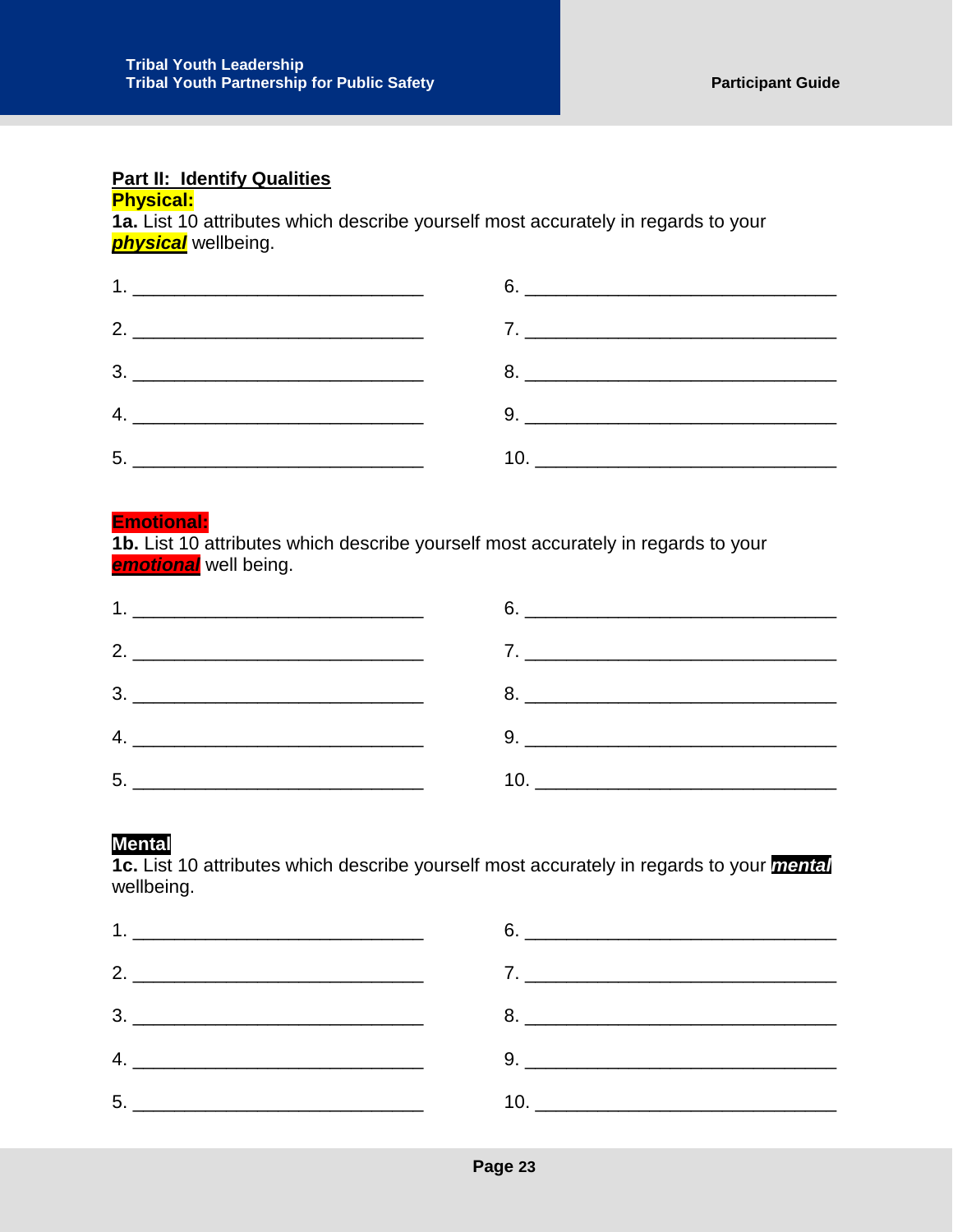#### **Spiritual**

**1d.** List 10 attributes which describe yourself most accurately in regards to your *Spiritual* well being.

**2.** When complete review all adjectives and place next to each adjective one of the following symbol: Positive (+)  $\qquad \qquad$  Negative (-)  $\qquad \qquad$  Neutral (=)

#### **Part III: Becoming Centered**

**1a.** Identify one negative (-) attribute from each direction (east, south, west, and north) that you feel you can improve the quickest.

#### East: South: West: North:

**1b.** Write out a short-term plan to improve all four of these attributes.

#### East: East: East: East: East: East: East: East: East: East: East: East: East: East: East: East: East: East: East: East: East: East: East: East: East: East: East: East: East: East: East: East: East: East: East: East: East:

South: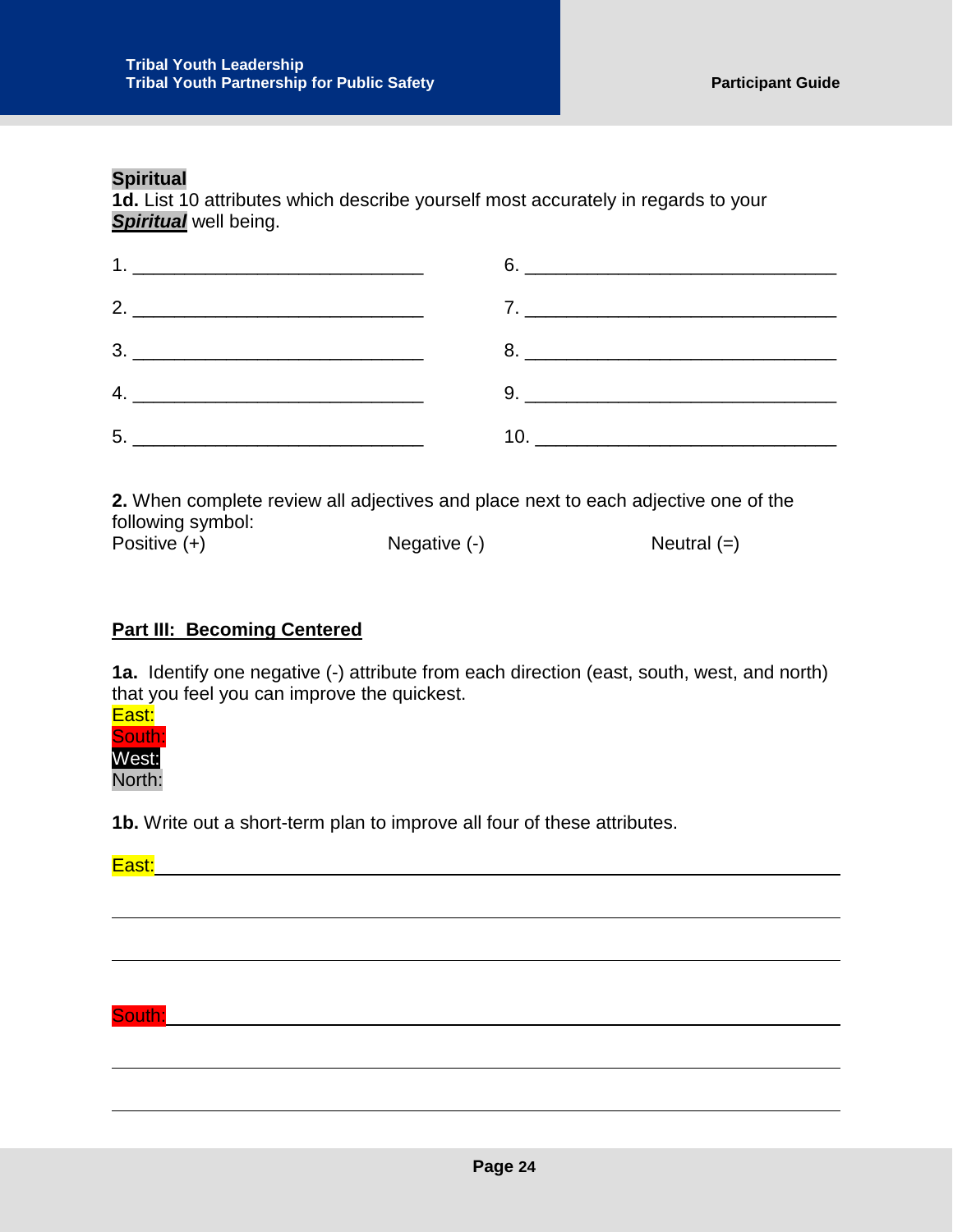| West                                                      |  |
|-----------------------------------------------------------|--|
|                                                           |  |
|                                                           |  |
|                                                           |  |
| North:<br><u> 1990 - John Stein, amerikansk politiker</u> |  |
|                                                           |  |

## <span id="page-25-0"></span>**Session 4 Wrap-Up**

# Can you...<br>4-1 Deve

- Develop their own definition and characteristics list of a good leader and recognize themselves as potential community leaders
- 4-2 Discuss the importance of understanding and respecting tribal culture and traditions and how this understanding and respect affects tribal leadership
- 4-3 Identify symbols and designs used to portray traditional beliefs, laws and customs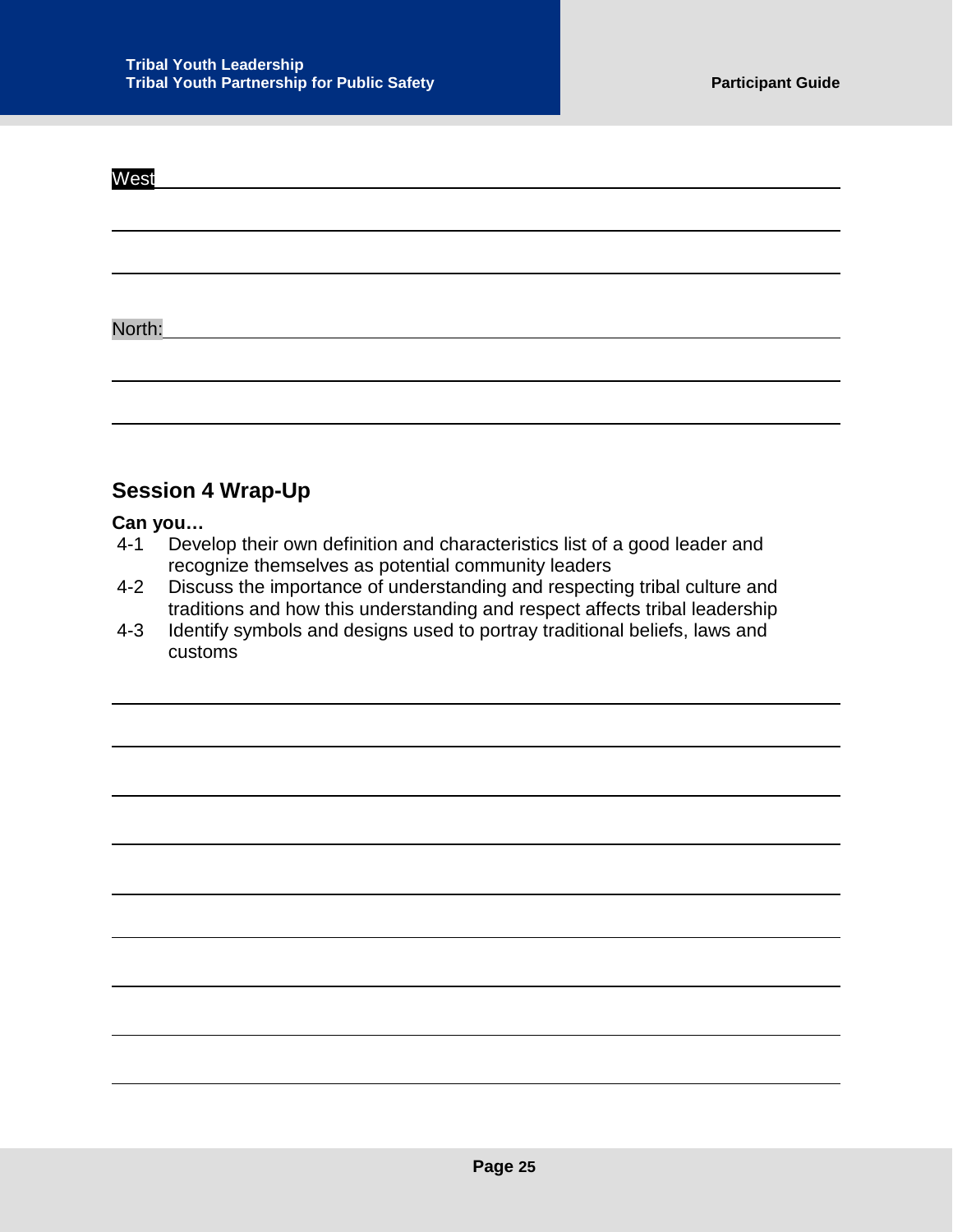## <span id="page-26-0"></span>**Session 5 – How can I solve problems?**

## <span id="page-26-1"></span>**Session 5 Overview**

In this session, students will explore the impact their American Indian culture and traditions play in personal responsibility, tribal leadership, public safety awareness and other community development programs. Students will have an opportunity to work within their learning teams to develop their understanding and appreciation for their culture and traditions. Students will explore leadership skills as they relate to their unique tribal community environment. Based upon this information, students will generate their personal life and character goals.

## <span id="page-26-2"></span>**Activity: Paper Puzzles**

**What did you learn about yourself and each other in this activity?**

## <span id="page-26-3"></span>**Activity: Lost on the Moon**

Imagine you are an astronaut. You pilot your spaceship to the moon, but you have a crash landing. Your crash-landing has destroyed your ship, except for fifteen items. The survival of your crew depends on you reaching the mother ship, which is 200 miles away. You and the mother ship are on the light side of the moon. You must pick the most important items available to help you make the 200 mile trip.

Your mission is to rank the following 15 items. Use your best critical thinking and team problem solving skills to rank the 15 items in numerical order from the most important to the least important. Record your reasons for the ranking that you have chosen.

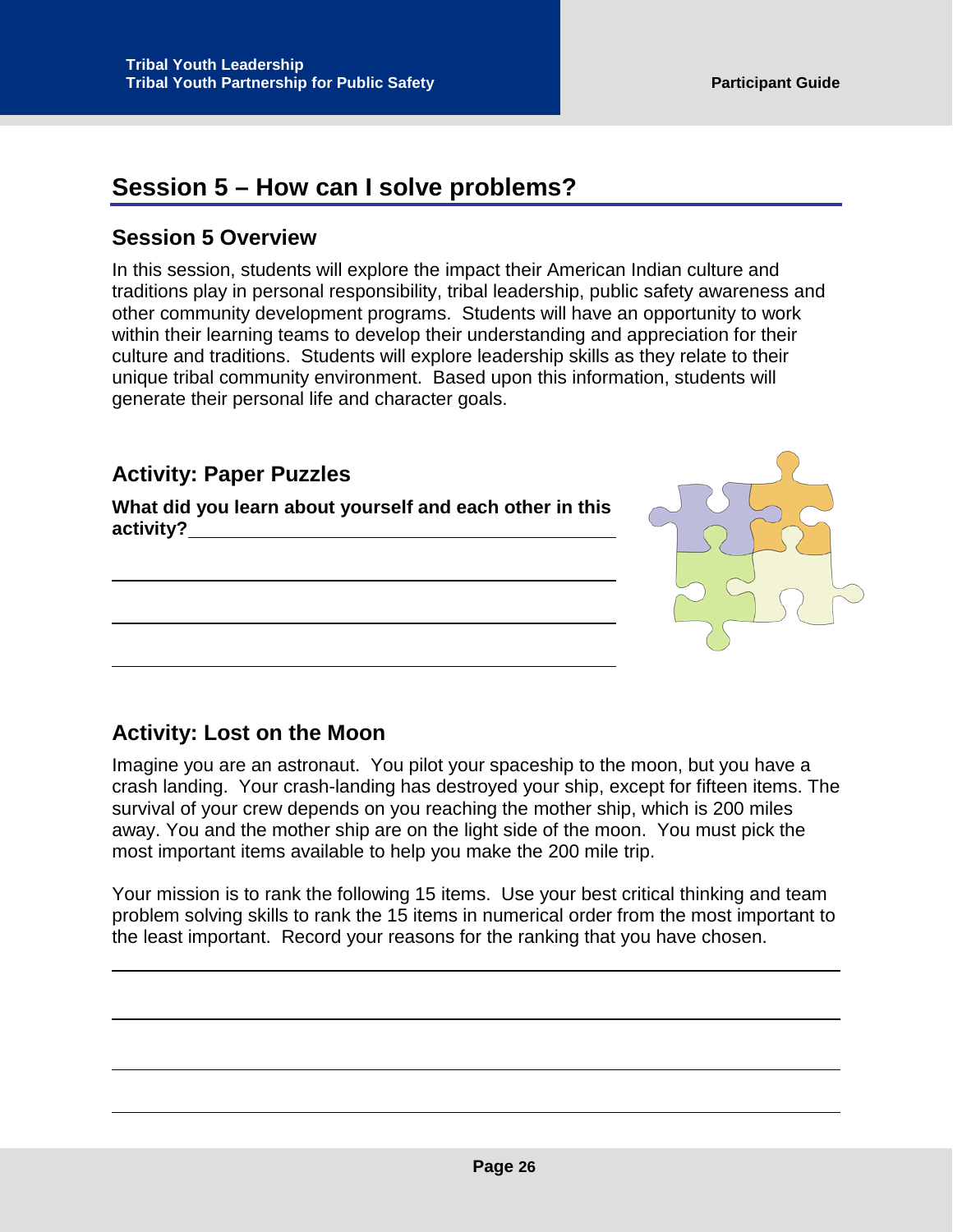| Stellar maps of the moon's constellation<br>Stellar maps of the moon's constellation |
|--------------------------------------------------------------------------------------|
|                                                                                      |
|                                                                                      |
| Five gallons of water <b>Example 2018</b> Five gallons of water                      |
|                                                                                      |
|                                                                                      |
|                                                                                      |
|                                                                                      |
|                                                                                      |

#### **Can you see how critical thinking and problem solving skills can help develop your program to address the identified safety problem in your community?**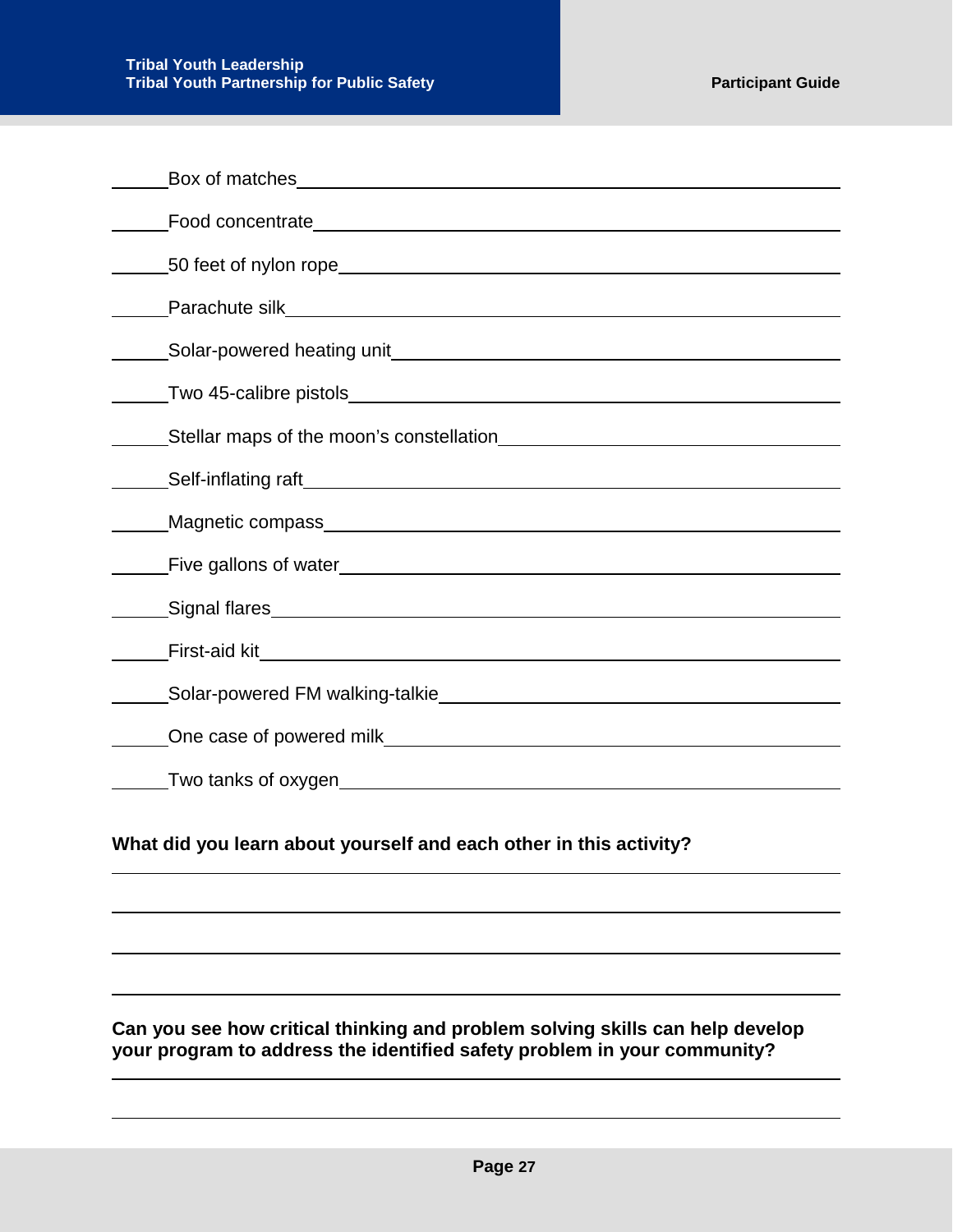## *"We can't solve problems by using the same kind of thinking we used when we created them."* **Albert Einstein**

## <span id="page-28-0"></span>**Critical Thinking**

The act of critical thinking is a combination of strategic problem solving and creativity. Leadership does not require an official title or rank to make change in the community. It only takes conviction and a commitment. When the motivation/vision presents itself, the human resources and abilities are readily available.

## <span id="page-28-1"></span>**Activity: Assessing your Critical Thinking Skills**

- 1. Do you ask a lot of questions? **Y / N**
- 2. Do you like to be well-informed? **Y / N**
- 3. Do you look for ways to solve problems? **Y / N**
- 4. Do you trust that there is always an answer to a problem? **Y / N**
- 5. Are you confident in your ability to figure things out? **Y / N**
- 6. Are you open-minded regarding views that are different than your own? **Y / N**
- 7. Are you flexible in considering other alternatives and opinions? **Y / N**
- 8. Do you try to be understanding of the opinions of other people? **Y / N**
- 9. Are you fair-minded in finding solutions that affect other people? **Y / N**
- 10. Can you be honest about your own biases, prejudices, or stereotypes? **Y / N**
- 11. Do you wait to make decisions until the best time? **Y / N**
- 12. Are you willing to reconsider or change your opinion when you think you should? **Y / N**

## <span id="page-28-2"></span>**Emotional Intelligence**

Emotional intelligence (EQ) skills are often more important to leadership than I.Q skills. Emotional Intelligence (EQ), as presented by Akers and Porter's (2003) "Your EQ Skills: Got What it Takes, explains that a person's EQ is the level of their ability to understand other people, what motivates others, and how to work cooperatively. The five major characteristics of EQ are self-awareness, self-regulation, motivation, empathy, and social skills. Akers and Porter explain that these characteristics represent the characteristics of good leaders.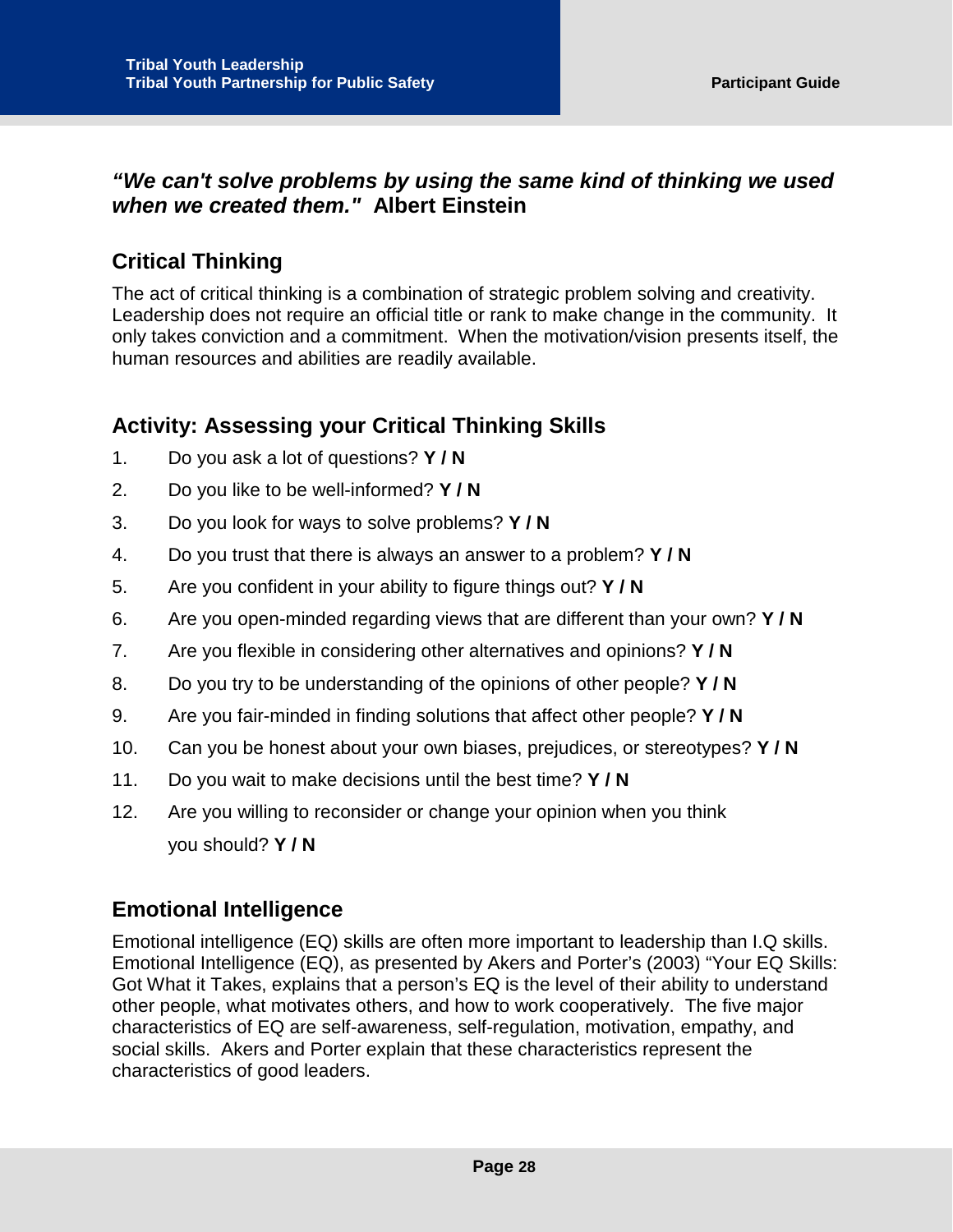## <span id="page-29-0"></span>**Activity: Assessing your Emotional Intelligence Skills The EQ Test**

- 1. Do you understand both your strengths and your weaknesses? **Y / N**
- 2. Can you be depended on to take care of every detail? **Y / N**
- 3. Are you comfortable with change and open to novel ideas? **Y / N**
- 4. Are you motivated by the satisfaction of meeting your own standards of excellence? **Y / N**
- 5. Do you stay optimistic when things go wrong? **Y / N**
- 6. Can you see things from another person's point of view and sense what matters most to him or her? **Y / N**
- 7. Do you let others' needs determine how you serve them? **Y / N**
- 8. Do you enjoy helping colleagues develop their skills? **Y / N**
- 9. Can you read office politics accurately? **Y / N**
- 10. Are you able to find "win-win" solutions in negotiations and conflicts? **Y / N**
- 11. Are you the kind of person other people want on their team? **Y / N**
- 12. Are you usually persuasive? **Y / N**

If you answered "YES" to six or more of these questions **and if people know you well would agree with you**, then you have a high degree of emotional quotient.

-Akers & Porter, 2003

## <span id="page-29-1"></span>**Characteristics of Good Leaders (EQ skills)**

- **Self-Awareness**: ability to recognize and understand your moods, emotions and drives, as well as their effect on others
- **Self-Regulation**: the propensity to suspend judgment, to think before acting, and to control emotions
- **Motivation**: a passion to work for reasons that go beyond money or status
- **Empathy**: ability to understand the emotional makeup of other people
- **Social Skill**: ability to find common ground and build rapport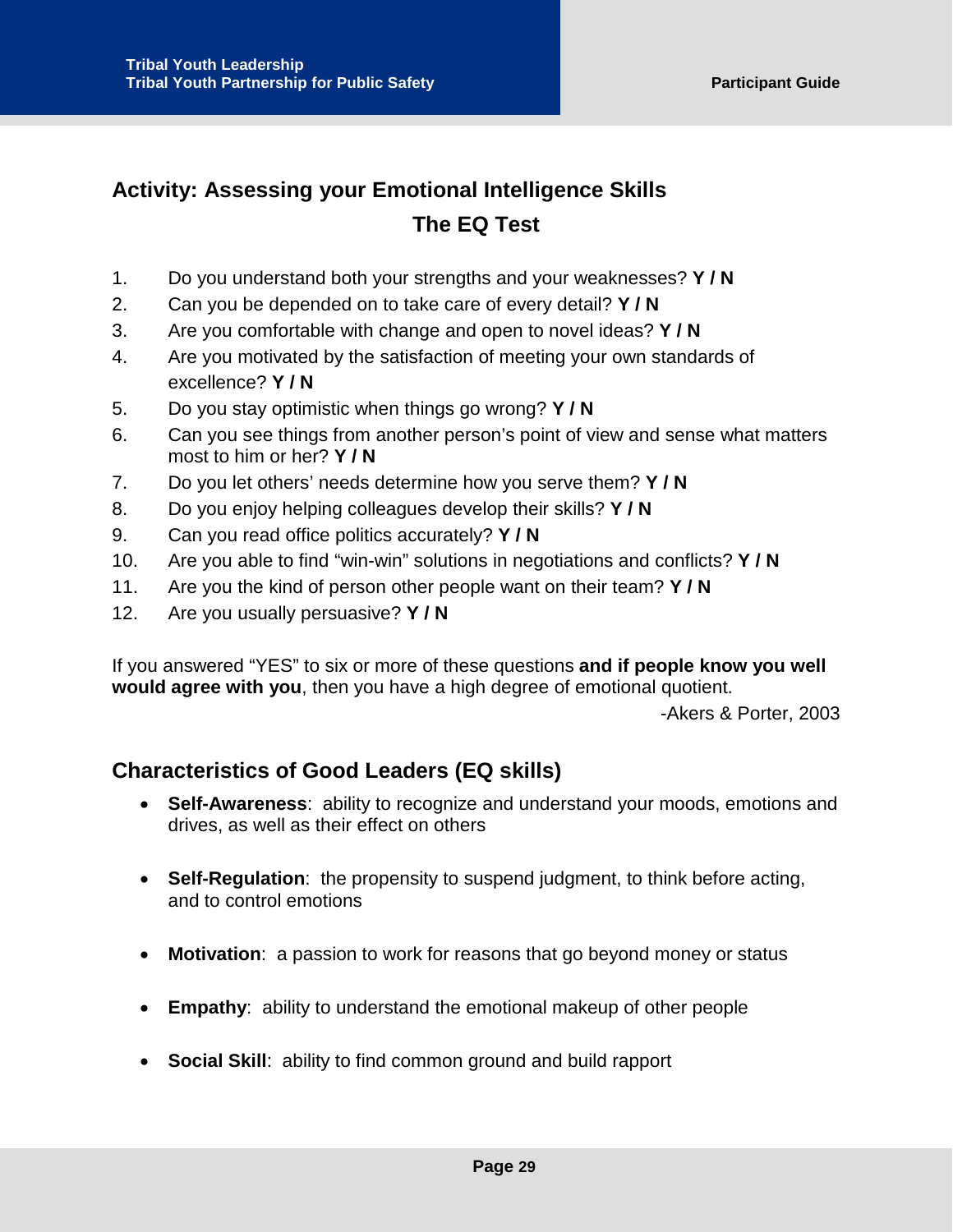

## <span id="page-30-0"></span>**Activity: Talking to Tribal Youth in your Community**

**Are their people or programs in your community that speak to youth about the identified public safety problems and leadership skills?**

**What would make a good presenter to youth about leadership skills and the identified public safety problems in your community?**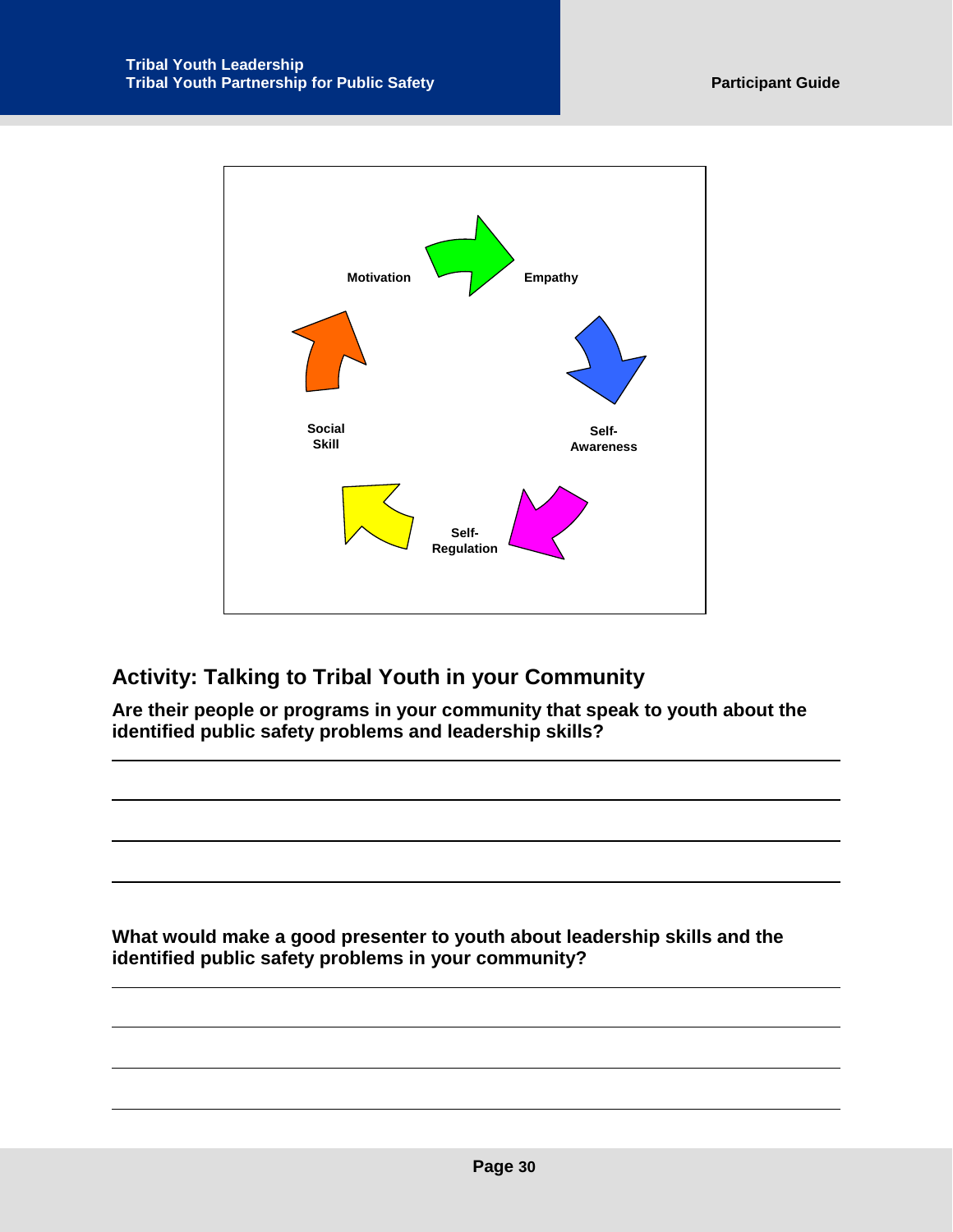**What makes a good personal story that you can respect and listen too? Stories, games, their background, etc?**

**What are the things that are not effective in your community when it comes to talking to youth about the identified public safety problem and leadership skills?** 

## <span id="page-31-0"></span>**Session 5 Wrap-Up**

#### **Can you…**

- 5-1 Identify their individual critical thinking skills
- 5-2 Identify their individual emotional intelligence skills
- 5-3 Explain how critical thinking and emotional intelligence skills apply to effective leadership in working with their community
- 5-4 Identify cultural and traditional problem solving techniques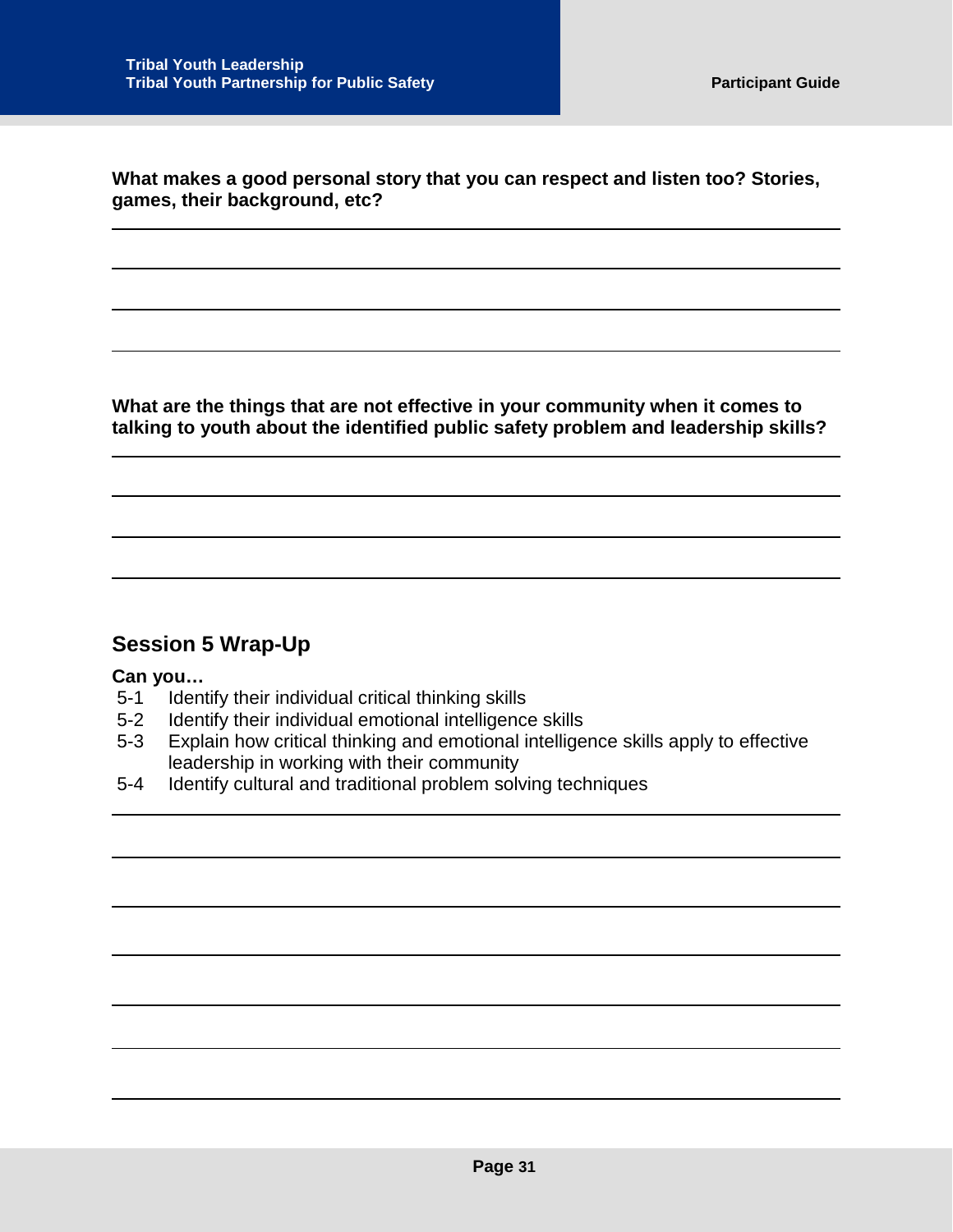## <span id="page-32-0"></span>**Session 6 – How can I set goals?**

## <span id="page-32-1"></span>**Session 6 Overview**

In this session, students will be introduced to decision making and goal setting strategies and have an opportunity to practice these skills within their learning teams to address the identified public safety problem. Students will discuss and create personal mission, vision, and values statements. Building upon their personal statements, students will have an opportunity to role play positive choices.

## <span id="page-32-2"></span>**Activity: Making a Quick Ten**

You don't get million dollar ideas from a ten dollar vision!

(D) DOMIN **CONTRACTOR** THE UNITED STATE DL 33481444 随 DL 33481444A 首席 DIMINIS  $\left| \cdot \right|$ 

**Which ideas could be used to make \$10 and which to make \$1 million?** 

**Are the ideas ethical – do they adhere to your values, beliefs, culture, and traditions?** 

**What did you learn about yourself and each other in this activity?**

**How can you use this information to help you achieve your leadership goals?**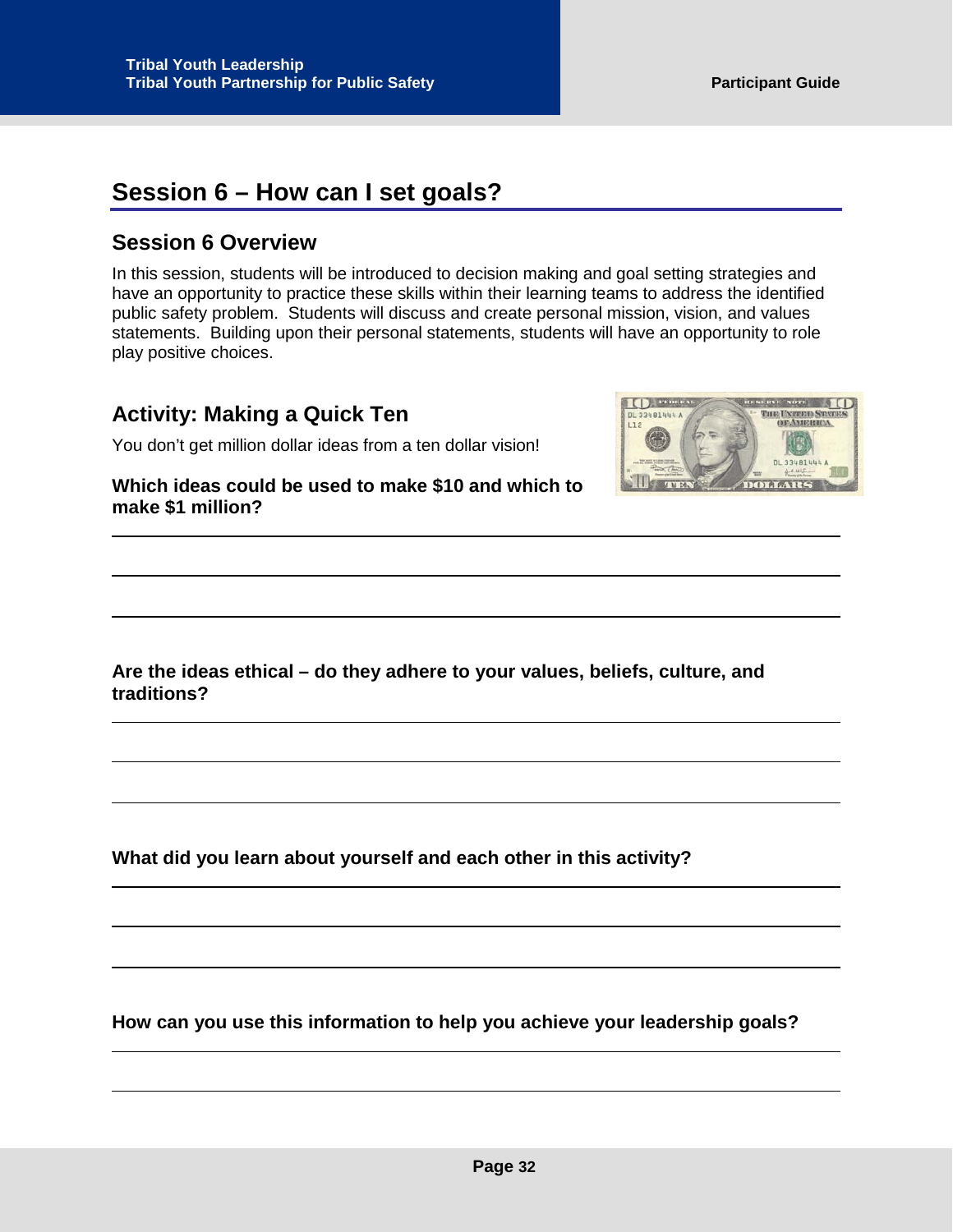<span id="page-33-0"></span>

**What are values (write your own definition)?** 

**Values** are traits or qualities that are considered worthwhile; they represent an individual's highest priorities and deeply held driving forces. (Values are also known as core values and as governing values; they all refer to the same sentiment)

 $\_$  ,  $\_$  ,  $\_$  ,  $\_$  ,  $\_$  ,  $\_$  ,  $\_$  ,  $\_$  ,  $\_$  ,  $\_$  ,  $\_$  ,  $\_$  ,  $\_$  ,  $\_$  ,  $\_$  ,  $\_$  ,  $\_$  ,  $\_$  ,  $\_$  ,  $\_$ \_\_\_\_\_\_\_\_\_\_\_\_\_\_\_\_\_\_\_\_\_\_\_\_ \_\_\_\_\_\_\_\_\_\_\_\_\_\_\_\_\_\_\_\_\_\_\_\_\_\_\_\_\_\_\_\_\_\_\_\_

**List three people that you admire…what do you admire about those people?** (person) \_\_\_\_\_\_\_\_\_\_\_\_\_\_\_\_\_\_\_\_\_\_\_\_(why you admire that person)

**What do you want people to say about you when you're gone?**

\_\_\_\_\_\_\_\_\_\_\_\_\_\_\_\_\_\_\_\_\_\_\_\_\_\_\_\_\_\_\_\_\_\_\_\_\_\_\_\_\_\_\_\_\_\_\_\_\_\_\_\_\_\_\_\_\_\_\_\_\_



\_\_\_\_\_\_\_\_\_\_\_\_\_\_\_\_\_\_\_\_\_\_\_\_ \_\_\_\_\_\_\_\_\_\_\_\_\_\_\_\_\_\_\_\_\_\_\_\_\_\_\_\_\_\_\_\_\_\_\_\_

#### **List the top ten values that you want people to see in you**

| <u>5. _________________________________</u> |  |
|---------------------------------------------|--|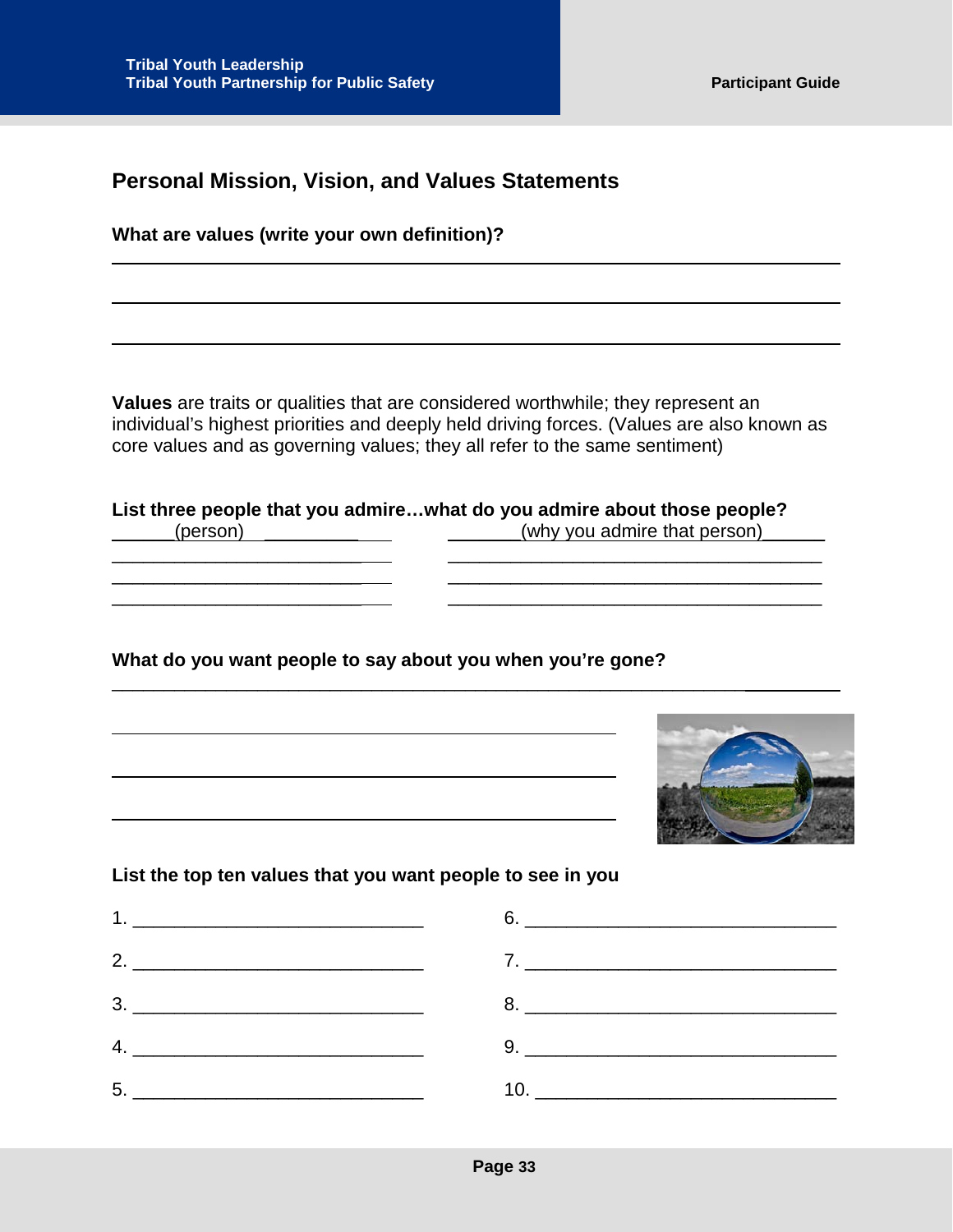**A values statement** describes the attributes – values, beliefs, culture, customs, and traditions - that you believe identify who you are and what your priorities are.

#### **My Values Statement:**

**A vision statement** describes what your life will look like if you are successful. A powerful vision statement should stretch expectations and aspirations helping you jump out of your comfort zone" into something bigger and better**.** 

\_\_\_\_\_\_\_\_\_\_\_\_\_\_\_\_\_\_\_\_\_\_\_\_\_\_\_\_\_\_\_\_\_\_\_\_\_\_\_\_\_\_\_\_\_\_\_\_\_\_\_\_\_\_\_\_\_\_\_\_\_\_\_\_\_\_\_\_\_\_

\_\_\_\_\_\_\_\_\_\_\_\_\_\_\_\_\_\_\_\_\_\_\_\_\_\_\_\_\_\_\_\_\_\_\_\_\_\_\_\_\_\_\_\_\_\_\_\_\_\_\_\_\_\_\_\_\_\_\_\_\_\_\_\_\_\_\_\_\_\_

\_\_\_\_\_\_\_\_\_\_\_\_\_\_\_\_\_\_\_\_\_\_\_\_\_\_\_\_\_\_\_\_\_\_\_\_\_\_\_\_\_\_\_\_\_\_\_\_\_\_\_\_\_\_\_\_\_\_\_\_\_\_\_\_\_\_\_\_\_\_

\_\_\_\_\_\_\_\_\_\_\_\_\_\_\_\_\_\_\_\_\_\_\_\_\_\_\_\_\_\_\_\_\_\_\_\_\_\_\_\_\_\_\_\_\_\_\_\_\_\_\_\_\_\_\_\_\_\_\_\_\_\_\_\_\_\_\_\_\_\_

#### **My Vision Statement:** *"What will my life look like if I live the way I think is right?*

\_\_\_\_\_\_\_\_\_\_\_\_\_\_\_\_\_\_\_\_\_\_\_\_\_\_\_\_\_\_\_\_\_\_\_\_\_\_\_\_\_\_\_\_\_\_\_\_\_\_\_\_

**A mission statement** describes what you are all about. A mission statement answers the question, Why am I here? A mission statement becomes a personal constitution that can be turned to when making either major life-changing decisions or small daily decisions. It will not necessarily make such decisions easier, but it will add focus and directions. Think of it as a roadmap that you can refer to for guidance as you journey through life.

\_\_\_\_\_\_\_\_\_\_\_\_\_\_\_\_\_\_\_\_\_\_\_\_\_\_\_\_\_\_\_\_\_\_\_\_\_\_\_\_\_\_\_\_\_\_\_\_\_\_\_\_

\_\_\_\_\_\_\_\_\_\_\_\_\_\_\_\_\_\_\_\_\_\_\_\_\_\_\_\_\_\_\_\_\_\_\_\_\_\_\_\_\_\_\_\_\_\_\_\_\_\_\_\_



#### **My Mission Statement:**

*What kind of person do I want to be? What do I want to do with your life – what are my life goals? How do my values (and beliefs, culture, customs, and traditions) play into my life goals?*

\_\_\_\_\_\_\_\_\_\_\_\_\_\_\_\_\_\_\_\_\_\_\_\_\_\_\_\_\_\_\_\_\_\_\_\_\_\_\_\_\_\_\_\_\_\_\_\_\_\_\_\_\_\_\_\_\_\_\_\_\_\_\_\_\_\_\_\_\_\_

\_\_\_\_\_\_\_\_\_\_\_\_\_\_\_\_\_\_\_\_\_\_\_\_\_\_\_\_\_\_\_\_\_\_\_\_\_\_\_\_\_\_\_\_\_\_\_\_\_\_\_\_\_\_\_\_\_\_\_\_\_\_\_\_\_\_\_\_\_\_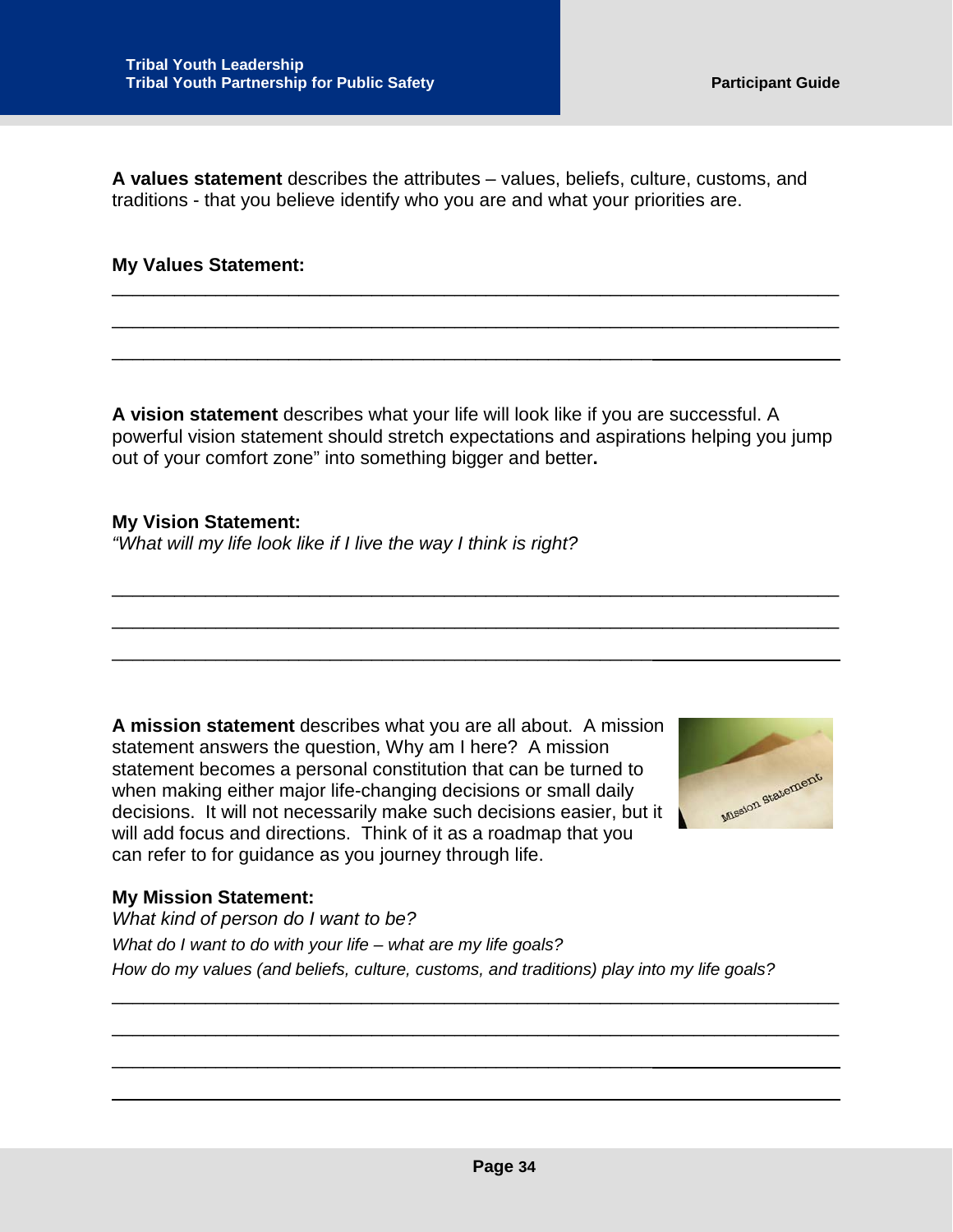## <span id="page-35-0"></span>**Decision Making & Goal Setting**

As leaders, you will need to make decisions – sometimes the decisions are easy and quick and sometimes the decisions are difficult, painful, and time-consuming. Before a person can make decisions that are consistent with their values and integrity, they must identify their personal values, life/career vision, and life/career mission.

#### **Decision Making: The process**

- 1. Analyze the problem
- 2. Define the problem
- 3. Consider options
- 4. Evaluate the alternatives
- 5. Make a choice
- 6. Implement the plan and evaluate the decision
	- a. Make changes in your life based on your decision



#### **Goal setting an important method of:**

• Deciding what is important for you to achieve in your life

\_\_\_\_\_\_\_\_\_\_\_\_\_\_\_\_\_\_\_\_\_\_\_\_\_\_\_\_\_\_\_\_\_\_\_\_\_\_\_\_\_\_\_\_\_\_\_\_\_\_\_\_

\_\_\_\_\_\_\_\_\_\_\_\_\_\_\_\_\_\_\_\_\_\_\_\_\_\_\_\_\_\_\_\_\_\_\_\_\_\_\_\_\_\_\_\_\_\_\_\_\_\_\_\_

- Separating what is important from what is irrelevant, or a distraction
- Motivating yourself

#### **SMART Goal Setting**

- **S**pecific
- **M**easurable
- **A**ttainable
- **R**ealistic
- **T**ime-bound



\_\_\_\_\_\_\_\_\_\_\_\_\_\_\_\_\_\_\_\_\_\_\_\_\_\_\_\_\_\_\_\_\_\_\_\_\_\_\_\_\_\_\_\_\_\_\_\_\_\_\_\_\_\_\_\_\_\_\_\_\_\_\_\_\_\_\_\_\_\_

\_\_\_\_\_\_\_\_\_\_\_\_\_\_\_\_\_\_\_\_\_\_\_\_\_\_\_\_\_\_\_\_\_\_\_\_\_\_\_\_\_\_\_\_\_\_\_\_\_\_\_\_\_\_\_\_\_\_\_\_\_\_\_\_\_\_\_\_\_\_

\_\_\_\_\_\_\_\_\_\_\_\_\_\_\_\_\_\_\_\_\_\_\_\_\_\_\_\_\_\_\_\_\_\_\_\_\_\_\_\_\_\_\_\_\_\_\_\_\_\_\_\_\_\_\_\_\_\_\_\_\_\_\_\_\_\_\_\_\_\_

\_\_\_\_\_\_\_\_\_\_\_\_\_\_\_\_\_\_\_\_\_\_\_\_\_\_\_\_\_\_\_\_\_\_\_\_\_\_\_\_\_\_\_\_\_\_\_\_\_\_\_\_\_\_\_\_\_\_\_\_\_\_\_\_\_\_\_\_\_\_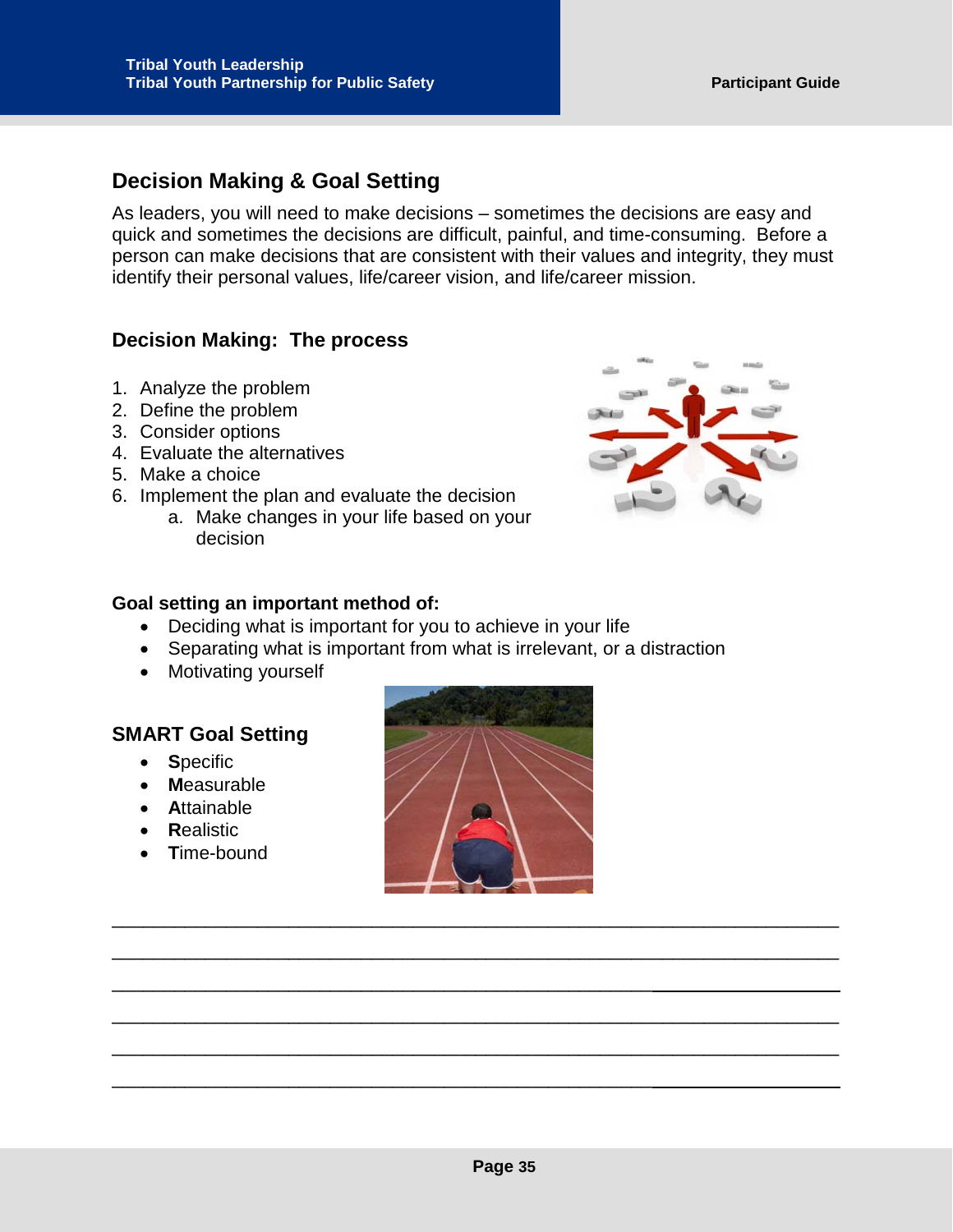**How does your personal mission, vision, and values statements play into abolishing the identified public safety problem?**

\_\_\_\_\_\_\_\_\_\_\_\_\_\_\_\_\_\_\_\_\_\_\_\_\_\_\_\_\_\_\_\_\_\_\_\_\_\_\_\_\_\_\_\_\_\_\_\_\_\_\_\_

\_\_\_\_\_\_\_\_\_\_\_\_\_\_\_\_\_\_\_\_\_\_\_\_\_\_\_\_\_\_\_\_\_\_\_\_\_\_\_\_\_\_\_\_\_\_\_\_\_\_\_\_

\_\_\_\_\_\_\_\_\_\_\_\_\_\_\_\_\_\_\_\_\_\_\_\_\_\_\_\_\_\_\_\_\_\_\_\_\_\_\_\_\_\_\_\_\_\_\_\_\_\_\_\_

\_\_\_\_\_\_\_\_\_\_\_\_\_\_\_\_\_\_\_\_\_\_\_\_\_\_\_\_\_\_\_\_\_\_\_\_\_\_\_\_\_\_\_\_\_\_\_\_\_\_\_\_\_\_\_\_\_\_\_\_\_\_\_\_\_\_\_\_\_\_

\_\_\_\_\_\_\_\_\_\_\_\_\_\_\_\_\_\_\_\_\_\_\_\_\_\_\_\_\_\_\_\_\_\_\_\_\_\_\_\_\_\_\_\_\_\_\_\_\_\_\_\_\_\_\_\_\_\_\_\_\_\_\_\_\_\_\_\_\_\_

**What is the single most important reason why you choose to say no to not be involved in the identified public safety problem?**

\_\_\_\_\_\_\_\_\_\_\_\_\_\_\_\_\_\_\_\_\_\_\_\_\_\_\_\_\_\_\_\_\_\_\_\_\_\_\_\_\_\_\_\_\_\_\_\_\_\_\_\_\_\_\_\_\_\_\_\_\_\_\_\_\_\_\_\_\_\_

\_\_\_\_\_\_\_\_\_\_\_\_\_\_\_\_\_\_\_\_\_\_\_\_\_\_\_\_\_\_\_\_\_\_\_\_\_\_\_\_\_\_\_\_\_\_\_\_\_\_\_\_\_\_\_\_\_\_\_\_\_\_\_\_\_\_\_\_\_\_

**How can you help youth in your community determine their single most important reason why they should fight against the identified public safety problem?**

\_\_\_\_\_\_\_\_\_\_\_\_\_\_\_\_\_\_\_\_\_\_\_\_\_\_\_\_\_\_\_\_\_\_\_\_\_\_\_\_\_\_\_\_\_\_\_\_\_\_\_\_\_\_\_\_\_\_\_\_\_\_\_\_\_\_\_\_\_\_

\_\_\_\_\_\_\_\_\_\_\_\_\_\_\_\_\_\_\_\_\_\_\_\_\_\_\_\_\_\_\_\_\_\_\_\_\_\_\_\_\_\_\_\_\_\_\_\_\_\_\_\_\_\_\_\_\_\_\_\_\_\_\_\_\_\_\_\_\_\_

**SARA Problem Solving:** Building upon what you have learned throughout class and the identified public safety problem, you will begin the second and third steps of the SARA Problem Solving process: Analysis and Responses. Turn to page 5 and 6 of your Problem Solving Workbook, follow the directions on each page, and complete the Analysis and Response steps.

## <span id="page-36-0"></span>**Session 6 Wrap-Up**

#### **Can you…**

- 6-1 Discuss the need for and challenge in developing decision making skills for leadership
- 6-2 Discuss goal setting strategies and the need for individual life goals and for team goals
- 6-3 Create a list of individual life goals, with an emphasis on incorporating American Indian culture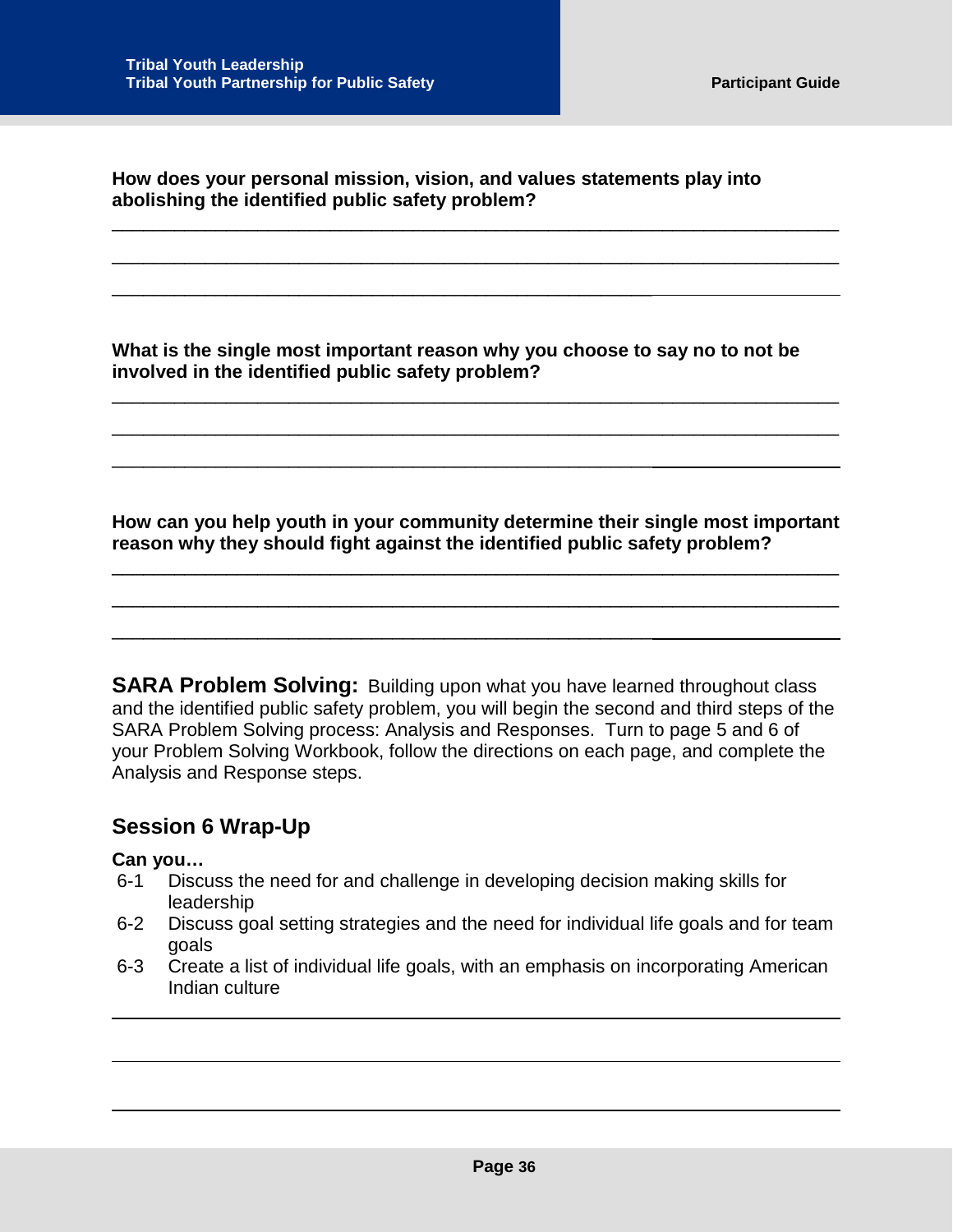## <span id="page-37-0"></span>**Session 7 – How can I resolve conflicts?**

## <span id="page-37-1"></span>**Session 7 Overview**

In this session, students will have an opportunity to identify and discuss problems in conflict resolution. Students will explore the impact that culture plays in conflict resolution and public safety.

## <span id="page-37-2"></span>**Activity: CD Player**

#### **Story:**

Samantha was quietly sitting in the school library listening to her favorite music CDs. Suddenly, Jason rushes into the library and demands to use the CD player.



"No, there is only one CD player in the school and I need it so that we can listen to music while we set up for the school play."

\_\_\_\_\_\_\_\_\_\_\_\_\_\_\_\_\_\_\_\_\_\_\_\_\_\_\_\_\_\_\_\_\_\_\_\_\_\_\_\_\_\_\_\_\_\_\_\_\_\_\_\_\_\_\_\_\_\_\_\_\_\_\_\_\_\_\_\_\_\_

\_\_\_\_\_\_\_\_\_\_\_\_\_\_\_\_\_\_\_\_\_\_\_\_\_\_\_\_\_\_\_\_\_\_\_\_\_\_\_\_\_\_\_\_\_\_\_\_\_\_\_\_\_\_\_\_\_\_\_\_\_\_\_\_\_\_\_\_\_\_

\_\_\_\_\_\_\_\_\_\_\_\_\_\_\_\_\_\_\_\_\_\_\_\_\_\_\_\_\_\_\_\_\_\_\_\_\_\_\_\_\_\_\_\_\_\_\_\_\_\_\_\_\_\_\_\_\_\_\_\_\_\_\_\_\_\_\_\_\_\_

\_\_\_\_\_\_\_\_\_\_\_\_\_\_\_\_\_\_\_\_\_\_\_\_\_\_\_\_\_\_\_\_\_\_\_\_\_\_\_\_\_\_\_\_\_\_\_\_\_\_\_\_\_\_\_\_\_\_\_\_\_\_\_\_\_\_\_\_\_\_

\_\_\_\_\_\_\_\_\_\_\_\_\_\_\_\_\_\_\_\_\_\_\_\_\_\_\_\_\_\_\_\_\_\_\_\_\_\_\_\_\_\_\_\_\_\_\_\_\_\_\_\_\_\_\_\_\_\_\_\_\_\_\_\_\_\_\_\_\_\_

\_\_\_\_\_\_\_\_\_\_\_\_\_\_\_\_\_\_\_\_\_\_\_\_\_\_\_\_\_\_\_\_\_\_\_\_\_\_\_\_\_\_\_\_\_\_\_\_\_\_\_\_\_\_\_\_\_\_

\_\_\_\_\_\_\_\_\_\_\_\_\_\_\_\_\_\_\_\_\_\_\_\_\_\_\_\_\_\_\_\_\_\_\_\_\_\_\_\_\_\_\_\_\_\_\_\_\_\_\_\_\_\_\_\_\_\_

\_\_\_\_\_\_\_\_\_\_\_\_\_\_\_\_\_\_\_\_\_\_\_\_\_\_\_\_\_\_\_\_\_\_\_\_\_\_\_\_\_\_\_\_\_\_\_\_\_\_\_\_\_\_\_\_\_\_

Just then a teacher, who overhead the argument, enters.,,,

#### **What would you do if you were Samantha?**

**What would you do if you were Jason?**

**What would you do if you were the teacher?**

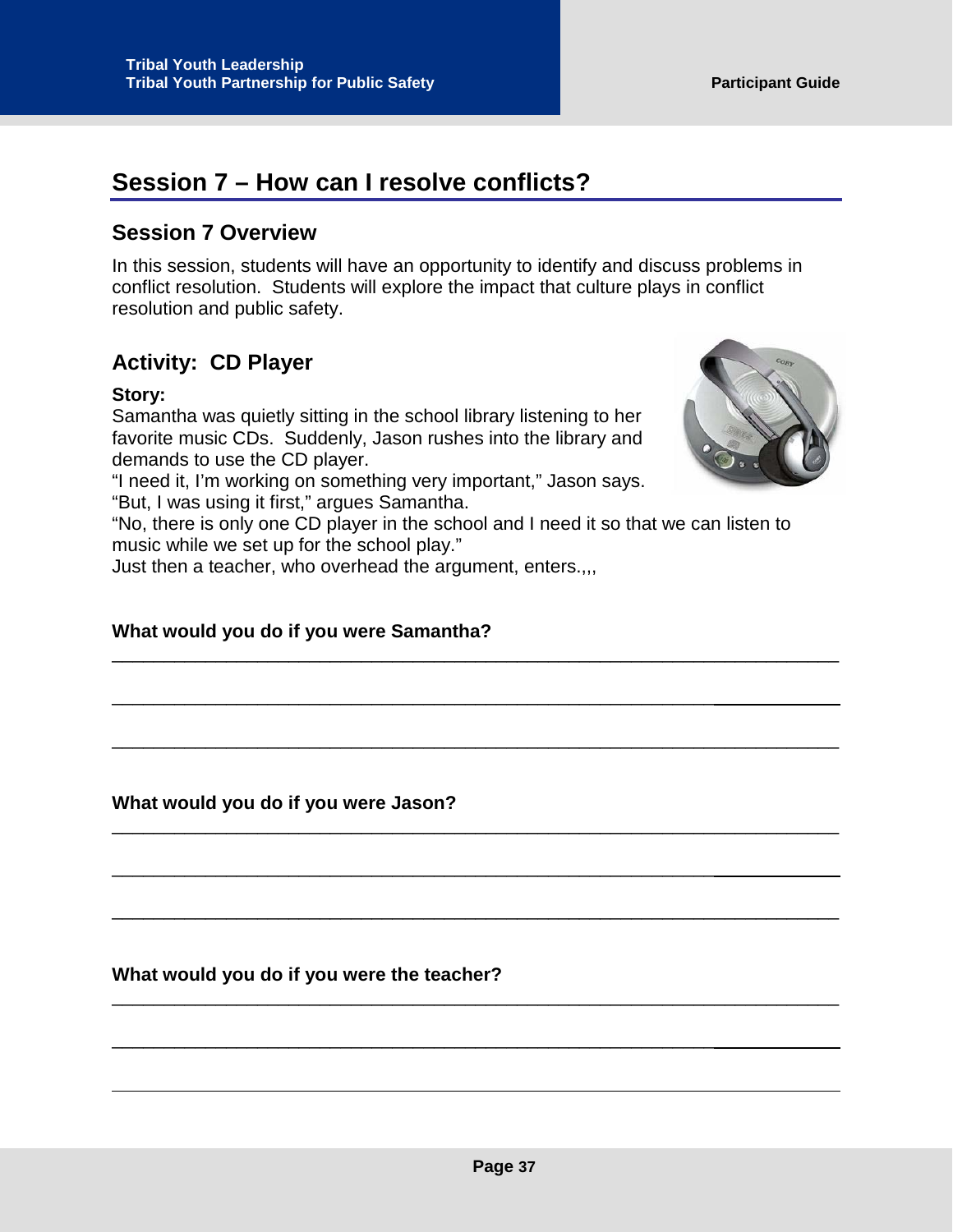<span id="page-38-0"></span>

| <b>Activity: Conflict Worksheet</b>                                                      |
|------------------------------------------------------------------------------------------|
|                                                                                          |
|                                                                                          |
| One good thing people get from arguing or fighting is___________________________         |
|                                                                                          |
| People generally respond to conflict by (list two) _____________________________         |
|                                                                                          |
|                                                                                          |
|                                                                                          |
| When I'm talking to someone else who is really angry or upset, the most                  |
| When I'm really angry or upset with someone, the most important thing for me to<br>do is |
| When I'm upset at, mad at, or bothered by another student I can (list three)             |
| When I have a disagreement or conflict with someone, we can agree to                     |
| Will you face conflict? - Absolutely!                                                    |

**Can you listen to the whole story before making a judgment?**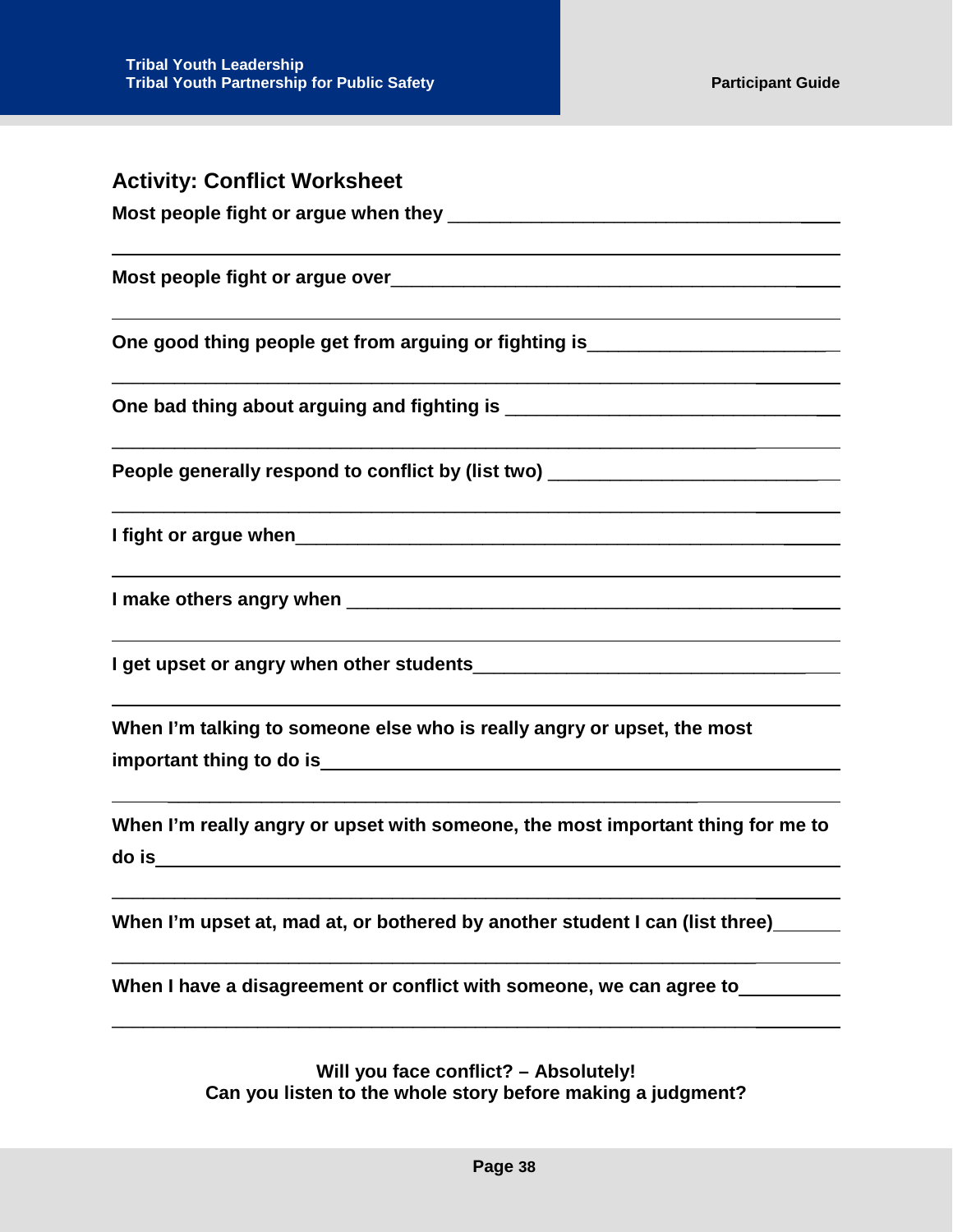

## <span id="page-39-0"></span>**Activity: Listening Partnerships What are some of the problems in your communities?**

**How can you use your conflict resolution and listening skills to address the identified public safety problem in your community?**

\_\_\_\_\_\_\_\_\_\_\_\_\_\_\_\_\_\_\_\_\_\_\_\_\_\_\_\_\_\_\_\_\_\_\_\_\_\_\_\_\_\_\_\_\_\_\_\_\_\_\_\_\_\_\_\_\_\_\_\_\_\_\_\_\_\_\_\_\_\_

\_\_\_\_\_\_\_\_\_\_\_\_\_\_\_\_\_\_\_\_\_\_\_\_\_\_\_\_\_\_\_\_\_\_\_\_\_\_\_\_\_\_\_\_\_\_\_\_\_\_\_\_\_\_\_\_\_\_

\_\_\_\_\_\_\_\_\_\_\_\_\_\_\_\_\_\_\_\_\_\_\_\_\_\_\_\_\_\_\_\_\_\_\_\_\_\_\_\_\_\_\_\_\_\_\_\_\_\_\_\_\_\_\_\_\_\_

\_\_\_\_\_\_\_\_\_\_\_\_\_\_\_\_\_\_\_\_\_\_\_\_\_\_\_\_\_\_\_\_\_\_\_\_\_\_\_\_\_\_\_\_\_\_\_\_\_\_\_\_\_\_\_\_\_\_\_\_\_\_\_\_\_\_\_\_\_\_

## <span id="page-39-1"></span>**Leadership Styles**

 $\ddot{\phantom{a}}$ 

#### *The Old Leadership Paradigm: The Head Buffalo and the Herd[1](#page-39-2)*

Buffalo are absolutely loyal followers of one leader. Because buffalo are loyal to one leader, they stand around and wait for the leader to show them what to do. When the leader isn't around, they wait for him to show up. That's why the early settlers could decimate the buffalo herds so easily by killing the lead buffalo. The rest of the herd stood around waiting for their leader to lead them, and were slaughtered (Belasco & Stayer, p.17).

#### *The New Leadership Paradigm: A Flock of Geese*

Geese fly in their "V" formation, the leadership changing frequently, with different geese taking the lead. Every goose is responsible for getting itself to wherever the gaggle was

<span id="page-39-2"></span><sup>1</sup> Belasco, J.A. and Sayer, R.C. (1993). Flight of the buffalo: soaring to excellence, learning to let employees lead. Warner Books, Inc.: New York

Duryea, M. L. and Potts, J. (1993). Story and legend: Powerful tools for conflict resolution. Mediation Quarterly, 10(4), 391-392. Jossey-Boss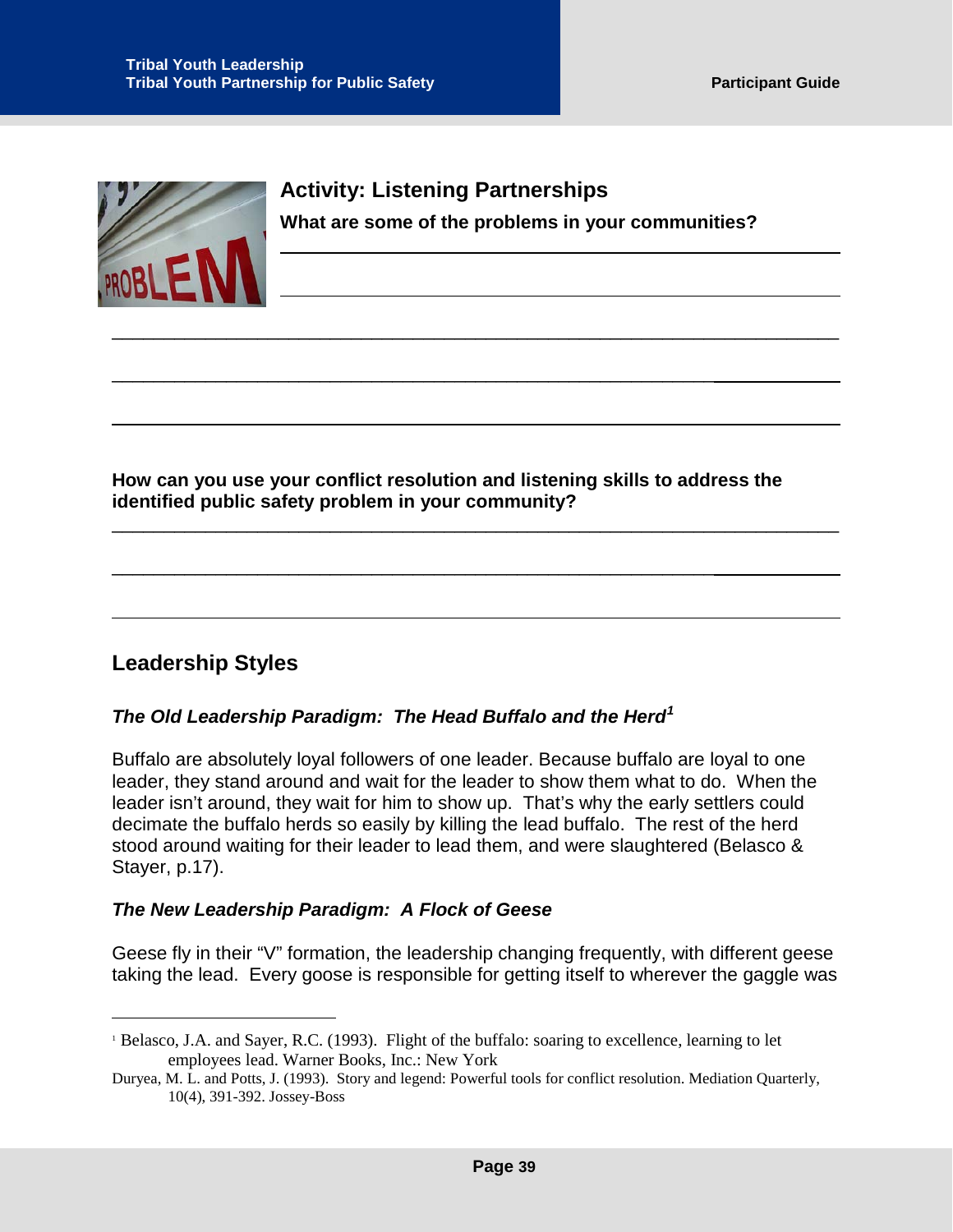going, changing roles whenever necessary, alternating as a leader, a follower, or a scout changing the structure (Belasco & Stayer, p.17).

## <span id="page-40-0"></span>**The Wisdom of Native Storytelling**



A long time ago, this land was known as Turtle Island and all the animals were children. One day the Spirit of the Sky looked down, and he saw geese flying in a "V". The Spirit of the Sky did not like that very much. He thought to himself, "That is very inefficient and it certainly does not look very neat; from now on, the geese must fly in a straight line."

With that, the Spirit of the Sky went down and called all the children of the geese together and said, "I have been watching you fly in a "V". As this is not neat and efficient, you will now fly in a straight line."

The children of the geese were shocked and said, "But oh, Spirit of the Sky, we have always flown in a 'V'. We do this because the goose ahead breaks the wind for the one behind and we do it so we can watch each other so we know we are all safe."

This response angered the Spirit of the Sky and he replied, "Enough of this! I said you will fly in a straight line, so that is what you will do. Now pick one leader and do as I say!" To this the geese replied, "But Spirit of the Sky, we do not have one among us who is strong enough to lead all the time. We all take turns being the leader, gander, goose, it make no difference. We follow the one who is strongest at the moment."

"If you do not have one who is strong enough to lead all the time, then I will be your leader." As they flew they came to realize that the Spirit of the Sky was right. Flying in a straight line was more efficient. It was easier, for now the air was broken for both wings. They were traveling faster and actually did look a little neater in the sky. And so it went for many days.

One day, high above, an eagle appeared. When the eagle looked down and saw the geese, he said, "Ah-hah! The geese were flying in a straight line. Today I eat!" And with that, the eagle swooped down and took the last goose off the line. The second last goose did not notice that the last goose was gone. And so it went as the days went by and more and more of the eagles came and kept picking off the last goose off the line.

Eventually the Spirit of the Sky reached his destination. He landed and turned around to talk to his flock only to find he was alone.

While this was happening the Creator was watching. The Creator became very angry when he saw what the Spirit of the Sky had done. He called the Spirit of the Sky to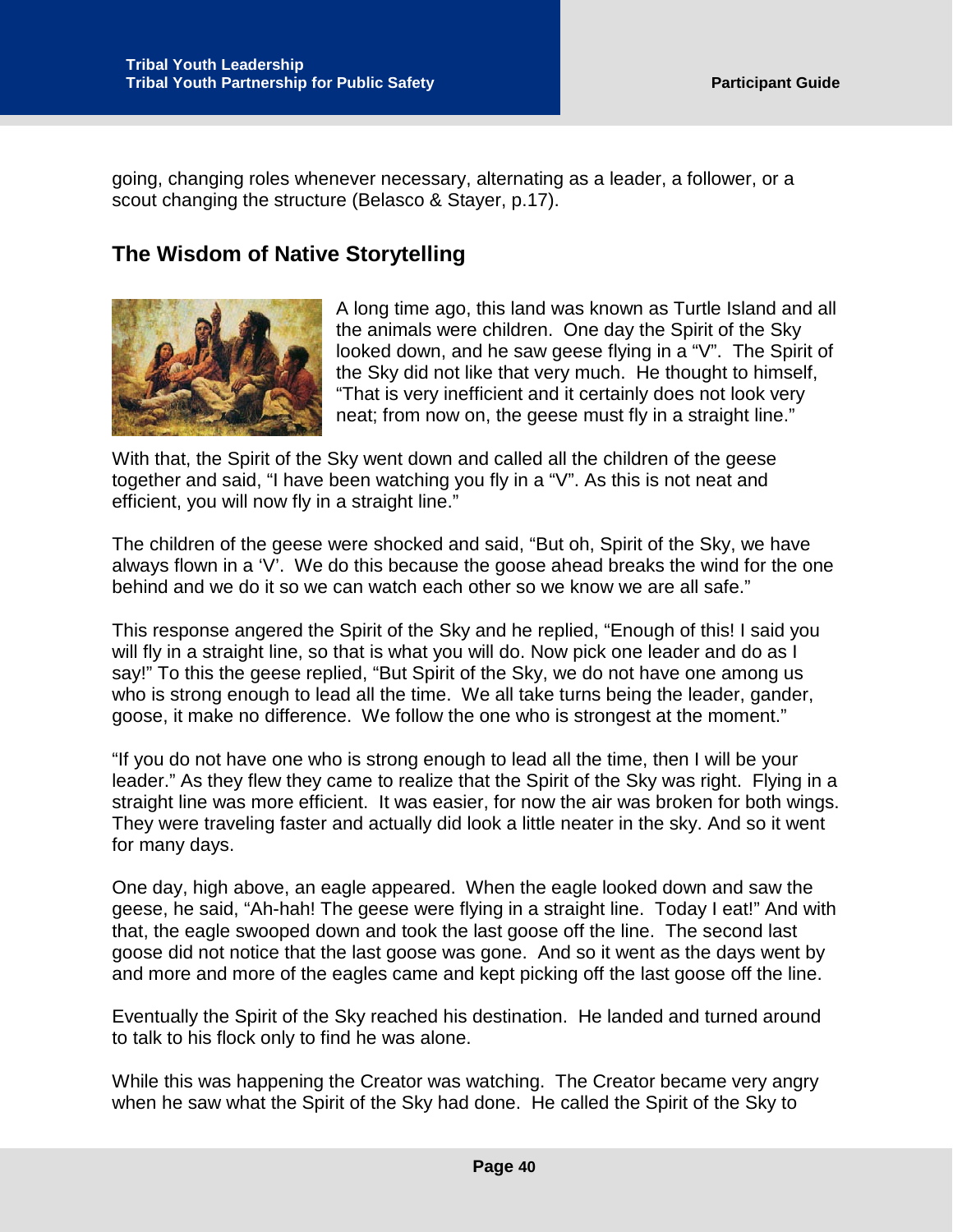account for his actions, and he said: "Spirit of the Sky, I am very angry with you. You changed the way the children of the geese had lived for thousands of years and now they are gone I hold you responsible."

In a trembling voice, the Spirit of the Sky said, "Oh Creator, it was not me who destroyed the children of the geese. It was the eagles.

This legend conveys the fallacy of imposing processes or systems without an understanding and respect for traditional ways.

Morale of the story: Ordering the people to perform differently is like standing in front of the buffalo herd and commanding them to fly. You must empower people for a new level of performance–not order it!

#### **Buffalo: (Autocratic or Director-style)**

The Buffalo style is used when the leader tells people what to do and how to do it, without getting the advice of her followers. This style of leadership is best in the Forming stage, when team members are new to their position and lack team spirit. This style is also appropriate for quick decisions – when you have all the information to solve the problem, you are short on time, and your followers are well motivated. This is not bossing people around – it's only used to get things done quickly or to get a group started.

#### **Prairie Dog: (Bureaucratic – Coach-style)**

The Prairie Dog style is used when the leader needs to coach their followers to get things done. Leaders work through rules and policies to encourage people to work together to get the job done, then to build team spirit. This style of leadership is best in the Storming stage, when followers may not be happy with their assignments or may not understand their role in the team.

#### **Bear: (Democratic - Facilitator-style)**

The Bear style is used when the leader is trying to develop their followers to complete their work and to develop a healthy team spirit. This style of leadership is appropriate in the Norming stage, and it is best when you have followers understand their roles and responsibilities and when the team members start to look out for each other as team members.

#### **Geese: (Laissez-Faire - Enabling style)**

The Geese style is used when a leader wants to inspires his or her team with a shared vision of the future. Geese leaders focus on transforming their team, and so they are highly visible, and spend a lot of time communicating, but Geese allow their team to fully exercise their skills and abilities. This style is appropriate in the Performing stage, when the team is working together well and doesn't need a leader to constantly tell them what to do, instead Geese leaders tend to delegate responsibility amongst their team.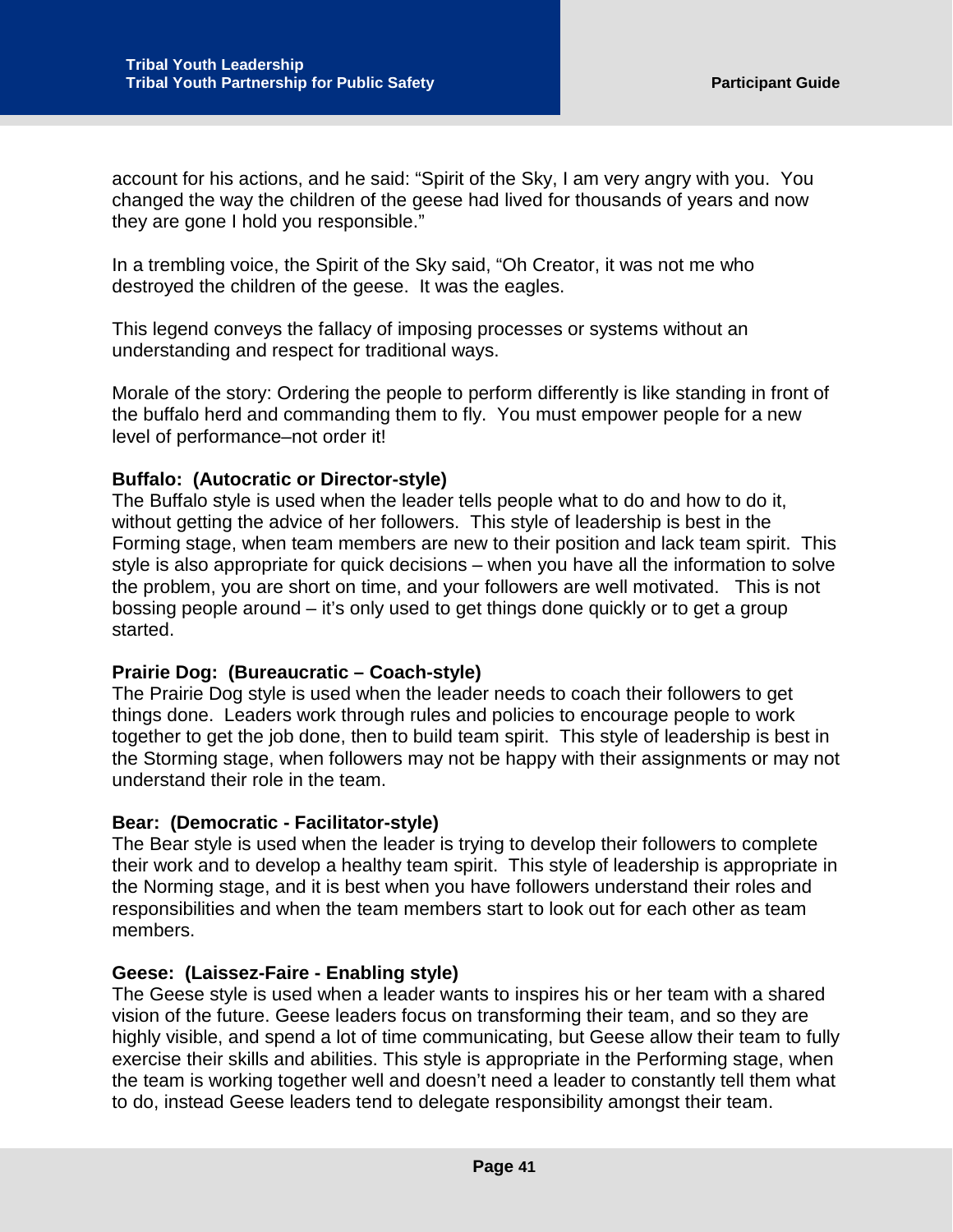## <span id="page-42-0"></span>**Leadership and Conflict Resolution**

**How do you handle conflict personally?**

**Aggressive** people tend to create unnecessary stress and don't get along with people. Their behavior drives people away and they end up with less positive relationships and start to feel like victims.

\_\_\_\_\_\_\_\_\_\_\_\_\_\_\_\_\_\_\_\_\_\_\_\_\_\_\_\_\_\_\_\_\_\_\_\_\_\_\_\_\_\_\_\_\_\_\_\_\_\_\_\_\_\_\_\_\_\_\_\_\_\_\_\_\_\_\_\_\_\_

\_\_\_\_\_\_\_\_\_\_\_\_\_\_\_\_\_\_\_\_\_\_\_\_\_\_\_\_\_\_\_\_\_\_\_\_\_\_\_\_\_\_\_\_\_\_\_\_\_\_\_\_\_\_\_\_\_\_

Assertive people tend to have less conflict in their lives, less stress. They are more likely to have their needs met. They have stronger, better relationships and even a healthier body.

**Passive** people think they're protecting their relationships, but actually passive behavior destroys relationships. Passive people start to feel like victims and they start to feel angry, so when they finally say something, they blow up.

\_\_\_\_\_\_\_\_\_\_\_\_\_\_\_\_\_\_\_\_\_\_\_\_\_\_\_\_\_\_\_\_\_\_\_\_\_\_\_\_\_\_\_\_\_\_\_\_\_\_\_\_\_\_\_\_\_\_\_\_\_\_\_\_\_\_\_\_\_\_

**Are you aggressive, assertive, or passive?**

#### **Scenario A:** *You are waiting in a line and someone cut in front of you*

\_\_\_\_\_\_\_\_\_\_\_\_\_\_\_\_\_\_\_\_\_\_\_\_\_\_\_\_\_\_\_\_\_\_\_\_\_\_\_\_\_\_\_\_\_\_\_\_\_\_\_\_\_\_\_\_\_\_

\_\_\_\_\_\_\_\_\_\_\_\_\_\_\_\_\_\_\_\_\_\_\_\_\_\_\_\_\_\_\_\_\_\_\_\_\_\_\_\_\_\_\_\_\_\_\_\_\_\_\_\_\_\_\_\_\_\_

- **Aggressive:** you assume they cut on purpose and you angrily say, "hey, idiot, no cuts!"
- **Passive:** you just say "Oh well" and let the person stay in front of you

\_\_\_\_\_\_\_\_\_\_\_\_\_\_\_\_\_\_\_\_\_\_\_\_\_\_\_\_\_\_\_\_\_\_\_\_\_\_\_\_\_\_\_\_\_\_\_\_\_\_\_\_\_\_\_\_\_\_\_\_\_\_\_\_\_\_\_\_\_\_

\_\_\_\_\_\_\_\_\_\_\_\_\_\_\_\_\_\_\_\_\_\_\_\_\_\_\_\_\_\_\_\_\_\_\_\_\_\_\_\_\_\_\_\_\_\_\_\_\_\_\_\_\_\_\_\_\_\_\_\_\_\_\_\_\_\_\_\_\_\_

• **Assertive:** you assume that they may not have seen you in line, and politely say, "excuse me, but I was in line"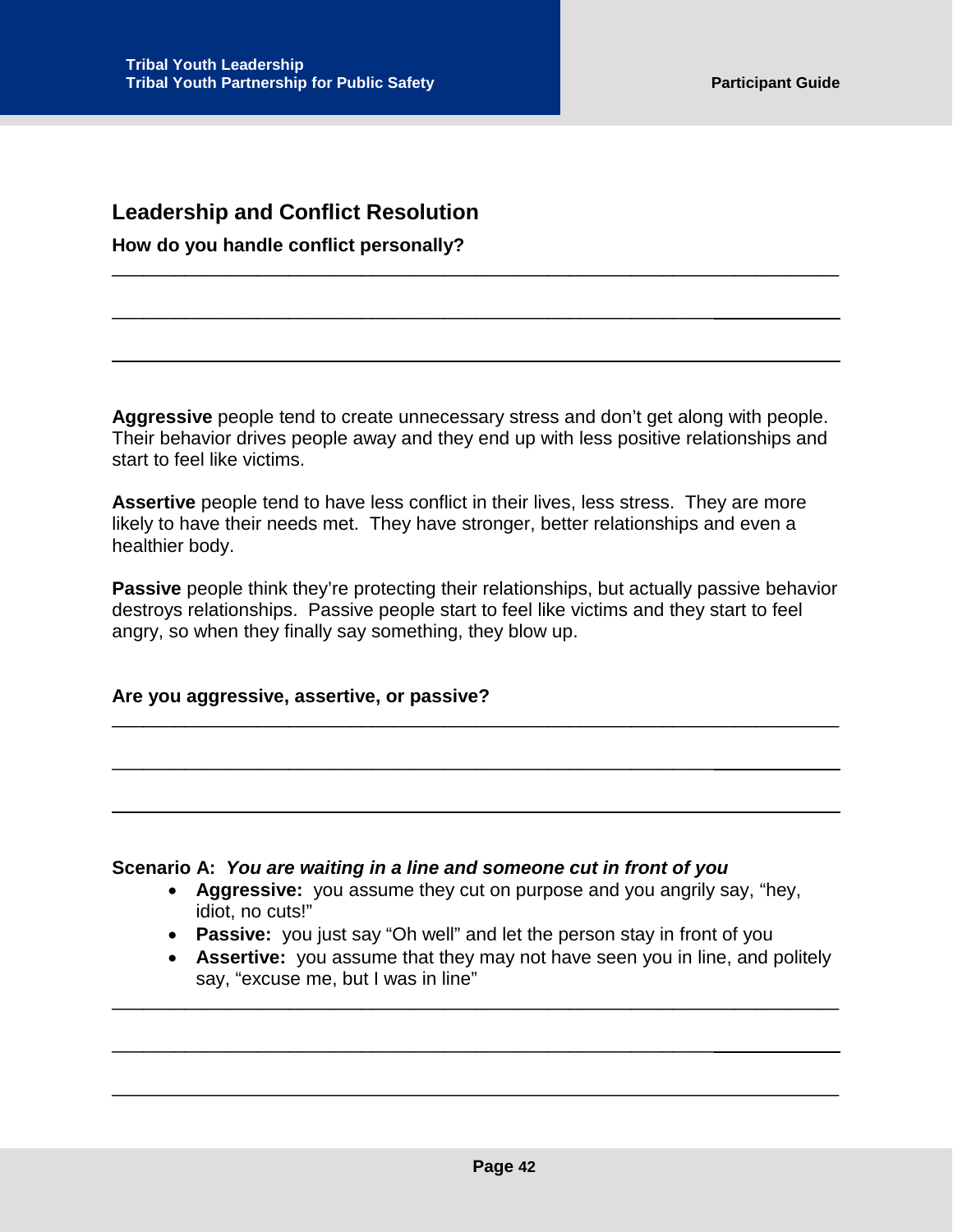**Scenario B:** *Your friend talks a lot. They call you on your cell phone and start going off about what a bad day they're having. Unfortunately, you have a lot of things planned and things you have to do, so you don't have time to talk.*

- **Aggressive:** you become angry that your friend obviously doesn't respect your time, so you cut them off and sarcastically say, "Oh, get over it! I have my own problems!"
- **Passive:** you just let your friend talk as long as they want and figure that your plans can suffer, because your friend needs your help

\_\_\_\_\_\_\_\_\_\_\_\_\_\_\_\_\_\_\_\_\_\_\_\_\_\_\_\_\_\_\_\_\_\_\_\_\_\_\_\_\_\_\_\_\_\_\_\_\_\_\_\_\_\_\_\_\_\_\_\_\_\_\_\_\_\_\_\_\_\_

\_\_\_\_\_\_\_\_\_\_\_\_\_\_\_\_\_\_\_\_\_\_\_\_\_\_\_\_\_\_\_\_\_\_\_\_\_\_\_\_\_\_\_\_\_\_\_\_\_\_\_\_\_\_\_\_\_\_

• **Assertive:** you listen for a couple minutes and the compassionately say, "Man, it sounds like you're having a tough day! I'd love to talk to you about it, but I don't have time right now. Can we talk later tonight?

#### **Steps to becoming more assertive:**

- Learn to take constructive criticism
- Learn how to politely say no
- Practice voicing a different opinion

**Are emotions always accurate? Just because you get emotional over a problem (ie abortion) does it make your feelings/stance on the problem correct?**



\_\_\_\_\_\_\_\_\_\_\_\_\_\_\_\_\_\_\_\_\_\_\_\_\_\_\_\_\_\_\_\_\_\_\_\_\_\_\_\_\_\_\_\_\_\_\_\_\_\_\_\_\_\_\_\_\_\_



 $\Delta$  SSFR



\_\_\_\_\_\_\_\_\_\_\_\_\_\_\_\_\_\_\_\_\_\_\_\_\_\_\_\_\_\_\_\_\_\_\_\_\_\_\_\_\_\_\_\_\_\_\_\_\_\_\_\_\_\_\_\_\_\_\_\_\_\_\_\_\_\_\_\_\_\_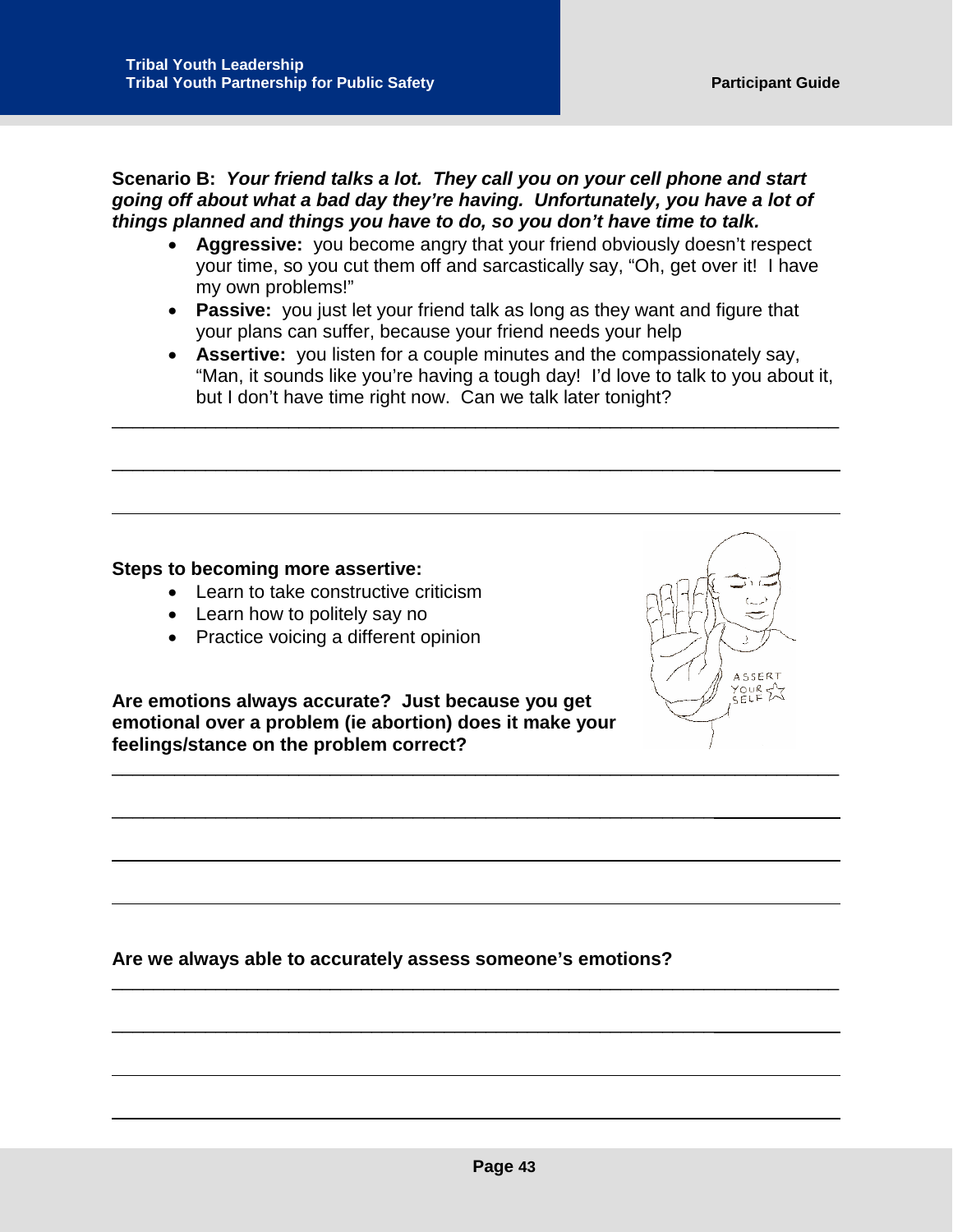#### **Will developing emotional intelligence skills help us as leaders?**

\_\_\_\_\_\_\_\_\_\_\_\_\_\_\_\_\_\_\_\_\_\_\_\_\_\_\_\_\_\_\_\_\_\_\_\_\_\_\_\_\_\_\_\_\_\_\_\_\_\_\_\_\_\_\_\_\_\_

\_\_\_\_\_\_\_\_\_\_\_\_\_\_\_\_\_\_\_\_\_\_\_\_\_\_\_\_\_\_\_\_\_\_\_\_\_\_\_\_\_\_\_\_\_\_\_\_\_\_\_\_\_\_\_\_\_\_\_\_\_\_\_\_\_\_\_\_\_\_

<span id="page-44-0"></span>**Activity: Conflict Resolution Role Play**

**What did you learn about yourself and each other in this activity?**



#### **How can you use this information to help you achieve your leadership goals?**

## <span id="page-44-1"></span>**Session 7 Wrap-Up**

# **Can you…**

- Discuss both the positive and negative consequences of conflict
- 7-2 Apply conflict resolution skills
- 7-3 Identify their leadership style and recognize the need to develop styles to address different situations
- 7-4 Identify cultural leadership styles both traditional and contemporary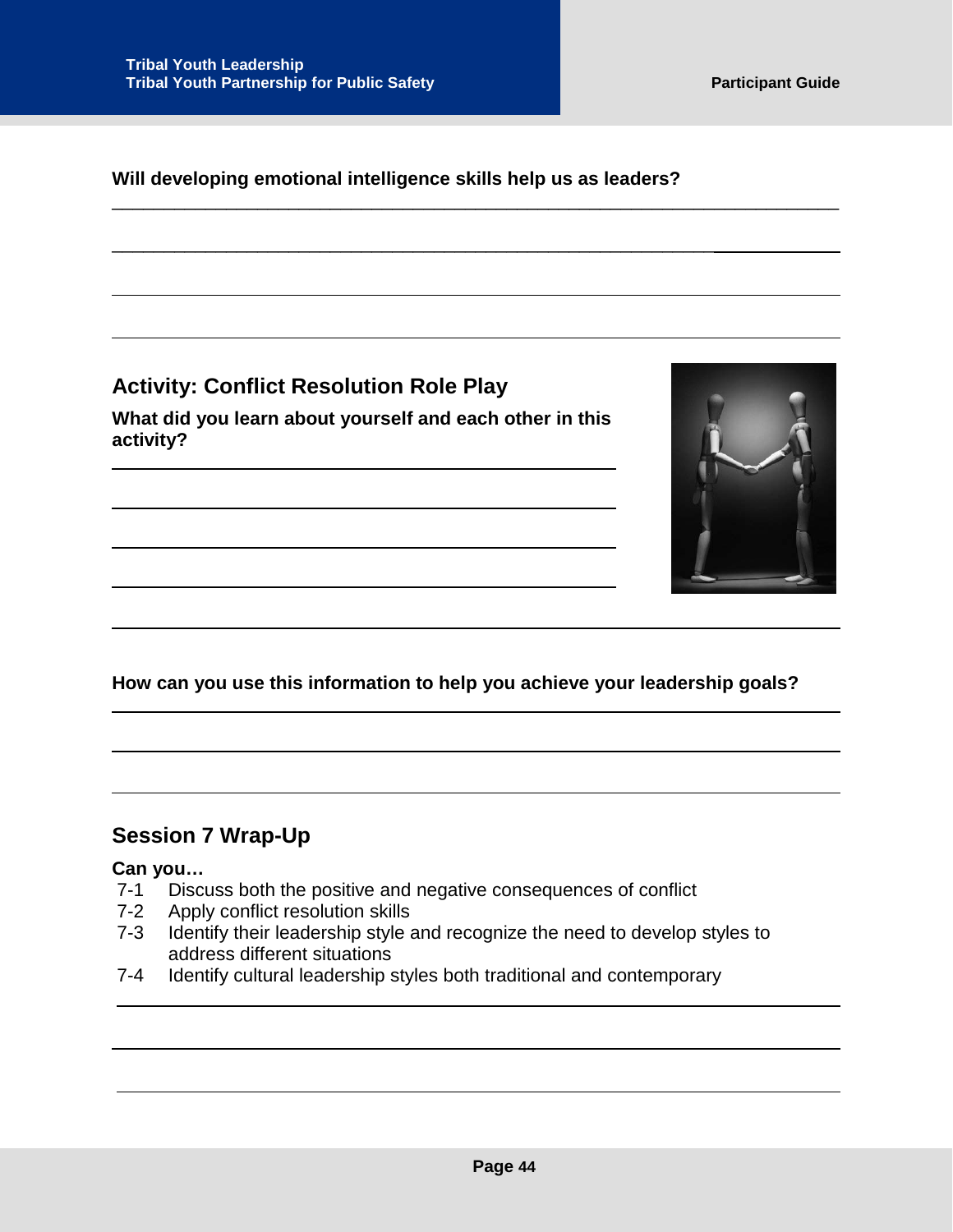## <span id="page-45-0"></span>**Session 8 – How can I work in my community?**

## <span id="page-45-1"></span>**Session 8 Overview**

In this session, students will be introduced to the stages, basic components, and importance of group dynamics and effective team building. Students are given the opportunity to apply this information within the context of their learning teams to address the public safety problem. Students will also explore the need for building collaborative community partnerships and identify existing tribal partnerships.

## <span id="page-45-2"></span>**Activity: Listening Skills**

Most people listen at about 25% level of efficiency.

**What did you learn about yourself and each other in this activity?**

**How can you use this information to help you achieve your leadership goals?**

## <span id="page-45-3"></span>**Guides to Good Listening**

- 1. Find an area of interest:
- 2. Judge content, not delivery
- 3. Delay evaluation
- 4. Listen for ideas
- 5. Be flexible
- 6. Actively work at listening
- 7. Resist distractions
- 8. Exercise your mind
- 9. Keep your mind open
- 10. Capitalize on thought speed

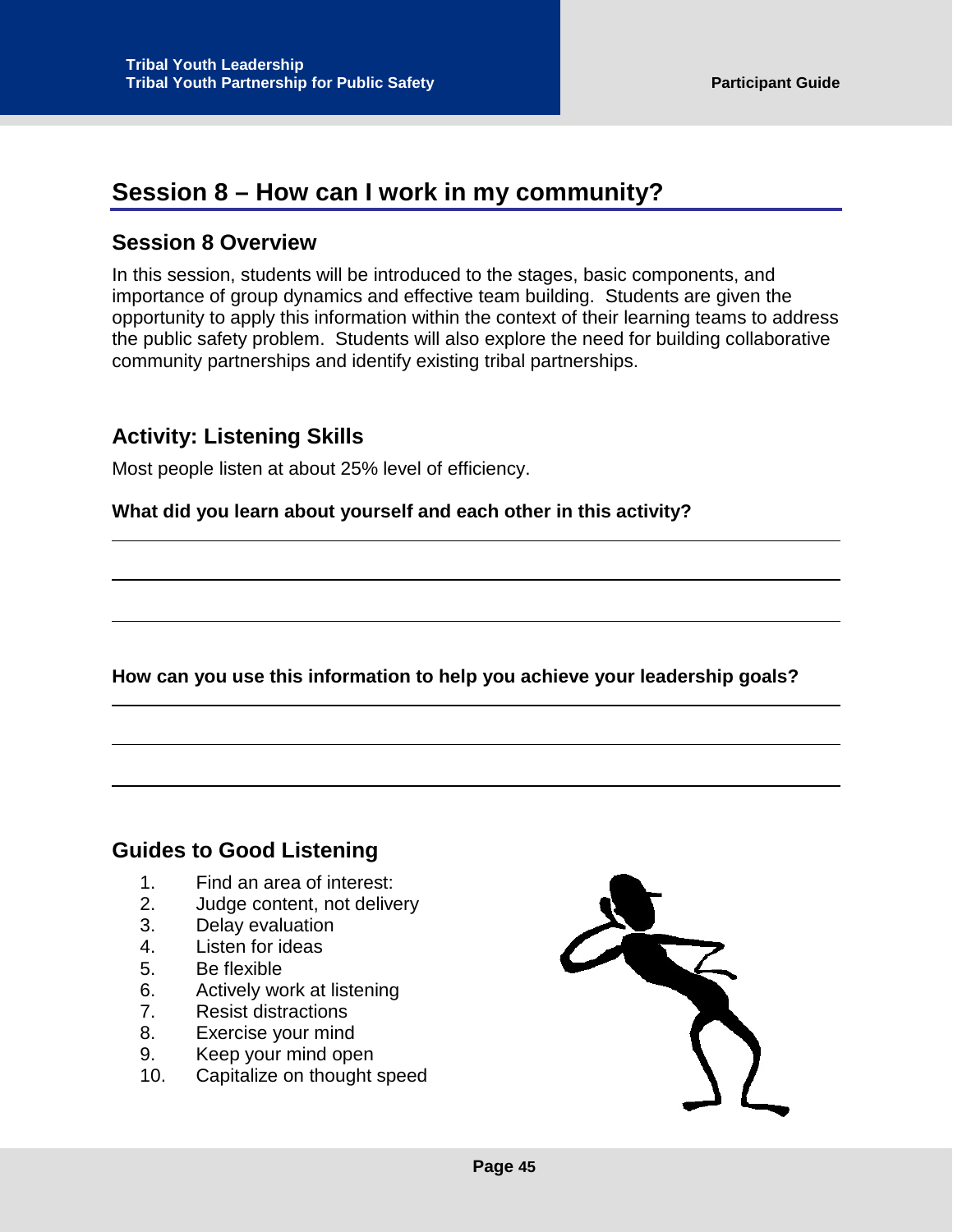**"There is no passion to be found playing small in settling for a life that is less than the one you are capable of living."** 

## **-Nelson Mandela**

## <span id="page-46-0"></span>**Group Development**

#### **Stages in Group Development**

**Forming:** People come together and meet each other.

- The leader directs
- Little agreement on group goals and purpose
- Individual roles and responsibilities unclear
- Communication is low

**Storming:** People struggle through the discomfort of a new group.

- The leader coaches
- Group members vie for position
- Struggles erupt over approaches, direction, and control
- Compromise may be necessary to enable progress

**Norming:** People find common ground

- The leader facilitates and enables
- Group roles and responsibilities become clear and accepted
- Commitment and unity are strong
- The group discusses and develops its processes and working style

#### **Performing:** The group is working!

- The leader delegates and oversees
- The group knows clearly why it is doing what it is doing
- Group members look after each other
- Members work proactively for the benefit of the team

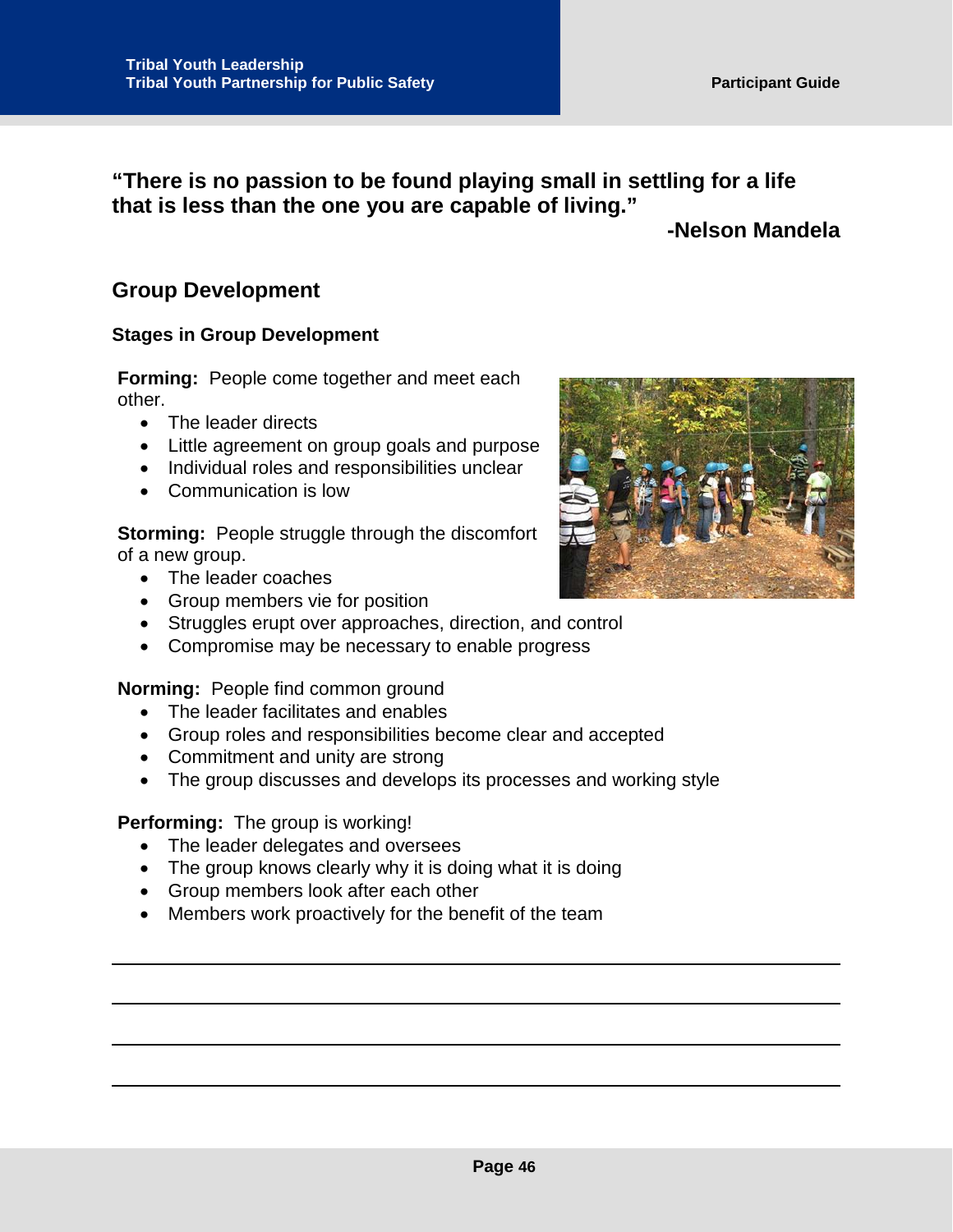<span id="page-47-0"></span>**SARA Problem Solving:** Building upon what you have learned throughout class and the identified public safety problem, you will begin the final step of the SARA Problem Solving process: Action Plan. Turn to page 7 of your Problem Solving Workbook, and begin identifying strategies and resources/partnerships you can acquire to help curve the identified public safety problem.

## <span id="page-47-1"></span>**Activity: Program Planning**

**What is important to include in the identified public safety prevention program?** *(record your responses in the Problem Solving Workbook, page 8)*

**What type of learning environment would work best for the program?** *(record your responses in the Problem Solving Workbook, page 8)*

**How long should the program be?** *(record your responses in the Problem Solving Workbook, page 8)*

**How will we present our ideas?** *(record your responses in the Problem Solving Workbook, page 8)*

**What materials will be needed to teach the program?** *(record your responses in the Problem Solving Workbook, page 8)*

**Should there lecture/activities/games/presentations?** *(record your responses in the Problem Solving Workbook, page 8)*

**Should students work individually or in teams?, Why?** *(record your responses in the Problem Solving Workbook, page 8)*

**Other ideas/thoughts/problems regarding the program?** *(record your responses in the Problem Solving Workbook, page 8)*

**Who will be the target audience for the program?** *(record your responses in the Problem Solving Workbook, page 8)*

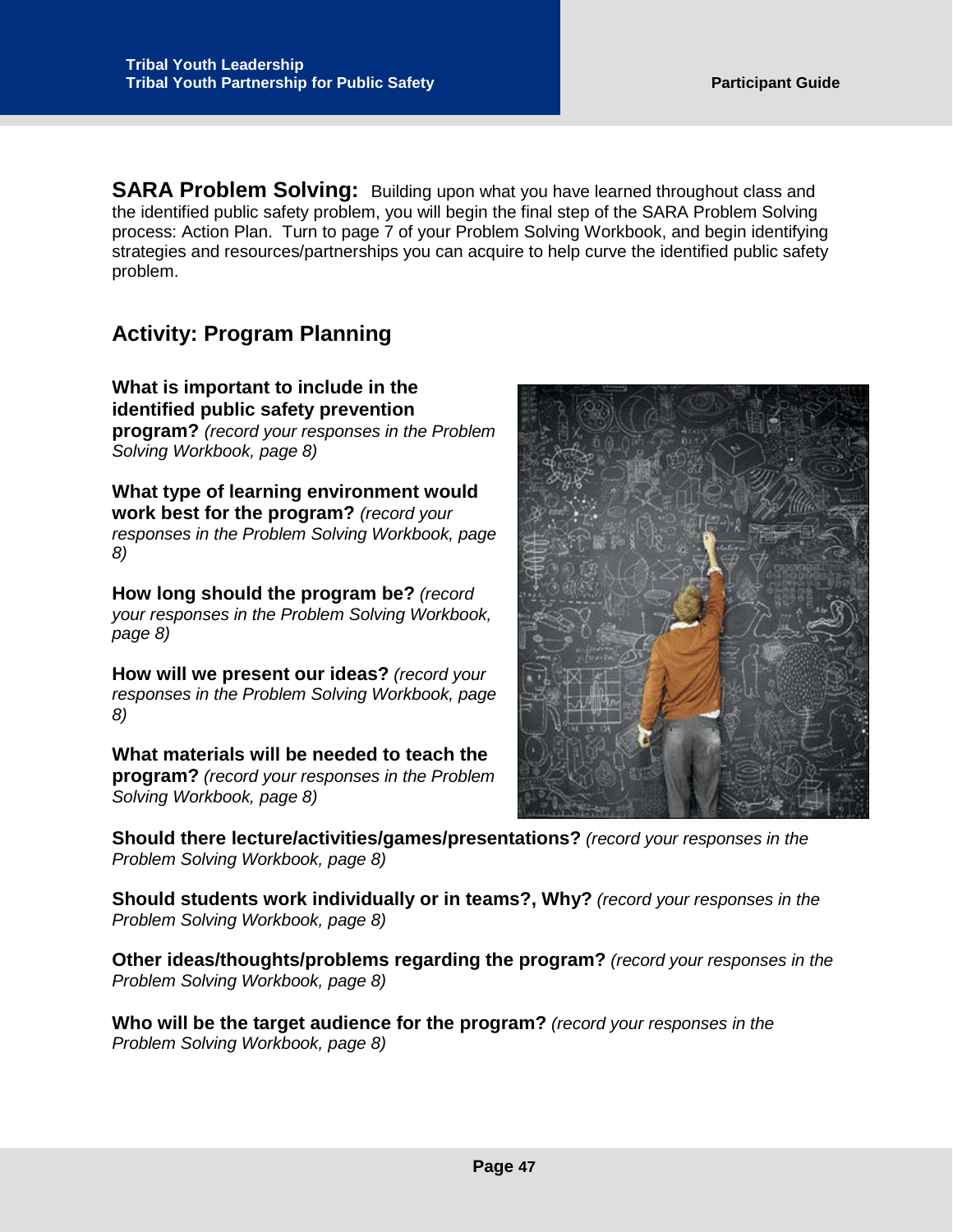## <span id="page-48-0"></span>**Activity: Rope Game**

**What did you learn about yourself and each other in this activity?**



**How can you use this information to help you achieve your leadership goals?**

## <span id="page-48-1"></span>**Session 8 Wrap-Up**

#### **Can you…**

- 8-1 List the stages and principles of group development
- 8-2 Discuss the value in building collaborative problem-solving partnerships
- 8-3 Identify the potential partnership opportunities within their communities that can assist in addressing the identified public safety problem
- 8-4 Discuss how traditional Tribal communities used partnership and alliances to create stronger communities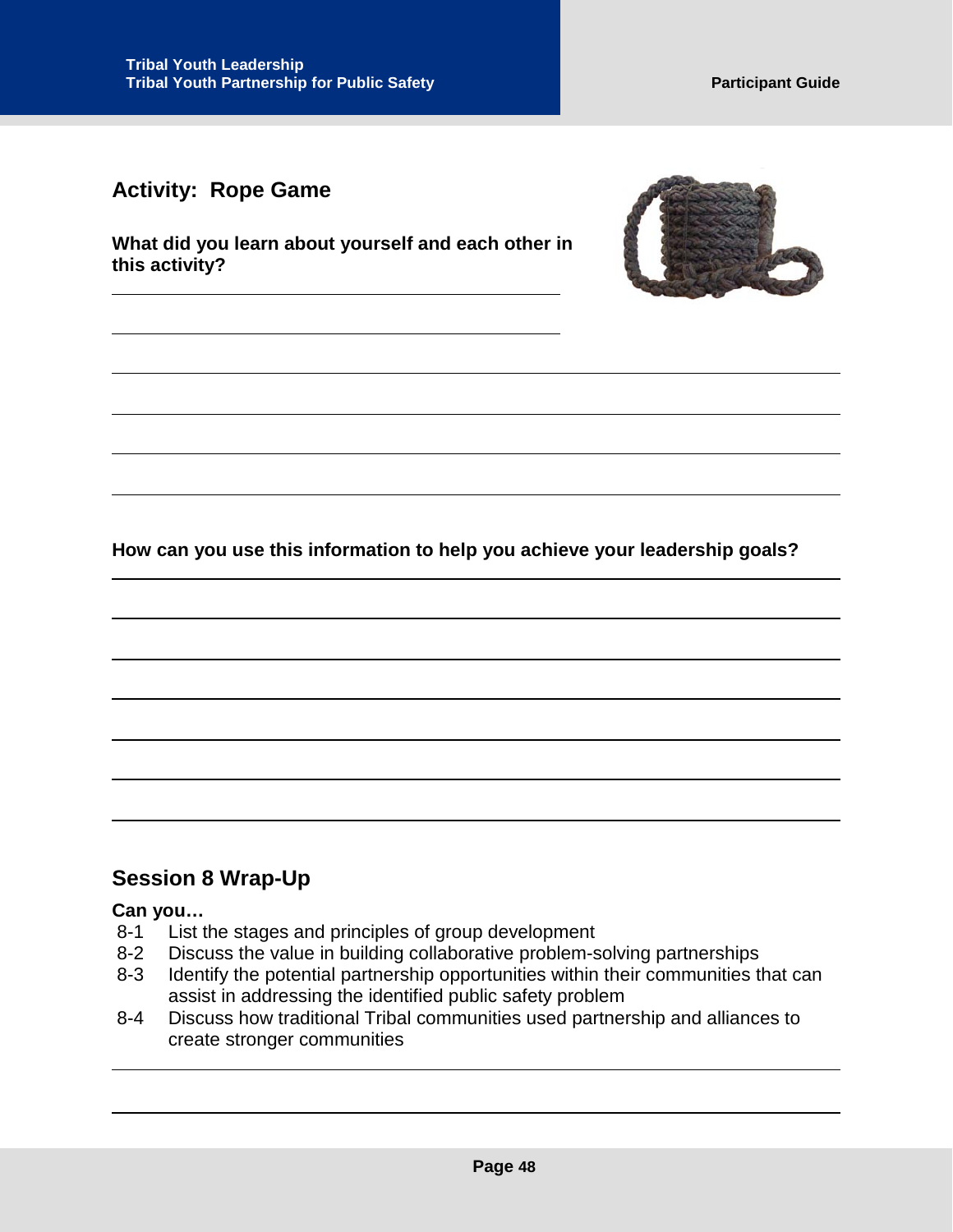## <span id="page-49-0"></span>**Session 9 – How can I present my ideas?**

## <span id="page-49-1"></span>**Session 9 Overview**

In this session, students will discuss the importance of effective communication, including oral presentations, and group discussions. Topics include business communication and presentation and public speaking skills. Students will have an opportunity to practice these skills within the context of their learning teams to address the identified public safety problem. Students will also discuss meeting etiquette, including basic business etiquette (timeliness) dress codes, and communication etiquette (phone, cell phone, and messages).

**It is important for community leaders to develop strong communication skills and business etiquette skills. These skills help a leader to develop respectful relationships with other community leaders and community members.** 

## <span id="page-49-2"></span>**Timeliness**

For busy community leaders, time is important. But no one likes to be kept waiting – even by leaders.

**Have you every had an appointment and the person you were meeting made you wait? If yes, how did that make you feel?**

**Have you ever just left because you couldn't wait any longer for the person you were supposed to meet? If yes, how did that make you feel?**

**What is your first impression of someone who is late?**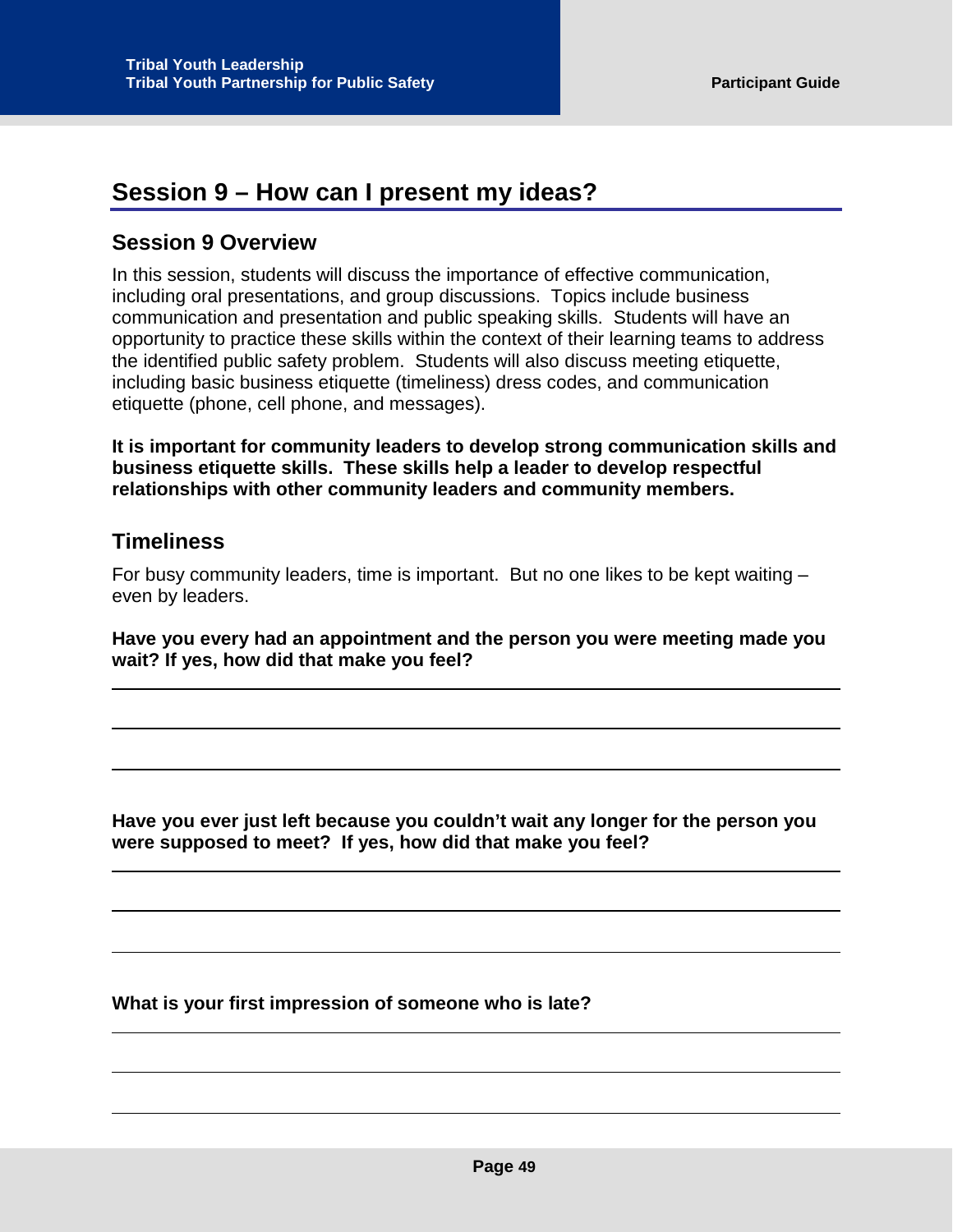## <span id="page-50-0"></span>**Body Language**

*Research has shown that when we communicate with others, only 7% of our feelings are conveyed with words, 38% of what we communicate is through our tone of voice and an amazing 55% is by using body language.[2](#page-50-1)*

*Body language is what we "say" to one another without the use of words. This nonverbal communication can come in several forms: body position, eye contact, facial expressions, physical appearance, touch and space*

*By keeping aware of the body language of those around you, your ability to assess their message will be greatly increased. The listener's body language will help you monitor your delivery of an idea or message. One additional thing to remember: Your body language gives you an indication of your motives and meanings--be sure to monitor your own non-verbal cues.*

**Body Position** - the location of the arms, legs and hands as well as the manner of sitting or standing can tell you a lot. For example, crossed arms often indicate defensiveness and the desire to be more removed; a sitting person leaning forward is a sign of friendliness and interest.

**Eye Contact** - eyes can reveal moods and feelings as well as



 $\ddot{\phantom{a}}$ 

intentions and interest. For example, if a person is having a one-on-one conversation, yet is looking around and not at the person to whom he or she is speaking, it might tell you that the sender is more interested in something else.

> **Facial Expressions** - our expressions also send a message. For example, raised eyebrows could mean disbelief, questions, shock. A frown usually indicates displeasure, yet a smile usually expresses

agreement and pleasure.

**Physical Appearance** - the manner in which one dresses tells a little about his or her personality and character. In addition, the items a person carries by choice can also aid in determining personality traits. Someone who always carries a briefcase may be characterized as serious and work-oriented. Shorts and tank top expresses carefree and informality.

<span id="page-50-1"></span><sup>2</sup> Crawford K. *Body Language & Public Speaking*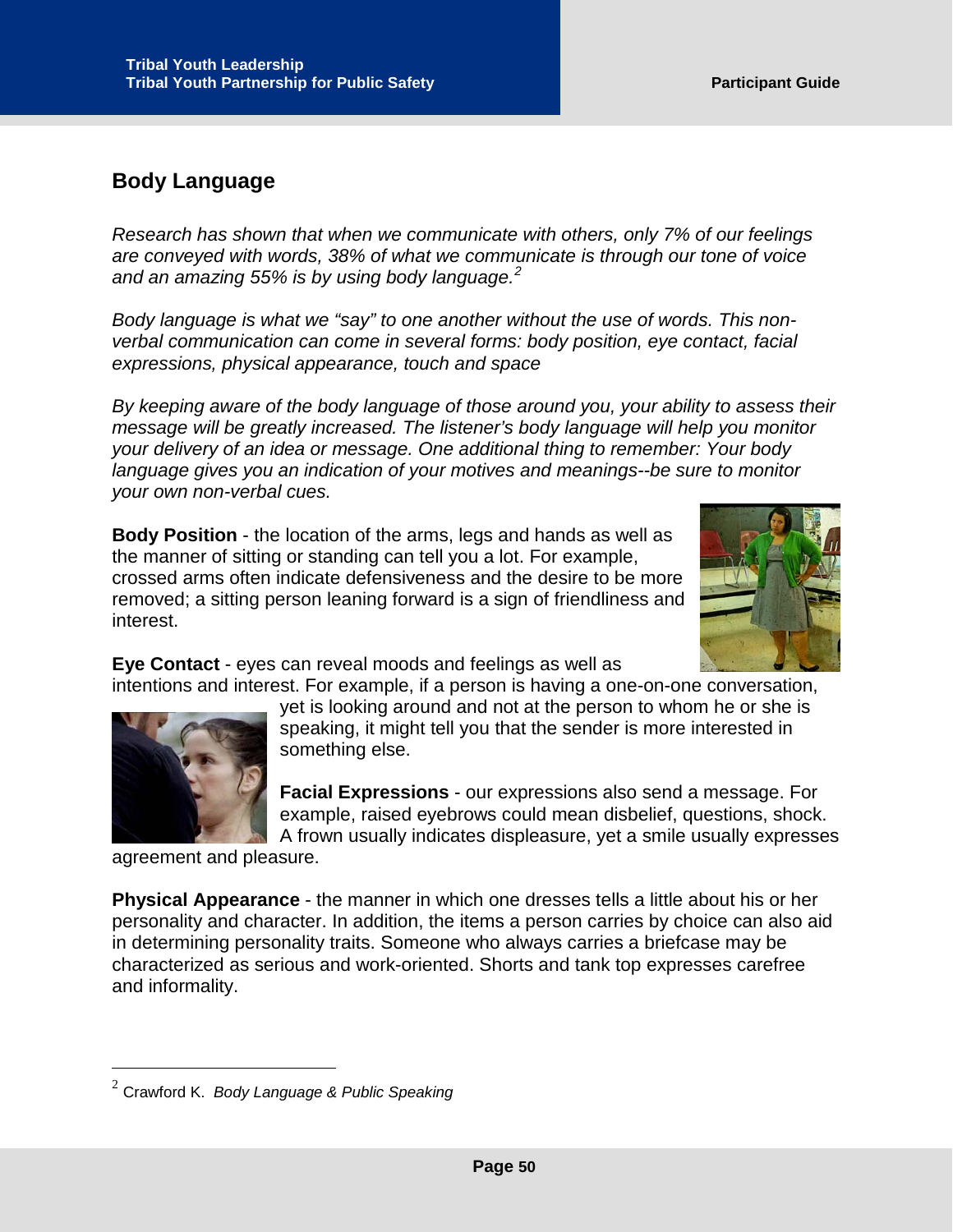**Touch** - the manner in which one person touches another can reveal a great deal about his or her character. For example a light tap on the shoulder is apologetic, while a firm hand on the shoulder is demanding. A firm handshake often hints of a strong-willed and straight forward individual.

**Space** - the distance a person keeps while talking is a good indication of his or her openness and sociability. We all have a "comfort space" that we like to keep around us. For example, if someone stands too closely when speaking, invading that space, it is often interpreted as a hostile and forceful communication.

#### **How can this information help you in working as a community leader?**

<span id="page-51-0"></span>**Activity: Phone Call**

**What did you learn about yourself and each other in this activity?**



#### **How can you use this information to help you achieve your leadership goals?**

When you meet with leaders in your community to discuss your American Indian youthfocused public safety program, remember to honor the leader's time by being on time for the appointment, being dressed appropriately, and by greeting the leaders and introducing yourself in a way that respects both yourself and the community leader.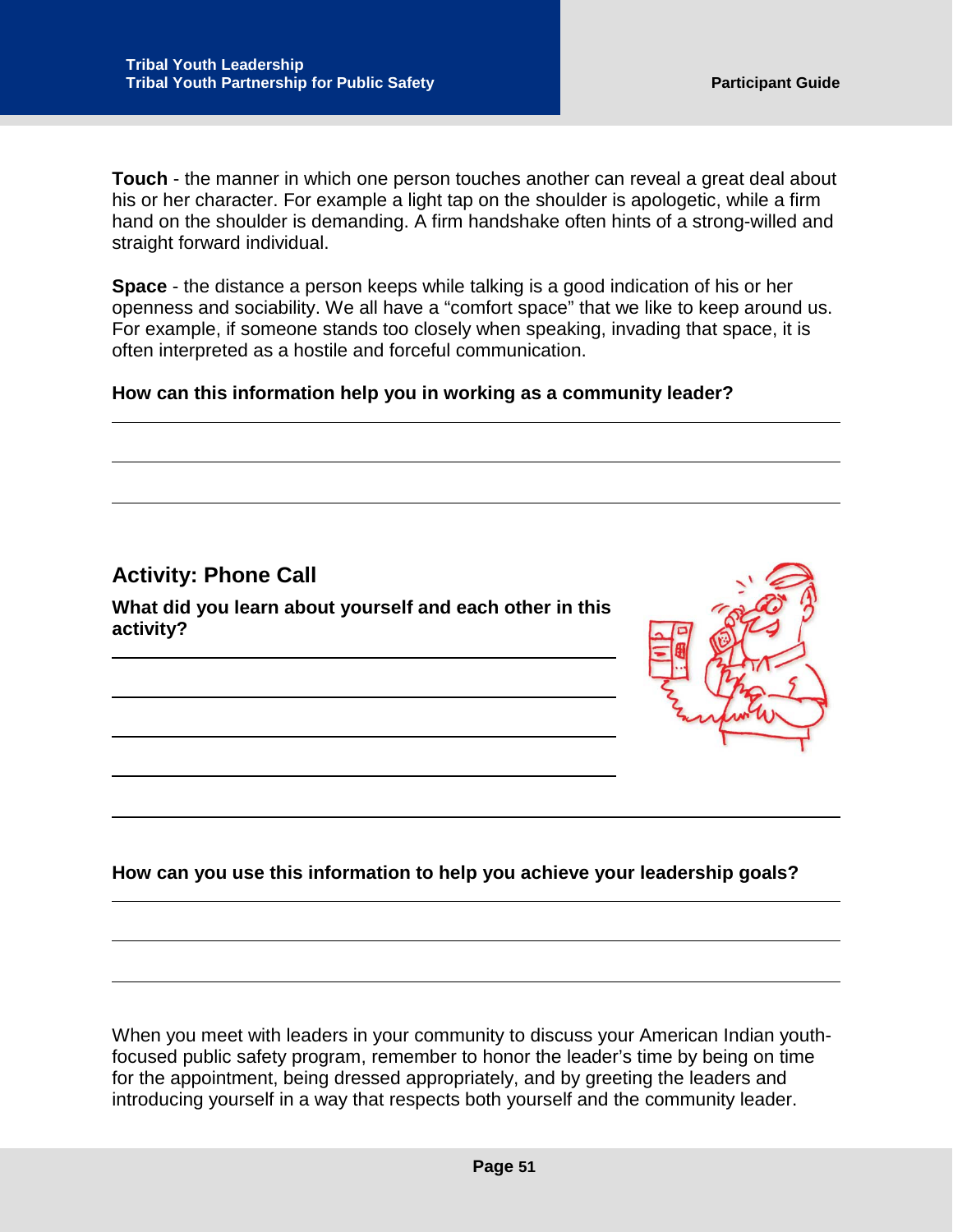## <span id="page-52-0"></span>**Activity: Professional Presentation**

#### **Public Speaking:**

- Introduce yourself
- Speak appropriately for your target audience
- Speak clearly and loud enough to be heard
- Maintain eye contact
- Don't look at the screen don't read off the screen
- Give off confidence and enthusiasm don't bore your audience
- Use appropriate gestures
- Avoid distracting habits (uhmms, playing with papers, etc.)

#### **PowerPoint:**

- Clear and Interesting slides
- Include pictures, tables, graphs, or graphics as appropriate
- Uncluttered slides Not too much text on a slide
- Slides match the oral presentation

#### **Content:**

- Introduce your team
- Interesting opening attention grabber (quote, fact, or anecdote)
- Explain your program in three main points that follow a logical progression
- Tell why the program is needed
- Explain how this program can benefit your community
- Explain how this program addresses the unique culture, customs, values, and traditions of your community

## <span id="page-52-1"></span>**Creating a Presentation Outline**

For this activity, you will be creating a presentation outline about your experience in this program. You may choose to talk about:

- 1. Three ideas about how this program has or can help you become a leader in your community
- 2. Three activities/ideas you think should be included in the curriculum that is delivered in your community
- 3. Three topics in this program that have been the most helpful, difficult, or fun for you?
- 4. Three skills that leaders should develop to be effective in their communities
- 5. Three benefits of understanding and appreciating your culture, values, and heritage
- 6. Three ways that you could help youth staff away from meth in your community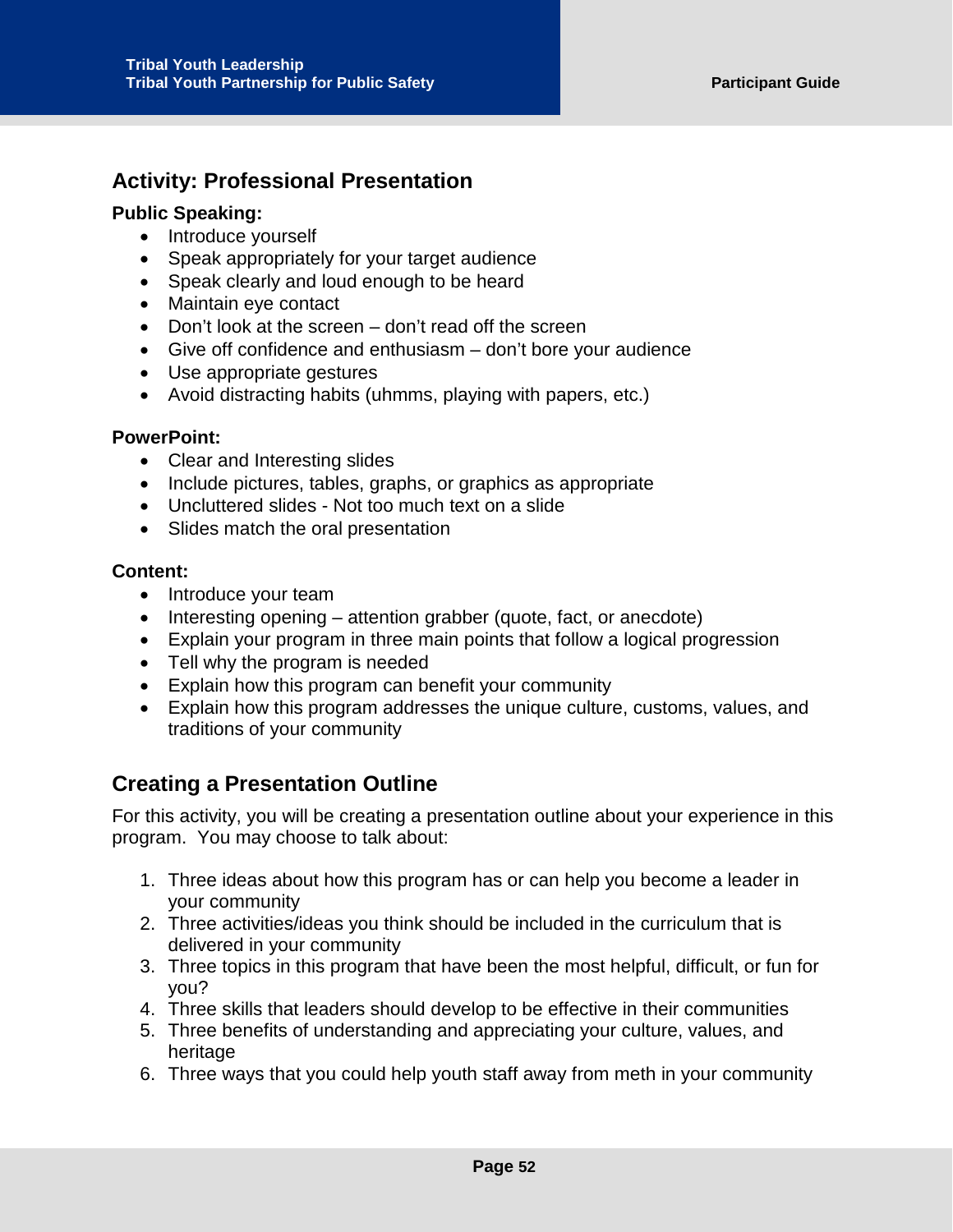- 7. Three reasons why you will choose to stay away from the identified public safety problem
	- o Remember to include an attention grabber in your opening
	- o Remember to include interesting quotes, statistics, or stories
	- o Remember to make your speech interesting to your target audience
	- o Remember to use humor

**My Presentation:** Building upon what you have learned throughout class and the identified public safety problem, you will begin to create the your draft presentation. Turn to page 10 of your Problem Solving Workbook, follow the directions, and complete the Presentation steps.

## <span id="page-53-0"></span>**Session 9 Wrap-Up**

#### **Can you…**

- 9-1 Create an oral presentation outline for this program
- 9-2 Create a PowerPoint presentation,
- 9-3 Deliver an oral presentation with accompanying PowerPoint slides that incorporates elements of leadership and American Indian culture in addressing the identified public safety problem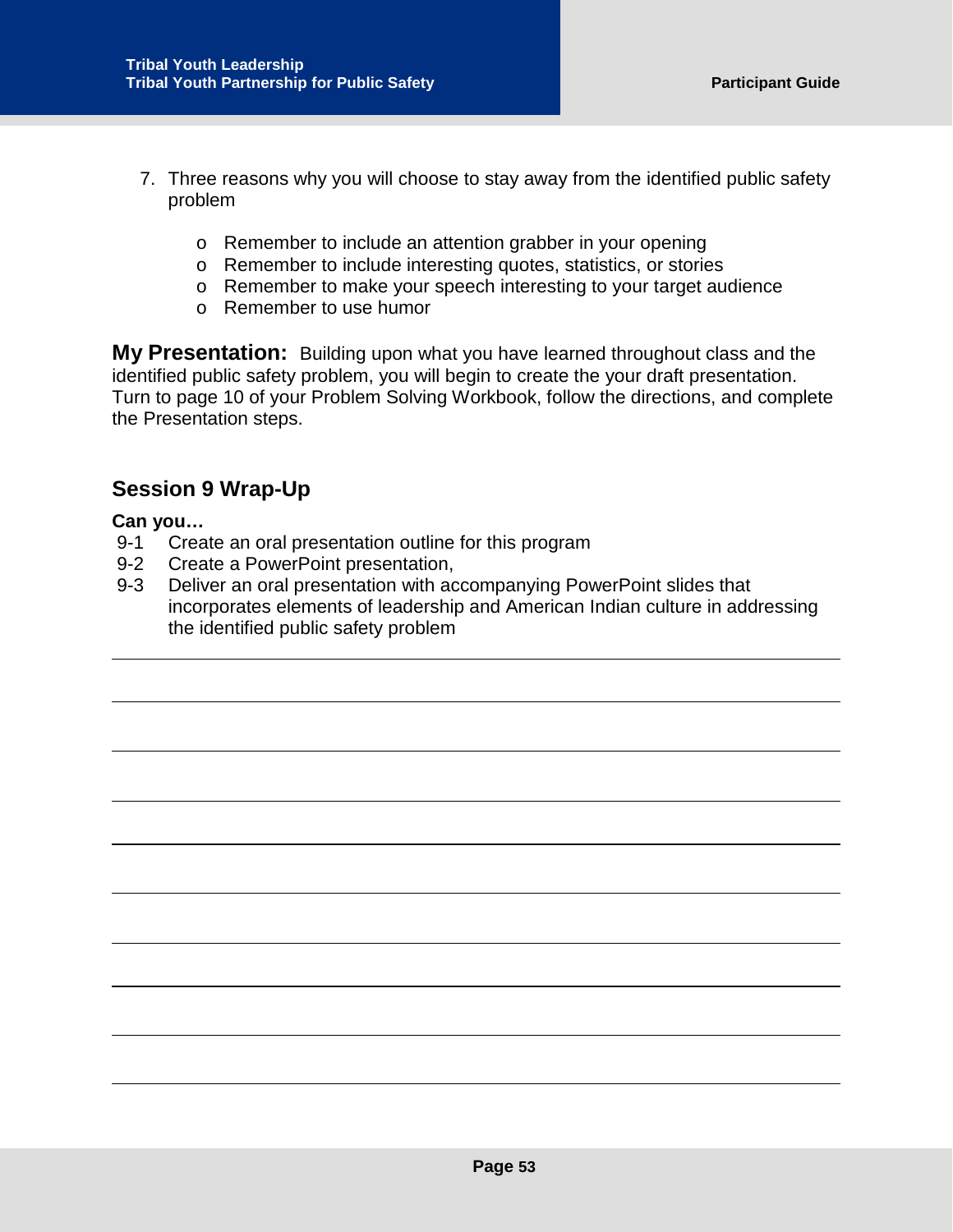## <span id="page-54-0"></span>**Session 10 – How will I develop a program?**

## <span id="page-54-1"></span>**Session 10 Overview**

**Overview:** In this session, students will draw upon all that they have learned in this program to begin the development for addressing the identified public safety problem in their communities –with an emphasis on reaching American Indian youth. Students will work individually and, in learning teams, to create a project plan outline (they will further develop the program in future sessions. Students will work with the support of project personnel and subject matter experts to create a program planning worksheet that outlines course goals, terminal and enabling learning objectives, assessment strategies, and delivery ideas. In-class presentations will provide an opportunity for students to demonstrate their internalization and level of learning in this project.

**Activity: Program Development** – Now that you have a better understanding of how you would like to present the identified public safety problem, turn to pages 11-16 of your Problem Solving Workbook and establish objectives, due dates, and responsible parties for completing each objective. This process will serve as a guideline on what needs to be complete, when, and by whom prior to your final presentation.

## <span id="page-54-2"></span>**Session 10 Wrap-Up**

#### **Can you…**

- 10-1 Create a program overview including course goals and objectives for the course designed to address the identified public safety problem
- 10-2 Present and defend their team's program proposal
- 10-3 Discuss and identify the best ideas from each learning team to create consensus on course goals and objective for the course designed to address the identified public safety problem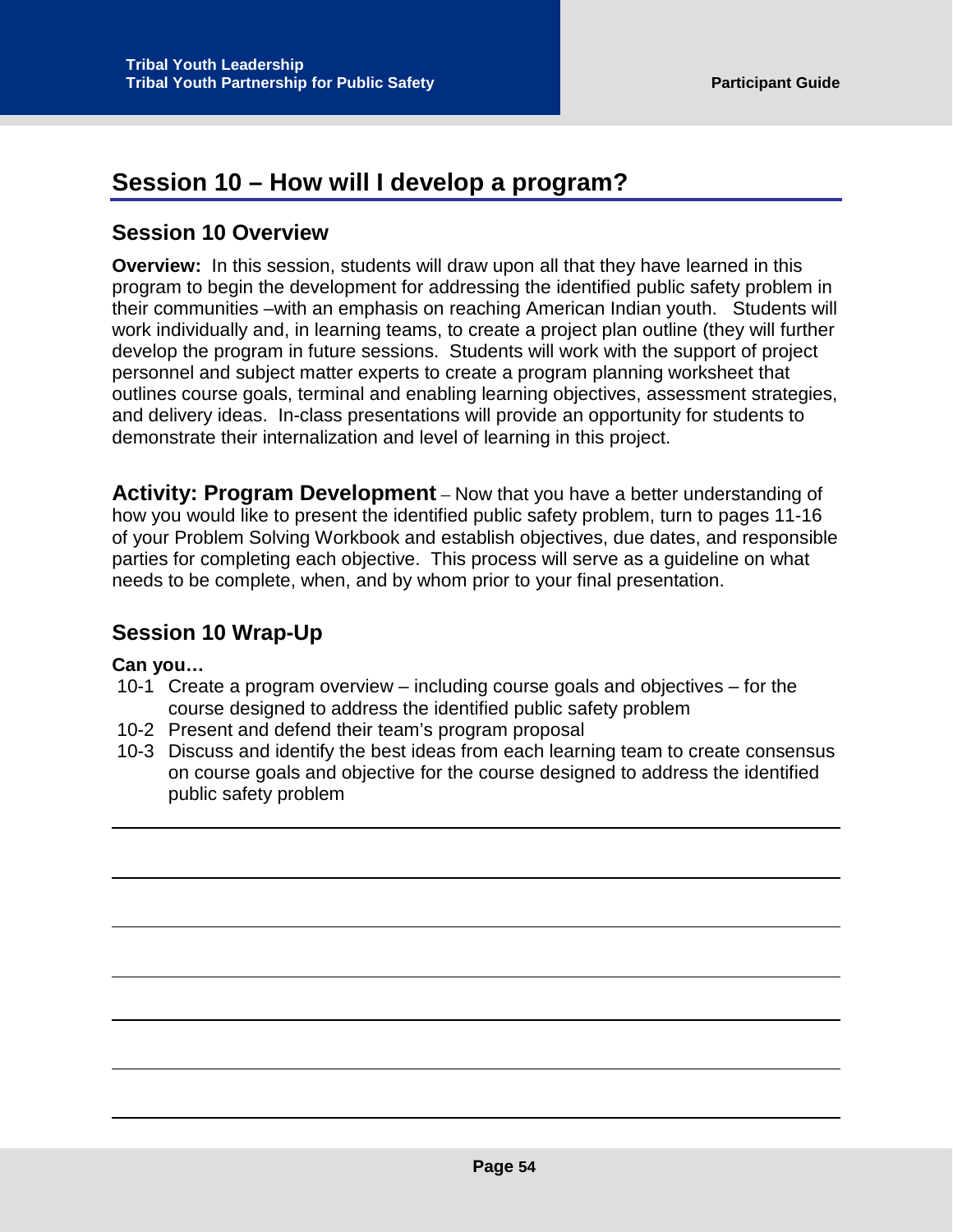## <span id="page-55-0"></span>**Session 11 – How will I market a program?**

## <span id="page-55-1"></span>**Session 11 Overview**

In this class, students will create a conference presentation outline and schedule for individual and/or team presentations regarding their work in this project, which will be presented in Session 12. Students will work with their learning team, their classmates, and project staff to integrate marketing strategies for the program that they have developed in this project. Students will continue to work with the support of project personnel and subject matter experts to create a marketing strategy for the implementation of the program in their unique tribal communities.

## <span id="page-55-2"></span>**Activity: Conference Presentation Outline**

For this activity, you will be creating a presentation outline about what you have learned and accomplished in this program. You may choose to speak individually or as part of a group. Work with the members of your class to ensure that presentations work together in a logical order. For this activity, remember to draw upon the leadership skills that you have developed in this course.

- Cultural awareness and appreciation
- Critical thinking and problem solving
- Group dynamics
- Critical thinking and emotional intelligence
- Conflict resolution
- Goal setting and decision making
- Presentation development and delivery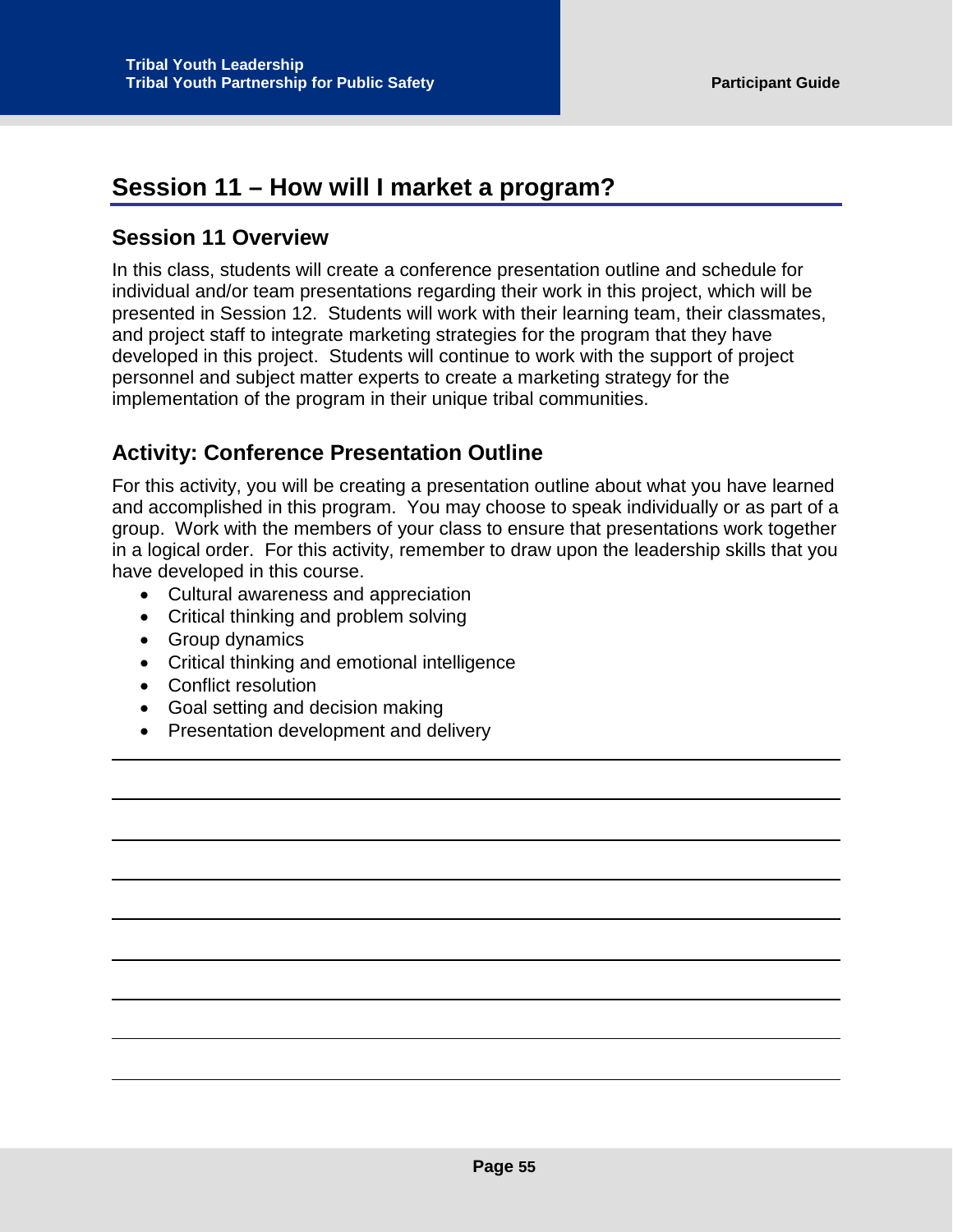**Conference Presentation:** Building upon your draft presentation (page 10 of your Problem Solving Workbook) and your objectives (page 11-16 of your Problem Solving Workbook) complete a final conference presentation that will be your team will use as a guide.

#### **What did you learn about yourself and each other in this activity?**

**How can you use this information to help you achieve your leadership goals?**

## <span id="page-56-0"></span>**Session 11 Wrap-Up**

#### **Can you…**

- 11-1 Create a marketing/program overview conference presentation strategy
- 11-2 Identify target audiences for marketing campaign
- 11-3 Defend the importance of addressing the identified public safety problem at the tribal community level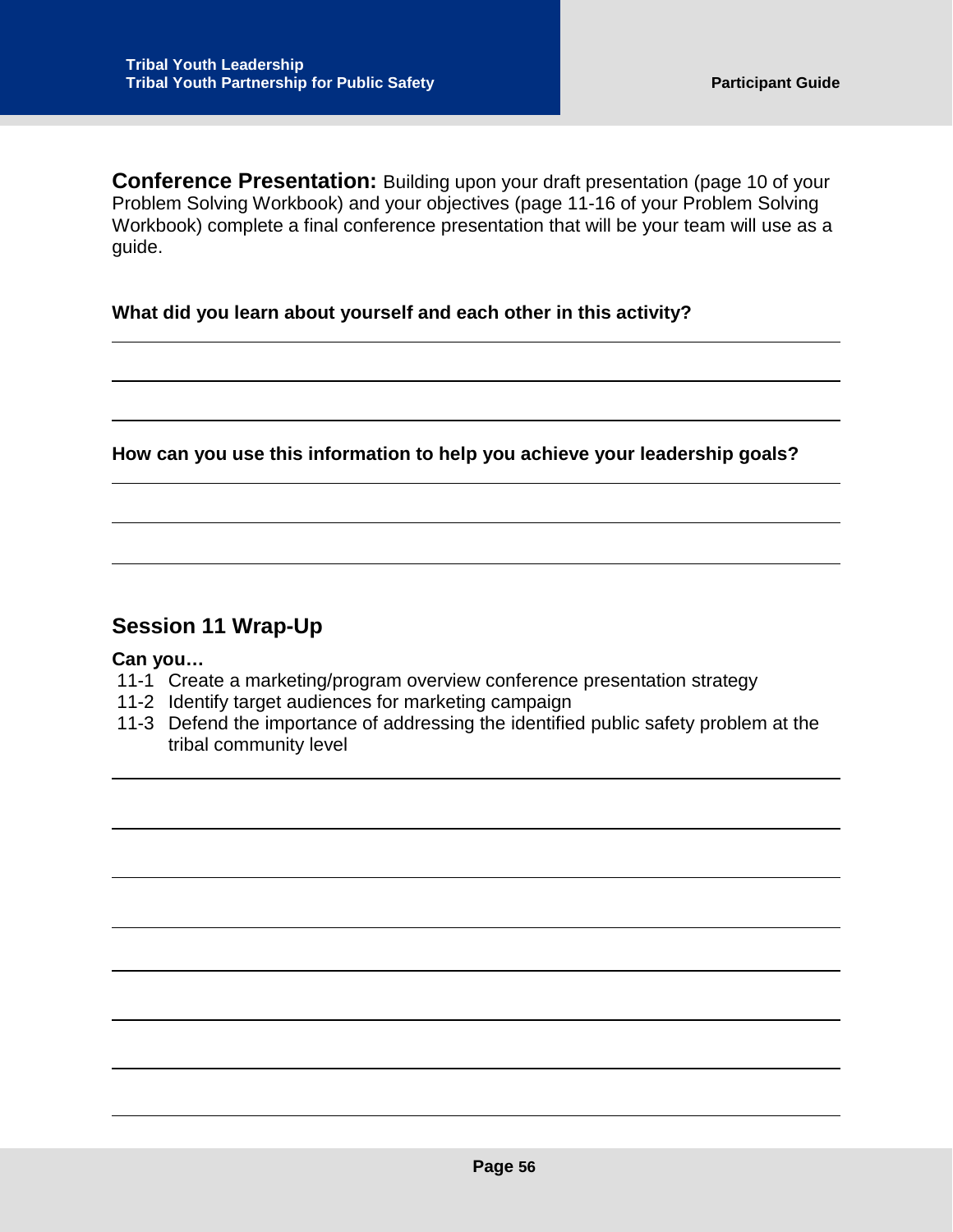## <span id="page-57-0"></span>**Session 12 – How will I lead a program?**

## <span id="page-57-1"></span>**Session 12 Overview**

In this session, students have an opportunity to work as a class (team) to deliver a conference presentation on the project. Students draw upon the skills and information they have developed in this course and their unique creativity.

## <span id="page-57-2"></span>**Activity: Conference Presentation**

**Assessment and Maintenance:** Turn to pages 18 and 19 of your Problem Solving Workbook and answer questions as they apply to the identified public safety problem.

## <span id="page-57-3"></span>**Session 12 Wrap-Up**

#### **Can you…**

- 12-1 Present and support their program developed to address the identified public safety problem
- 12-2 Provide evaluation feedback on the overall success of this program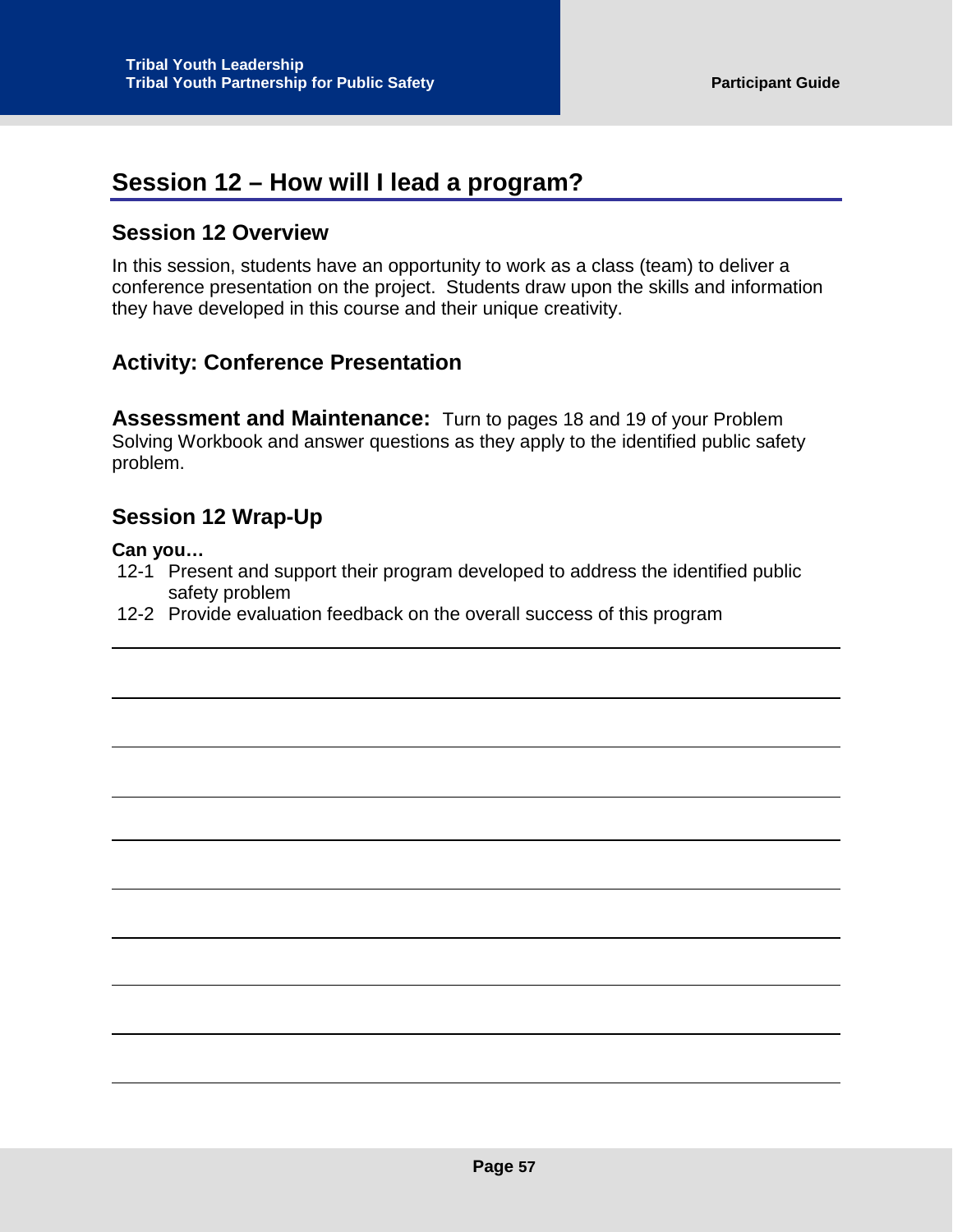## <span id="page-58-0"></span>**References**

- Akers, Michael D. and Porter, Grover L. (2003) *Your EQ Skills: Got What It Takes?* Journal of Accountancy. Mar. 2003. Retrieved May 18, 2005, From http://www.aicpa.org/pubs/jofa/mar2003/akers.htm.
- Belasco, J.A. and Sayer, R.C. (1993). Flight of the buffalo: soaring to excellence, learning to let employees lead. Warner Books, Inc.: New York
- DeLaRosa, S. & Blackhorse Lowe, L. (Producers & Directors) (2004). "G" Meth on the Navajo Nation [Documentary]. United States: Sheephead Films.
- Drugfree.org. Check Yourself. Retrieved March 30, 2008 at http://checkyourself.com.
- Duryea, M. L. and Potts, J. (1993). Story and legend: Powerful tools for conflict resolution. Mediation Quarterly, 10(4), 391-392. Jossey-Boss
- Office of National Drug Control Policy 2007. Teens, Drugs, & Violence: A special report.
- Facione, Peter A.(2006) *Critical Thinking: What It Is and Why It Counts 2006 Update.* California: Academic Press. Retrieved March 8, 2005, from [www.insightassessment.com/pdf\\_files/what&why2006.pdf](http://www.insightassessment.com/pdf_files/what&why2006.pdf).

Hart, Lynn "Sota". (2008) American Indian Anti-meth posters. Noxcusesnone. *[http://www.noxcusesnone.com](http://)*.

National Congress on American Indians. (2006). Methamphetamines in Indian Country: An American problem uniquely affecting Indian Country. National Institute on Drug Abuse. 2007. High School and Youth Trends.